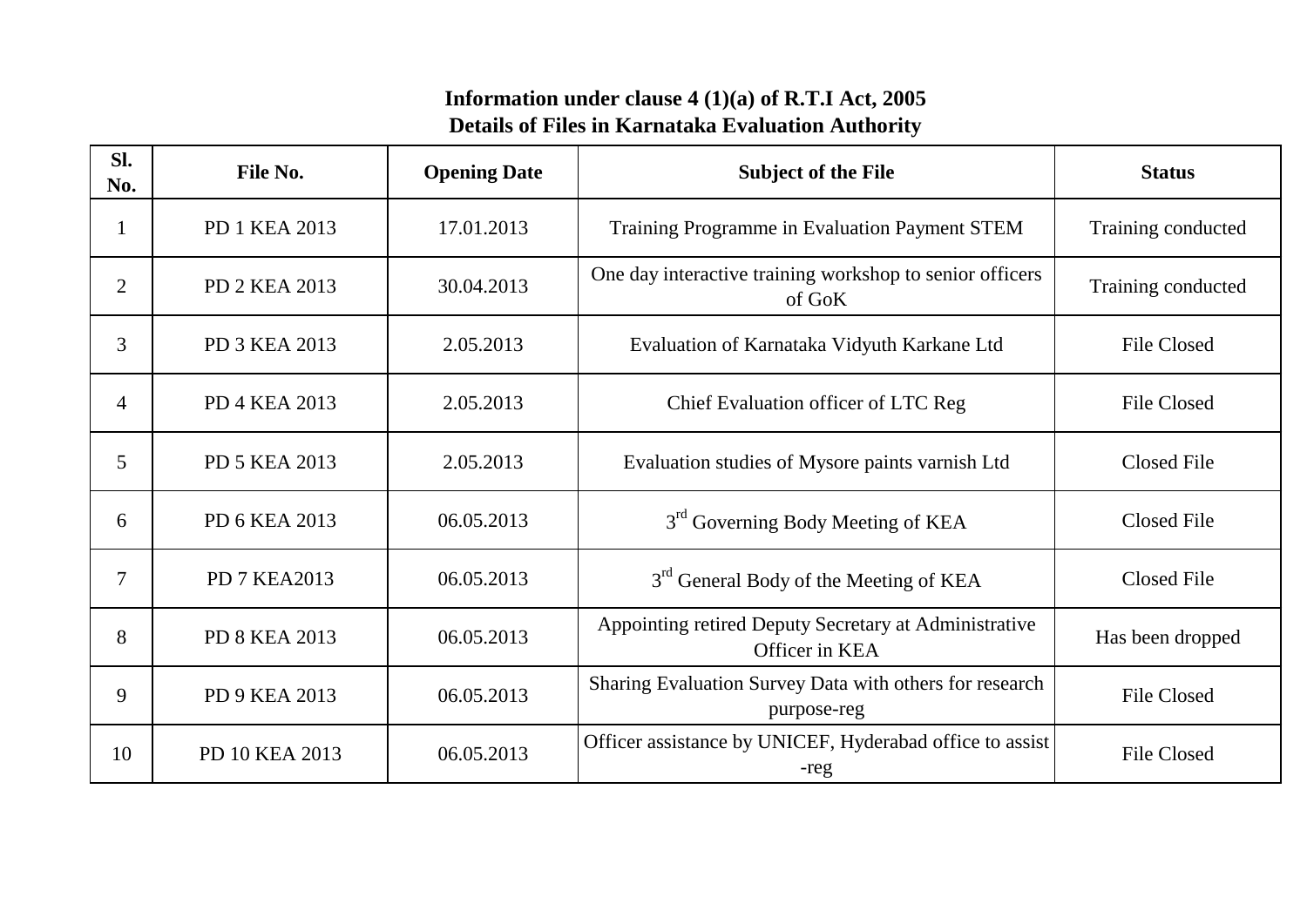| Sl.<br>No. | File No.       | <b>Opening Date</b> | <b>Subject of the File</b>                                                         | <b>Status</b>                                                                     |
|------------|----------------|---------------------|------------------------------------------------------------------------------------|-----------------------------------------------------------------------------------|
| 11         | PD 11 KEA 2013 | 06.05.2013          | Launching evaluation of all Flag ship programme in the<br>state during 2013-14 reg | Evaluation being<br>undertaken                                                    |
| 12         | PD 12 KEA 2013 | 23.05.2013          | Evaluation of Weather Based crop scheme Agriculture<br>Dept                        | Closed File                                                                       |
| 13         | PD 13 KEA 2013 | 24.05.2013          | Draft KEA guidelines                                                               | Approved                                                                          |
| 14         | PD 14 KEA 2013 | 27.05.2013          | Evaluation of Agricultural Programmes entrusted to UAS                             | <b>File Closed</b>                                                                |
| 15         | PD 15 KEA 2013 | 3.06.2013           | Auditing of KEA 2012-13                                                            | Audit for 2012-2013 has<br>been done by Shri.Suresh<br>& Co Auditors file closed. |
| 16         | PD 16 KEA 2013 | 3.06.2013           | North Eastern Karnataka Road Transport Corp. Gulbarga<br>(NEKRTC)                  | <b>File Closed</b>                                                                |
| 17         | PD 17 KEA 2013 | 3.06.2013           | <b>Evolving Standard operating</b>                                                 | <b>File Closed</b>                                                                |
| 18         | PD 18 KEA 2013 | 04.06.2013          | Revision KEA Guidelings Regarding procedure for<br><b>Evaluation work</b>          | <b>File Closed</b>                                                                |
| 19         | PD 19 KEA 2013 | 12.06.2013          | MPIC For the year 2013-14 of KEA                                                   | M.P.I.C has been<br>submitted & closed                                            |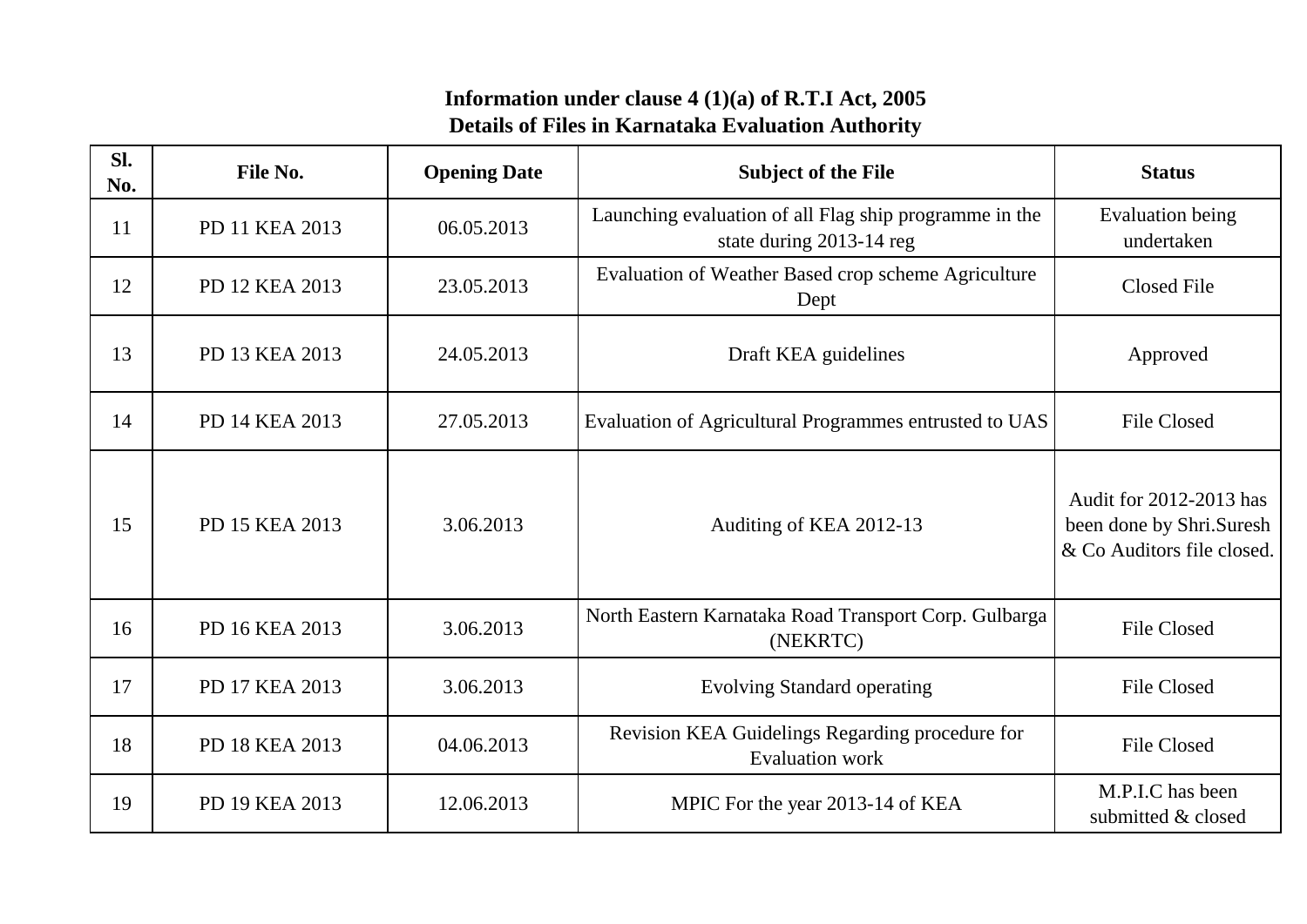| Sl.<br>No. | File No.       | <b>Opening Date</b> | <b>Subject of the File</b>                                                            | <b>Status</b>            |
|------------|----------------|---------------------|---------------------------------------------------------------------------------------|--------------------------|
| 20         | PD 20 KEA 2013 | 17.06.2013          | Purchase of Office furniture                                                          | File closed              |
| 21         | PD 21 KEA 2013 | 19.06.2013          | Imprest amount of KEA                                                                 | File closed              |
| 22         | PD 22 KEA 2013 | 19.06.2013          | Evaluation of Karnataka Handloom Dev Corp Ltd                                         | File closed              |
| 23         | PD 23 KEA 2013 | 19.06.2013          | Entrusting the objective Evaluation of Chief Ministers                                | File closed              |
| 24         | PD 24 KEA 2013 | 03.07.2013          | Medical bills & KEA Officers/staff                                                    | File closed              |
| 25         | PD 25 KEA 2013 | 10.07.2013          | Registration U/ssS 12 A of the income tax exemption Reg                               | I.T exemption is awaited |
| 26         | PD 26 KEA 2013 | 10.07.2013          | ಗ್ರಾಮೀಣಾ ನೀರು ಸರಬರಾಜು ಯೋಜನೆಗಳ ಮೌಲ್ಯ ಮಾಪನದ ಬಗ್ಗೆ                                       | File closed              |
| 27         | PD 27 KEA 2013 | 16.07.2013          | Evaluation of CSS flagship Programme child<br>Development Scheme                      | Under consideration      |
| 28         | PD 28 KEA 2013 | 16.07.2013          | National Rural Health Mission implemented (NRHM)                                      | Report on 9/2013         |
| 29         | PD 29 KEA 2013 | 16.07.2013          | Evaluation of CSS- flagship programme Gandhi Nation<br><b>Rural Employment Scheme</b> | Under consideration      |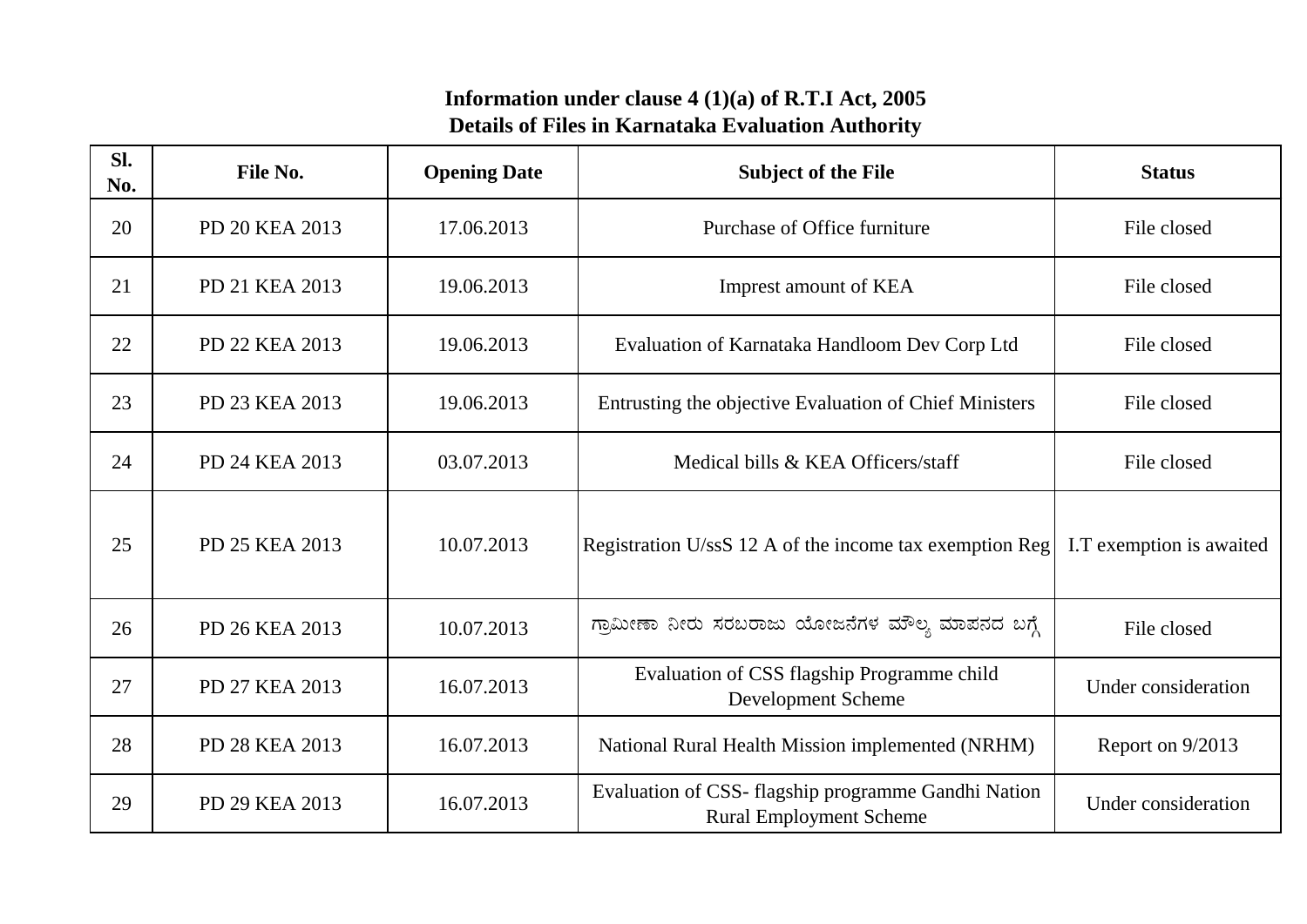| Sl.<br>No. | File No.       | <b>Opening Date</b> | <b>Subject of the File</b>                                                                                        | <b>Status</b>                                                                    |
|------------|----------------|---------------------|-------------------------------------------------------------------------------------------------------------------|----------------------------------------------------------------------------------|
| 30         | PD 30 KEA 2013 | 16.07.2013          | Evaluation of CSS- flagship programme pradana Mantri<br>Gram Sadak Yojana implementation RDPR                     | Being undertaken                                                                 |
| 31         | PD 31 KEA 2013 | 16.07.2013          | Evaluation of CSS-flagship programme Total Sanitation<br>implementation RDPR                                      | ToR Being placed before<br>T.C                                                   |
| 32         | PD 32 KEA 2013 | 16.07.2013          | Evaluation of CSS-flagship programme National Rural<br>Drinking water programme by RDPR                           | ToR Being placed before<br>T.C                                                   |
| 33         | PD 33 KEA 2013 | 16.07.2013          | Karnataka Integrated Citizen Sevices project                                                                      | File closed                                                                      |
| 34         | PD 34 KEA 2013 | 17.07.2013          | Hubli electricity Supply Company Ltd                                                                              | File closed                                                                      |
| 35         | PD 35 KEA 2013 | 17.07.2013          | Karnataka Road Dev.Corp.Ltd                                                                                       | File closed                                                                      |
| 36         | PD 36 KEA 2013 | 22.07.2013          | Farm 16 A for the assessment year 13-14                                                                           | File closed                                                                      |
| 37         | PD 37 KEA 2013 | 22.07.2013          | Farm 16 A for the assessment year 13-14                                                                           | File closed                                                                      |
| 38         | PD 38 KEA 2013 | 01.08.2013          | Conversation of savings bank A/c of KEA                                                                           | <b>File Closed</b>                                                               |
| 39         | PD 39 KEA 2013 | 01.08.2013          | ಕರ್ನಾಟಕ ಮೌಲ್ಯ ಮಾಪನ ಪ್ರಾಧಿಕಾರಕ್ಕೆ ಹಾಗೂ ಆಡಳಿತ ವಿಭಾಗದ<br>ಹುದ್ದೆಗಳನ್ನು ಹೊರಗುತ್ತಿಗೆ ಆಧಾರದ ಮೇಲೆ ಭರ್ತಿ ಮಾಡಿಕೊಳ್ಳುವ ಬಗ್ಗೆ | Two consulatants & one<br>P.A two Dolayts have been<br>outsourced file is closed |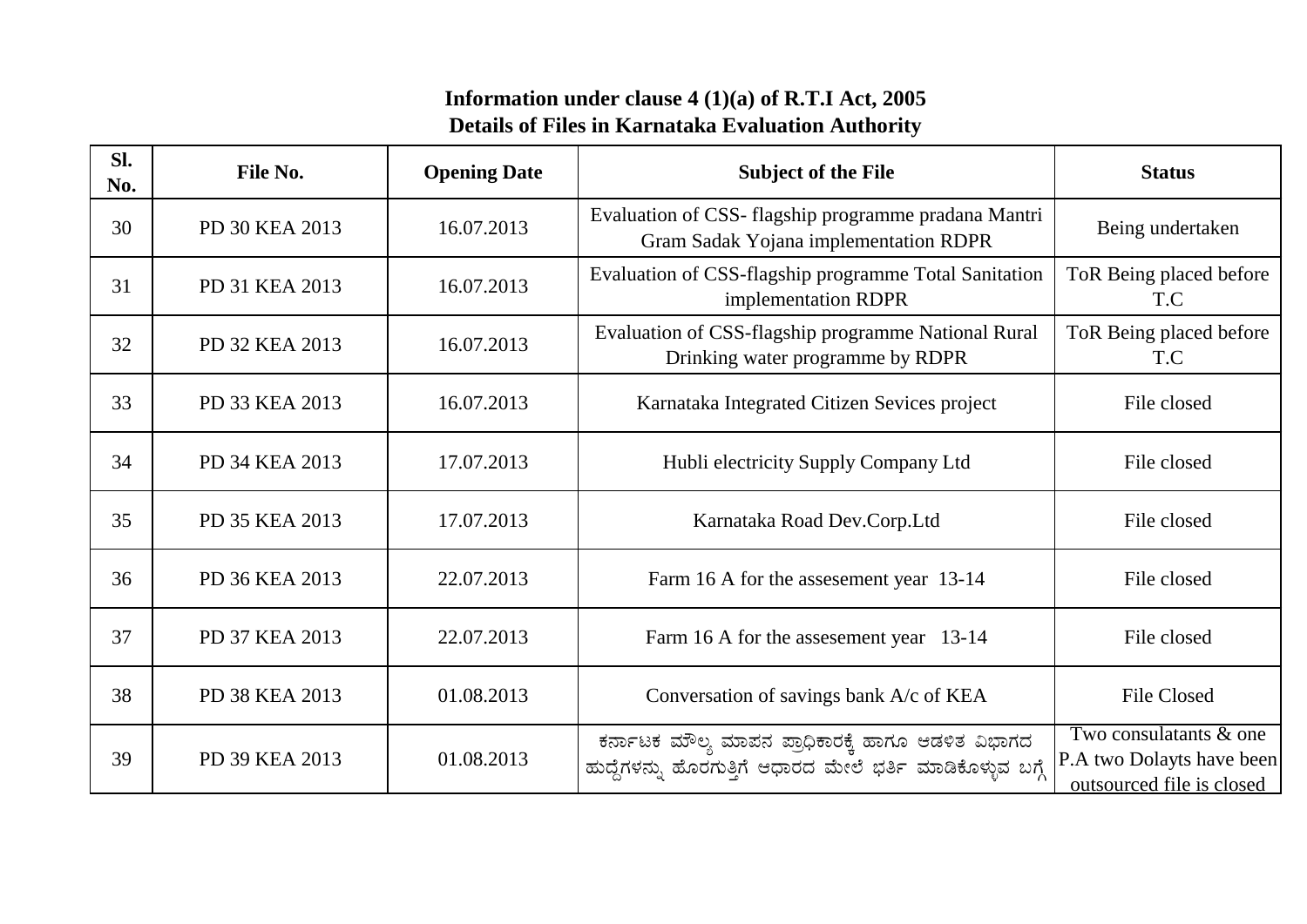| SI.<br>No. | File No.       | <b>Opening Date</b> | <b>Subject of the File</b>                                                                                                | <b>Status</b>                                                  |
|------------|----------------|---------------------|---------------------------------------------------------------------------------------------------------------------------|----------------------------------------------------------------|
| 40         | PD 40 KEA 2013 | 03.03.2013          | ರೀತೂ ಟ್ರಾವೆಲ್ಸ್                                                                                                           | <b>File Closed</b>                                             |
| 41         | PD 41 KEA 2013 | 03.08.2013          | ಮಹಿಳಾ ಮತ್ತು ಮಕ್ಕಳ ಕಲ್ಯಾಣ ಇಲಾಖೆಯ = 2013–14 ನೇ ಸಾಲಿನಲ್ಲಿ<br>ಇಲಾಖೆಯ ಕಾರ್ಯಕ್ರಮಗಳ ಮೌಲ್ಯ ಮಾಪನ ಅಧ್ಯಯನಕ್ಕೆ ಒಳಪಡಿಸುವ               | <b>File Closed</b>                                             |
| 42         | PD 42 KEA 2013 | 05.08.2013          | ಶ್ರೀ ತಿಪ್ಪೇಸ್ವಾಮಿ ಸರ್ಕಾರದ ಉಪಕಾರ್ಯದರ್ಶಿ (ಯೋಜನೆ) ಇವರನ್ನು<br>.<br>ಕೆ.ಇ.ಎ ವಿಭಾಗದ ಆಡಳಿತಾಧಿಕಾರಿ ಹುದ್ದೆಗೆ ಅಧಿಕ ಪ್ರಭಾರದಲ್ಲಿ ಬಗ್ಗೆ | ಪ್ರಾಧಿಕಾರದಲ್ಲಿದ್ದ ಸಹಾಯಕ<br>ನಿರ್ದೇಶಕೆರಿಗೆ ಅಧಿಕಪ್ರಭಾರ<br>ವಹಿಸಿದೆ |
| 43         | PD 43 KEA 2013 | 06.08.2013          | Refreshment Bill of KEA                                                                                                   | <b>File Closed</b>                                             |
| 44         | PD 44 KEA 2013 | 08.08.2013          | $\overline{12}$ ನೇ ಹಣಕಾಸು ಯೋಜನೆಯಡಿ ಕೈಗೊಂಡ ಕಾಮಗರಿಗಳ<br>ಮೌಲ್ಯಮಾಪನ ಮಾಡುವ ಬಗ್ಗೆ                                               | <b>File Closed</b>                                             |
| 45         | PD 45 KEA 2013 | 08.08.2013          | North Eastern Karnataka Road transport Corp. Gulbarga<br>(NWKRTC)                                                         | <b>File Closed</b>                                             |
| 46         | PD 46 KEA 2013 | 12.08.2013          | <b>Evaluation of Housing department</b>                                                                                   | <b>File Closed</b>                                             |
| 47         | PD 47 KEA 2013 | 13.08.2013          | Evaluation of the saving cum relief scheme                                                                                | <b>File Closed</b>                                             |
| 48         | PD 48 KEA 2013 | 14.08.2013          | Evaluation study of Dharmasthala Darmothana by<br>Kannada culture information dept                                        | <b>File Closed</b>                                             |
| 49         | PD 49 KEA 2013 | 14.08.2013          | ಶ್ರೀ. ರಂಗಣ್ಣ ಕನ್ಷಲ್ ಟೆಂಟ್ ರವರ ನೇಮಕ ಬಗ್ಗೆ                                                                                  | ಶ್ರೀ ಎಮ್. ರಂಗಣ್ಣ ರವರನ್ನು<br>ಸಮಾಲೋಚಕರನ್ನಾಗಿ ನೇಮಿಸಿದೆ            |
| 50         | PD 50 KEA 2013 | 16.08.2013          | Evaluation of Destitute cottages of women & child<br>Dev.Corp                                                             | <b>File Closed</b>                                             |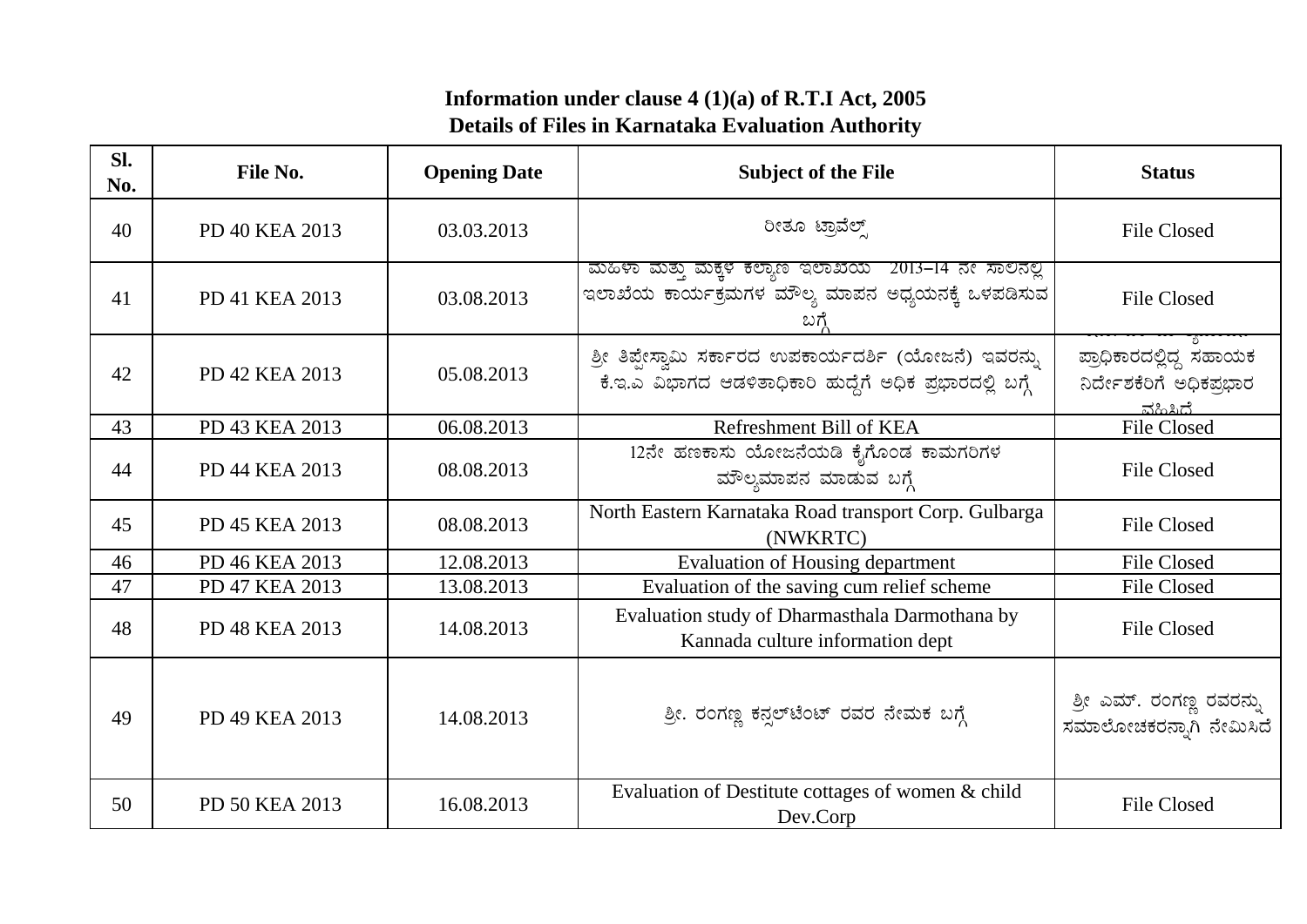| SI.<br>No. | File No.       | <b>Opening Date</b> | <b>Subject of the File</b>                                                                                                                 | <b>Status</b>      |
|------------|----------------|---------------------|--------------------------------------------------------------------------------------------------------------------------------------------|--------------------|
| 51         | PD 51 KEA 2013 | 22.08.2013          | H.DD. Dept Releases to ZP                                                                                                                  | File Running       |
| 52         | PD 52 KEA 2013 | 28.08.2013          | Procedure manual for evaluation                                                                                                            | <b>File Closed</b> |
| 53         | PD 53 KEA 2013 | 28.08.2013          | Release of $2nd$ instalment To ZP's                                                                                                        | <b>File Closed</b> |
| 54         | PD 54 KEA 2013 | 30.08.2013          | Evaluation of the Matsya Mahila Swavalambane Scheme                                                                                        | <b>File Closed</b> |
| 55         | PD 55 KEA 2013 | 30.08.2013          | <b>Evaluation of forest Scheme</b>                                                                                                         | <b>File Closed</b> |
| 56         | PD 56 KEA 2013 | 12.09.2013          | Karnataka Evaluation Authority Recruitment                                                                                                 | <b>File Closed</b> |
| 57         | PD 57 KEA 2013 | 18.09.2013          | Karnataka Evaluation authority 4 <sup>th</sup> Governing body<br>Meeting of KEA                                                            | <b>File Closed</b> |
| 58         | PD 58 KEA 2013 | 20.09.2013          | Karnataka Evaluation Authority permission to participate<br>in internal policy forum on M&E for senior decision<br><b>Makers in Mexico</b> | <b>File Closed</b> |
| 59         | PD 59 KEA 2013 | 20.09.2013          | <b>KEA Evaluation of Animal Husbandry Department</b>                                                                                       | <b>File Closed</b> |
| 60         | PD 60 KEA 2013 | 24.09.2013          | ಕೆ. ಇ.ಎ. ದಿನಗಳ ಕಾರ್ಯಗಳು ಹಾಜರಾಗಲು ಅಮಾರ್ಜಿ ಕೋರಿಕೆ ಬಗ್ಗೆ                                                                                      | <b>File Closed</b> |
| 61         | PD 61 KEA 2013 |                     | Tendering for Evaluation studies                                                                                                           | <b>File Closed</b> |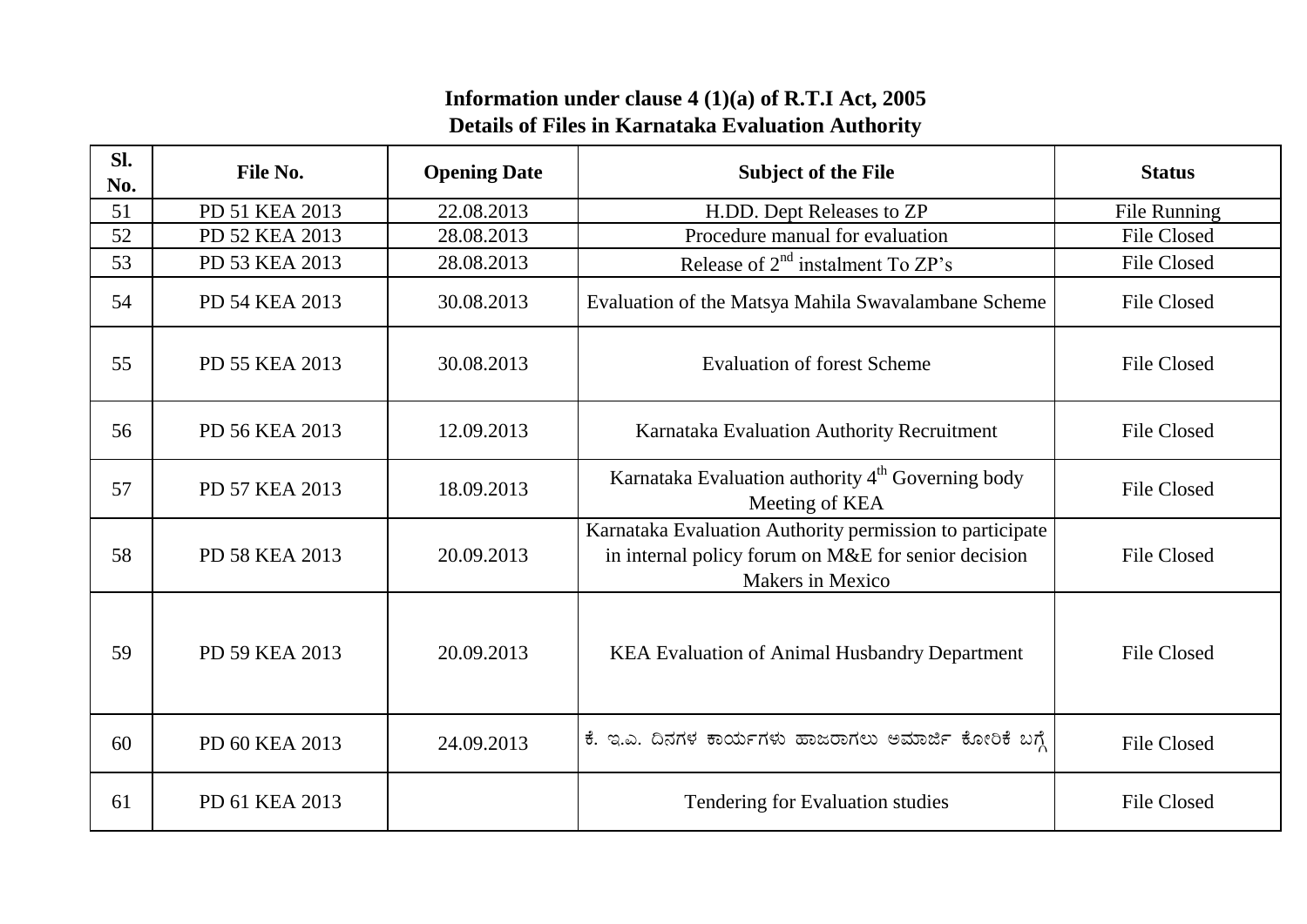| Sl.<br>No. | File No.       | <b>Opening Date</b> | <b>Subject of the File</b>                                                                                      | <b>Status</b>      |
|------------|----------------|---------------------|-----------------------------------------------------------------------------------------------------------------|--------------------|
| 62         | PD 62 KEA 2013 | 26.09.2013          | KEA Evaluation study on the implementation of<br>recommendation made on the skill gap study in Karnataka<br>reg | <b>File Closed</b> |
| 63         | PD 63 KEA 2013 | 27.09.2013          | Preparation of evaluation calender                                                                              | <b>File Closed</b> |
| 64         | PD 64 KEA 2013 | 27.09.2013          | <b>Undertaking Evaluation in Watershed Dept</b>                                                                 | <b>File Closed</b> |
| 65         | PD 65 KEA 2013 | 27.09.2013          | Evaluation of Horticulture (NHM)                                                                                | <b>File Closed</b> |
| 66         | PD 66 KEA 2013 | 28.09.2014          | Deploying sri kannan as Accounts Officer to KEA                                                                 | <b>File Closed</b> |
| 67         | PD 67 KEA 2013 | 03.10.2013          | Evaluation revenue potential through state exercise<br>department.                                              | <b>File Closed</b> |
| 68         | PD 68 KEA 2013 | 07.10.2013          | Miscelleneous file                                                                                              | <b>File Closed</b> |
| 69         | PD 69 KEA 2013 | 07.10.2013          | Appointment of sri kannan Accounts officer in KEA                                                               | <b>File Closed</b> |
| 70         | PD 70 KEA 2013 | 28.10.2013          | Evaluation of NFSM Scheme, Directorate of                                                                       | <b>File Closed</b> |
| 71         | PD 71 KEA 2013 | 29.10.2013          | Evaluation of the Animal Husbandry Department                                                                   | <b>File Closed</b> |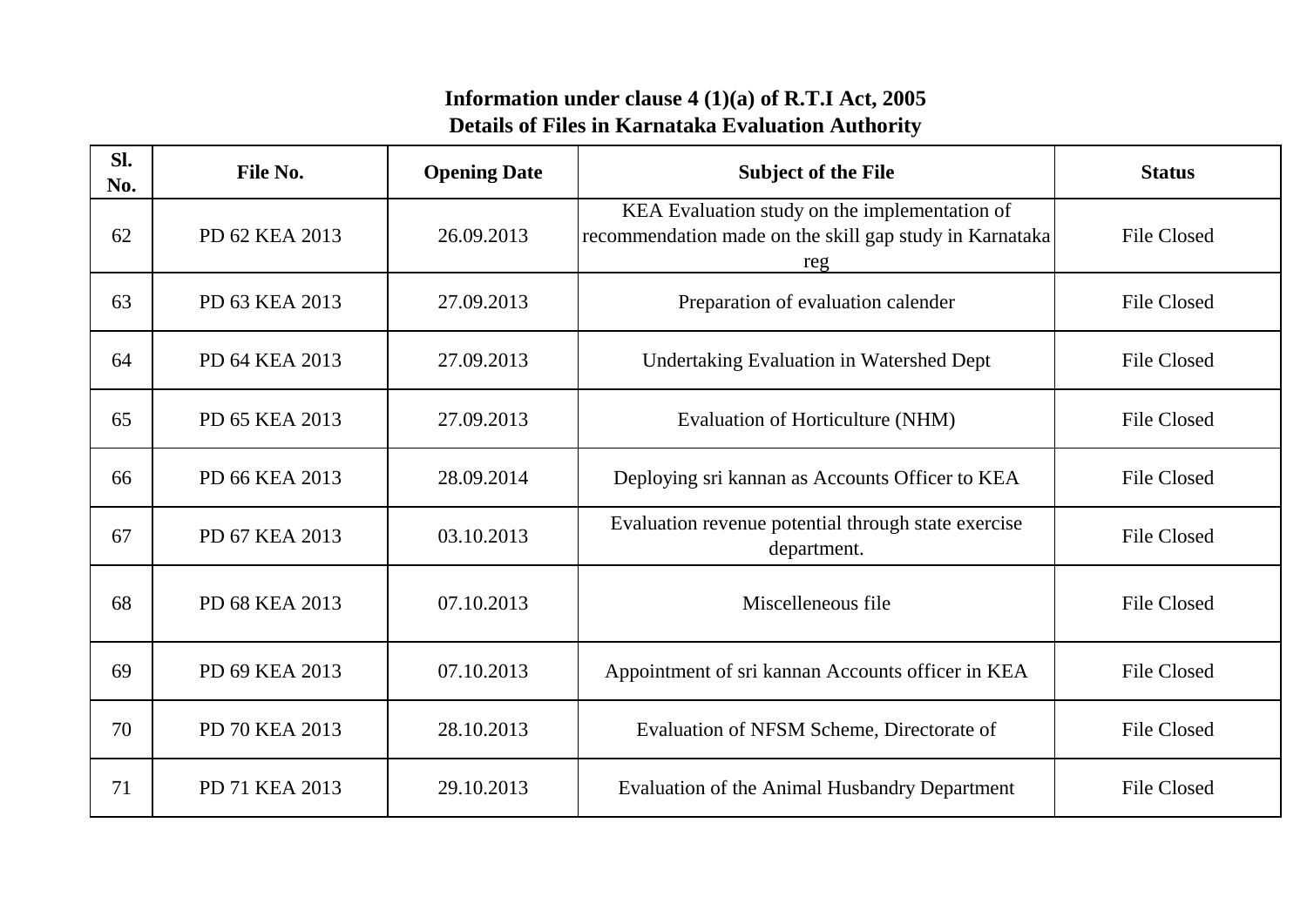| SI.<br>No. | File No.       | <b>Opening Date</b> | <b>Subject of the File</b>                                            | <b>Status</b>      |
|------------|----------------|---------------------|-----------------------------------------------------------------------|--------------------|
| 72         | PD 72 KEA 2013 | 14.10.2013          | LIDKAR SC/ST ಪರಿಶಿಷ್ಠ ಜಾತಿ ವೃತ್ತಿ ಸಂಖ್ಯೆ ಸಮೀಕ್ಷೆ ಬಗ್ಗೆ                | <b>File Closed</b> |
| 73         | PD 73 KEA 2013 | 29.10.2013          | Medical Bills of Administrative Officer, KEA                          | <b>File Closed</b> |
| 74         | PD 74 KEA 2013 | 21.11.2013          | Evaluation of State textile infrastructure Development<br>Corporation | <b>File Closed</b> |
| 75         | PD 75 KEA 2013 | 22.11.2013          | Evaluation of MEI Ltd, Yeswantapur                                    | <b>File Closed</b> |
| 76         | PD 76 KEA 2013 | 25.11.2013          | Purchase of books of KEA                                              | <b>File Closed</b> |
| 77         | PD 77 KEA 2013 | 26.11.2013          | A note on Financial transaction & pending bills                       | <b>File Closed</b> |
| 78         | PD 78 KEA 2013 | 26.11.2013          | Reconciliation of KEA accounts with that of Bank<br>account           | <b>File Closed</b> |
| 79         | PD 79 KEA 2013 | 10.12.2013          | Training & Skill Development programme                                | <b>File Closed</b> |
| 80         | PD 80 KEA 2013 | 17.12.2013          | Request for cancellation of transfer order of AO                      | <b>File Closed</b> |
| 81         | PD 81 KEA 2013 | 17.12.2013          | ಆಟಲ್ ಜನಸ್ನೇಹಿ ಕೇಂದ್ರಾಸ್                                               | <b>File Closed</b> |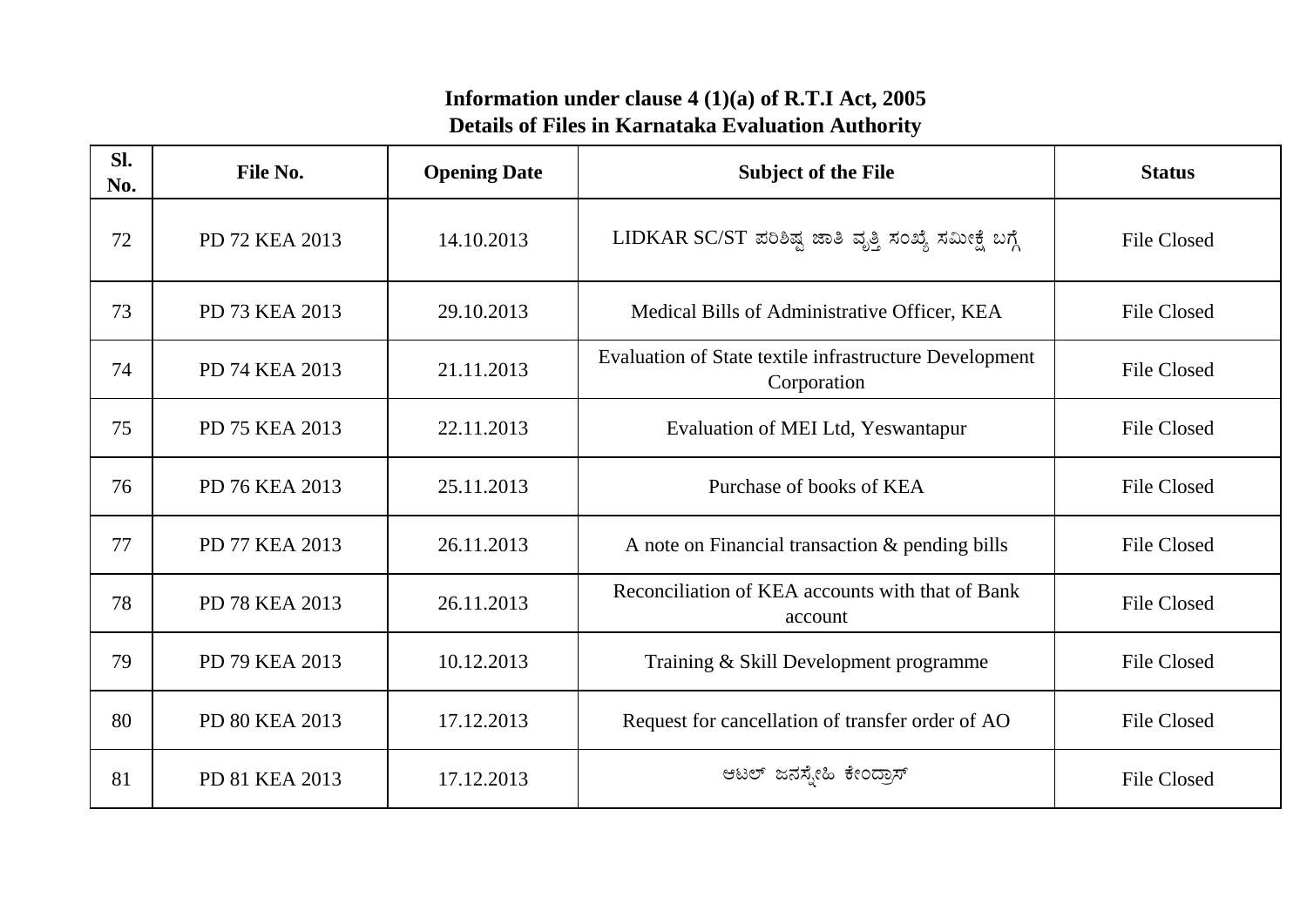| SI.<br>No. | File No.                 | <b>Opening Date</b> | <b>Subject of the File</b>                            | <b>Status</b>      |
|------------|--------------------------|---------------------|-------------------------------------------------------|--------------------|
| 82         | PD 82 KEA 2013           | 20.12.2013          | <b>HDD Related matters</b>                            | <b>File Closed</b> |
| 83         | PD 83 KEA 2013           | 28.12.2013          | ಕರ್ನಾಟಕ ಕೊಳೆಗೇರಿ ಅಭಿವೃದ್ಧಿ ಮಂಡಳಿ                      | <b>File Closed</b> |
| 84         | PD 84 KEA 2013           | 31.12.2013          | Progress of KEA                                       | <b>File Closed</b> |
| 85         | <b>KEA 85 EVN 2014</b>   | 02.01.2014          | Publication of study an Assessment of BESCOM Services | <b>File Closed</b> |
| 86         | <b>KEA 86 EVN 2014</b>   | 02.01.2014          | ಕರ್ನಾಟಕ ರಾಜ್ಯ ಜೈವಿಕ ಇಂದಿನ ಅಭಿವೃದ್ಧಿ ಮಂಡಳಿ ಮೌಲ್ಯಮಾಪನ   | <b>File Closed</b> |
| 87         | <b>KEA 87 EVN 2014</b>   | 06.01.2014          | <b>Evaluation of Unit Forestry works</b>              | <b>File Closed</b> |
| 88         | <b>KEA 88 EVN 2014</b>   | 11.01.2014          | CSTEP's proposal as Technical resources institution   | <b>File Closed</b> |
| 89         | <b>KEA 89 EVN 2014</b>   | 18.01.2014          | ಆಡಳಿತಾಧಿಕಾರಿ, ಕೆಇಎ ರವರ ಮೊಬೈಲ್. ಪೇಪರ್ ಬಿಲ್ ಬಗ್ಗೆ       | <b>File Closed</b> |
| 90         | <b>KEA 90 EVN 2014</b>   | 31.01.2014          | ಆನ್ನ ಭಾಗ್ಯ ಯೋಜನೆಯ ಮೌಲ್ಯಮಾಪನ                           | <b>File Closed</b> |
| 91         | <b>KEA 91 ADMIN 2014</b> | 06.01.2014          | ಆಡಳಿತಾಧಿಕಾರಿ, ಕೆಇಎ ರವರ ವೈದ್ಯಕೀಯ ಬಿಲ್ಲಿನ ಬಗ್ಗೆ         | <b>File Closed</b> |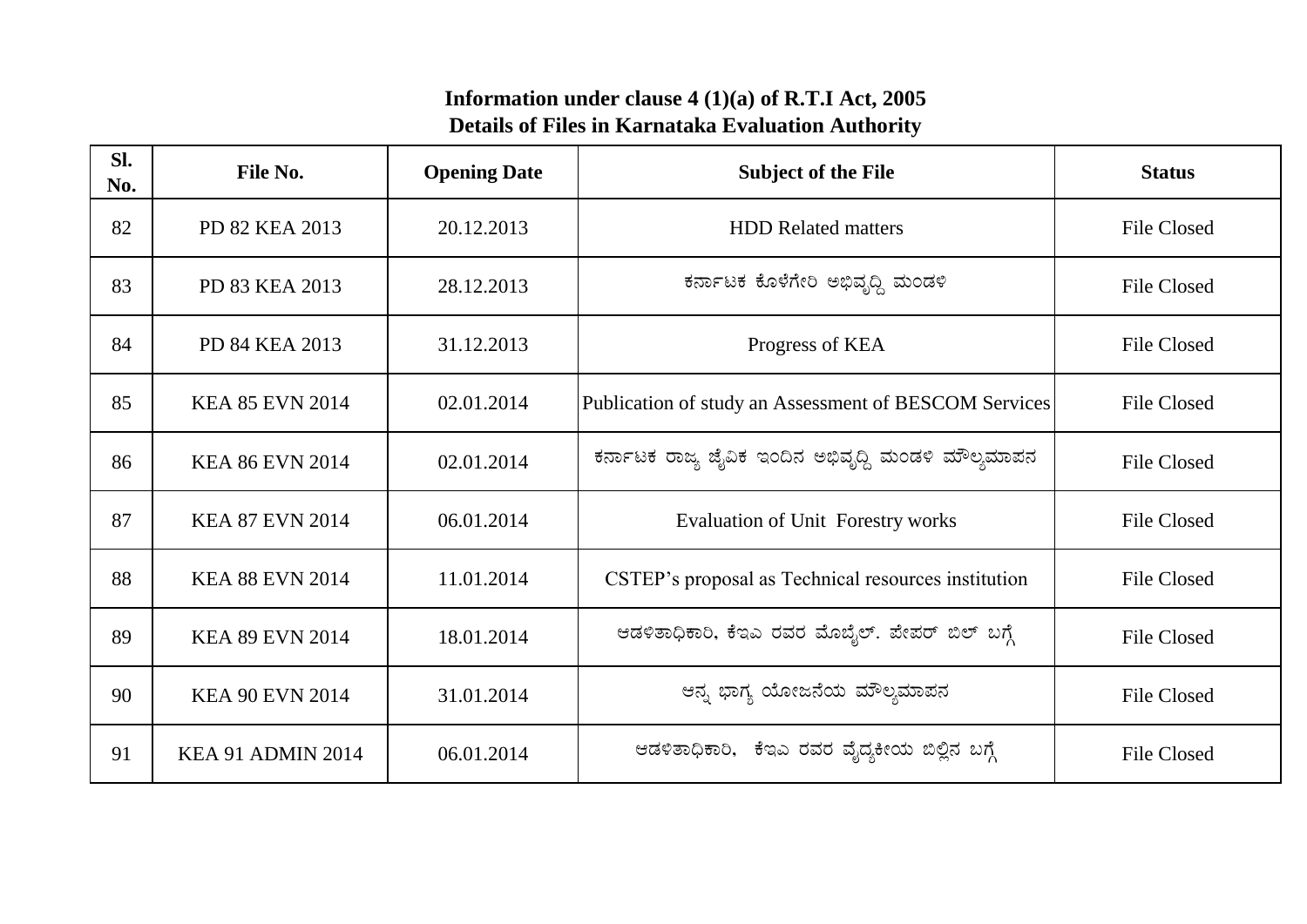| Sl.<br>No. | File No.                 | <b>Opening Date</b> | <b>Subject of the File</b>                                                                  | <b>Status</b>      |
|------------|--------------------------|---------------------|---------------------------------------------------------------------------------------------|--------------------|
| 92         | <b>KEA 93 ADMIN 2014</b> | 13.02.2014          | ಅಡಳಿತಾಧಿಕಾರಿ, ಕೆಇಎ ರವರ ನಿವಾಸದ ದೂರವಾಣಿ ಬಿಲ್ಲಿನ ಬಗ್ಗೆ                                         | File Closed        |
| 93         | <b>KEA 94 TEC 2014</b>   | 13.02.2014          | ಮುಖ್ಯ ಮೌಲ್ಯಮಾಪನಾಧಿಕಾರಿಗಳ ಹುದ್ದೆ ಭರ್ತಿ ಬಗ್ಗೆ                                                 | <b>File Closed</b> |
| 94         | <b>KEA 95 MISC 2014</b>  | 14.02.2014          | Request for redesignation-2                                                                 | <b>File Closed</b> |
| 95         | <b>KEA 96 EVN 2014</b>   | 20.02.2014          | Agenda points for $5th$ Governing Body Meeting                                              | <b>File Closed</b> |
| 96         | <b>KEA 97 EVN 2014</b>   | 03.03.2014          | Reporting of Sri Brijesh Kumar Dikshit as CEO, KEA                                          | <b>File Closed</b> |
| 97         | PD 98 EVN 2014           | 04.03.2014          | Transport of food grains from Wholesale depot to fair<br>price depot, Food & Civil supplies | <b>File Closed</b> |
| 98         | PD 99 EVN 2014           | 04.03.2014          | ಹಾಲು ಉತ್ಪಾದಕಾರ ಪ್ರೋತ್ಪಾಹಧನ ಮೌಲ್ಯಮಾಪನ ಕುರಿತು                                                 | <b>File Closed</b> |
| 99         | KEA 101 CEO 2014         | 05.03.2014          | <b>Office Memornandum File</b>                                                              | <b>File Closed</b> |
| 100        | <b>KEA 101 EVN 2014</b>  | 06.03.2014          | ಕೇಂದ್ರ ಗ್ರಾಮೀಣ ಯೋಜನೆಯಡಿ ಗೋದಾಮುಗಳ ಮೌಲ್ಯಮಾಪನ<br>ಕುರಿತು                                        | <b>File Closed</b> |
| 101        | KEA 102 EVN 2014         | 06.03.2014          | ಲೋಕಶಿಕ್ಷಣ ನಿರ್ದೇಶನಾಲಯದ ಸಾಮಾನ್ಯ ವರ್ಗ ಹಾಗೂ ಇವರ<br>ಕಾರ್ಯಕ್ರಮಗಳ ಮೌಲ್ಯಮಾಪನ ಬಗ್ಗೆ                 | <b>File Closed</b> |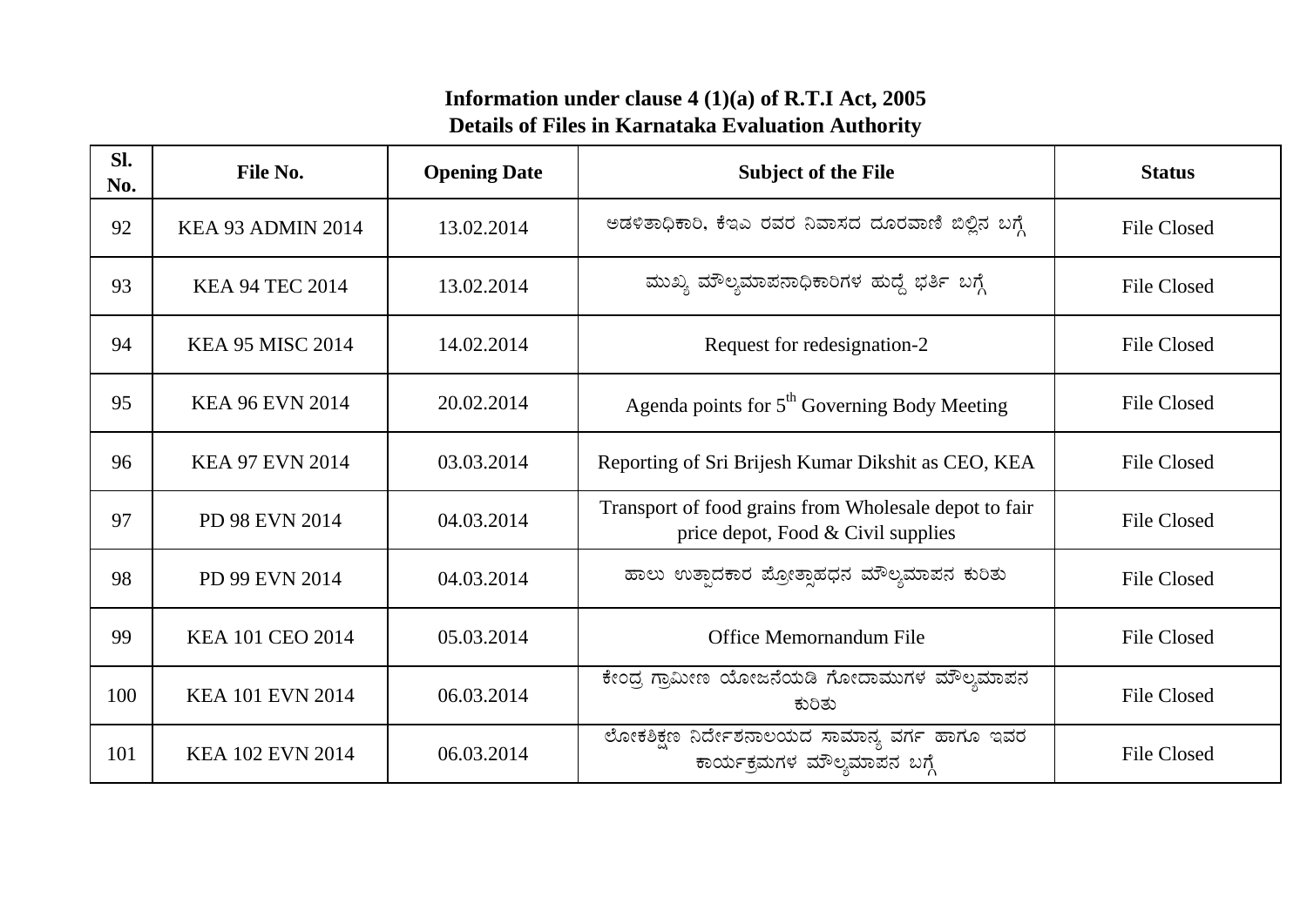| Sl.<br>No. | File No.                | <b>Opening Date</b> | <b>Subject of the File</b>                                                                                                   | <b>Status</b>      |
|------------|-------------------------|---------------------|------------------------------------------------------------------------------------------------------------------------------|--------------------|
| 102        | <b>KEA 102 EVN 2014</b> | 11.03.2014          | Empanelment Manual and output Grading Manual of<br><b>KEA</b>                                                                | Published          |
| 103        | <b>KEA 104 PUR 2014</b> | 13.03.2014          | Purchase of Laptop to CEO, KEA                                                                                               | <b>File Closed</b> |
| 104        | <b>KEA 105 EVN 2014</b> | 20.03.2014          | <del>anna sa mikawa Kanana z</del><br><del>worow,</del><br>ಯೋಜನೆಗಳನ್ನು 2013-14 ಸಾಲಿನಲ್ಲಿ ಮೌಲ್ಯಮಾಪನಕ್ಕೆ ಒಳಪಡಿಸುವ<br><u>ಬಗ</u> | <b>File Closed</b> |
| 105        | <b>KEA 106 EVN 2014</b> | 21.03.2014          | _<br>ಲೋಕಶಿಕ್ಷಣ ಇಲಾಖೆಯಲ್ಲಿ ಅನುಷ್ಗಾನಗೋಳಿಸಿರುವ 3 ಯೋಜನೆಗಳನ್ನು<br>2013-14 ಸಾಲಿನಲ್ಲಿ ಮೌಲ್ಯಮಾಪನಕ್ಕೆ ಒಳಪಡಿಸುವ ಬಗ್ಗೆ                  | <b>File Closed</b> |
| 106        | KEA 107 CEO 2014        | 24.03.2014          | Regarding discontinuing the practice of issue insecure<br>advance to consultant Organisation                                 | <b>File Closed</b> |
| 107        | KEA 108 CEO 2014        | 05.04.2014          | Issuing of GO for sanction of 4 Manuals of KEA                                                                               | <b>File Closed</b> |
| 108        | <b>KEA 109 EVN 2014</b> | 05.04.2014          | Empanelling Consultant Organisations to evaluation of<br>schemes of Government                                               | <b>File Closed</b> |
| 109        | <b>KEA 110 EVN 2014</b> | 05.04.2014          | Evaluation of Lift Irrigation Scheme of Dr.B.R Ambedkar<br>Kendras                                                           | <b>File Closed</b> |
| 110        | <b>KEA 111 EVN 2014</b> | 07.04.2014          | Evaluation of Schemes of Devraj Urs Development<br>Corporation                                                               | <b>File Closed</b> |
| 111        | <b>KEA EVN 2014</b>     | 07.04.2014          | <b>Technical Committee Meeting Invitation</b>                                                                                | <b>File Closed</b> |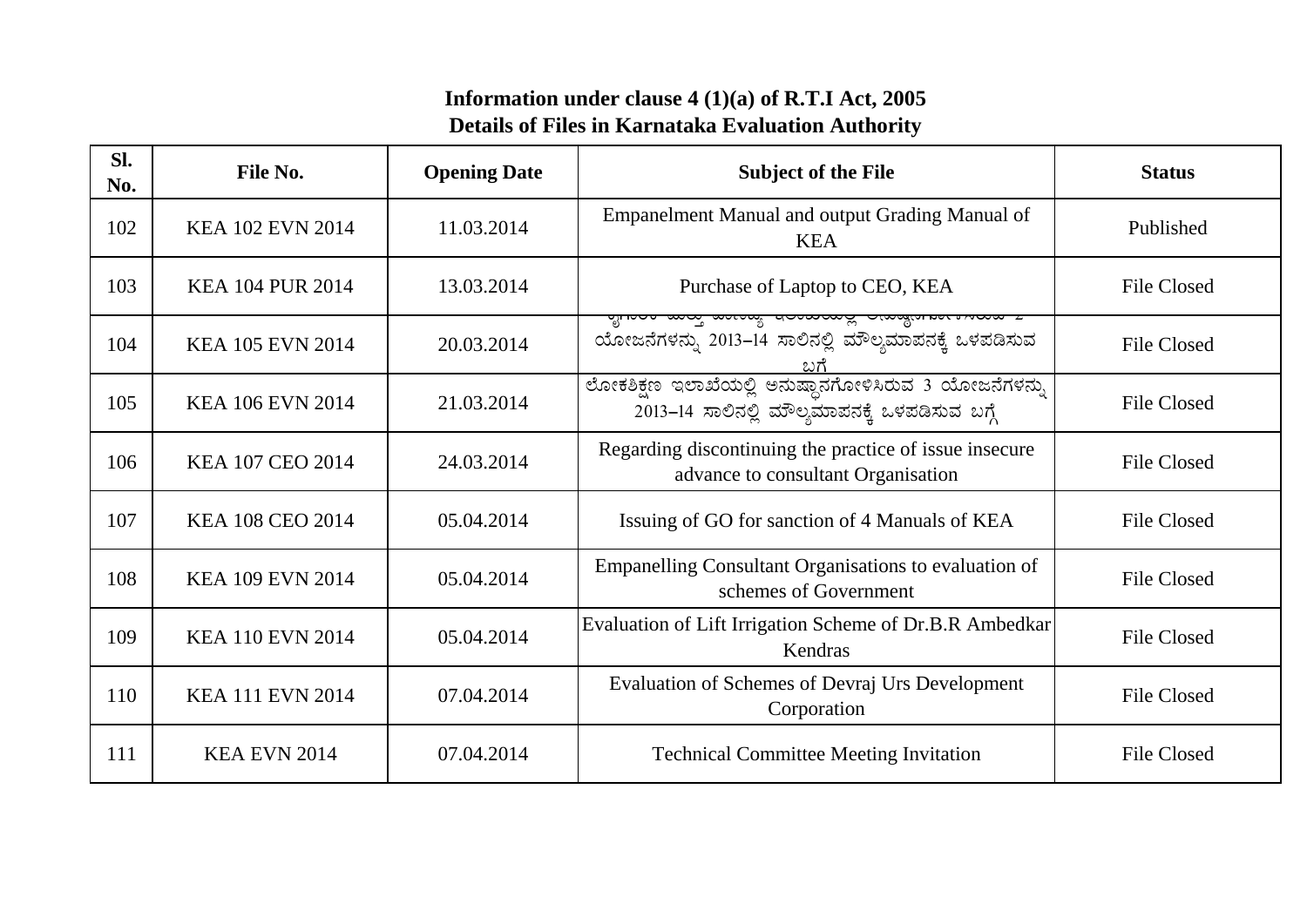| SI.<br>No. | <b>File No.</b>         | <b>Opening Date</b> | <b>Subject of the File</b>                                                                                       | <b>Status</b>      |
|------------|-------------------------|---------------------|------------------------------------------------------------------------------------------------------------------|--------------------|
| 112        | <b>KEA 113 EVN 2014</b> | 08.04.2014          | Appointment of Consultant, DTP Operator, Office<br><b>Assistant through Spywell Detective Agency</b>             | <b>File Closed</b> |
| 113        | <b>KEA 114 EVN 2014</b> | 08.04.2014          | <b>General Body Meeting File</b>                                                                                 | <b>File Closed</b> |
| 114        | KEA 115 EVN 2014        | 08.04.2014          | ವಾರ್ಷಿಕ ವರದಿ 2013-14                                                                                             | <b>File Closed</b> |
| 115        | <b>KEA 117 EVN 2014</b> | 09.04.2014          | Industries & Vikasa Yojane for Industries and Commerce<br>Department                                             | <b>File Closed</b> |
| 116        | <b>KEA 118 EVN 2014</b> | 11.04.2014          | Submisssion of gist recommendations made in the<br>evaluation of EMRI model 108 Ambulance sevice in<br>Karnataka | <b>File Closed</b> |
| 117        | KEA 119 EVN 2014        | 29.04.2014          | ವಿಕಲಚೇತನರ ಹಾಗೂ ಹಿರಿಯ ನಾಗರೀಕರ ಇಲಾಖೆಯಲ್ಲಿ<br>ಅನುಷ್ಠಾನಗೊಳ್ಳುತ್ತಿರುವ ಯೋಜನೆಗಳ ಮೌಲ್ಯಮಾಪನ                               | <b>File Closed</b> |
| 118        | KEA 120 EVN 2014        | 05.05.2014          | Performance of NEKRTC Opportunities and Challenges                                                               | <b>File Closed</b> |
| 119        | <b>KEA 121 EVN 2014</b> | 12.05.2014          | Evaluation of Malnad Area Development Board,                                                                     | <b>File Closed</b> |
| 120        | <b>KEA 122 EVN 2014</b> | 19.5.2014           | Evaluation of need & functioning of Byaluseeme Area<br>Development Board, Chitradurga                            | <b>File Closed</b> |
| 121        | <b>KEA 123 EVN 2014</b> | 20.05.2014          | Intenal Evaluation payment etc                                                                                   | <b>File Closed</b> |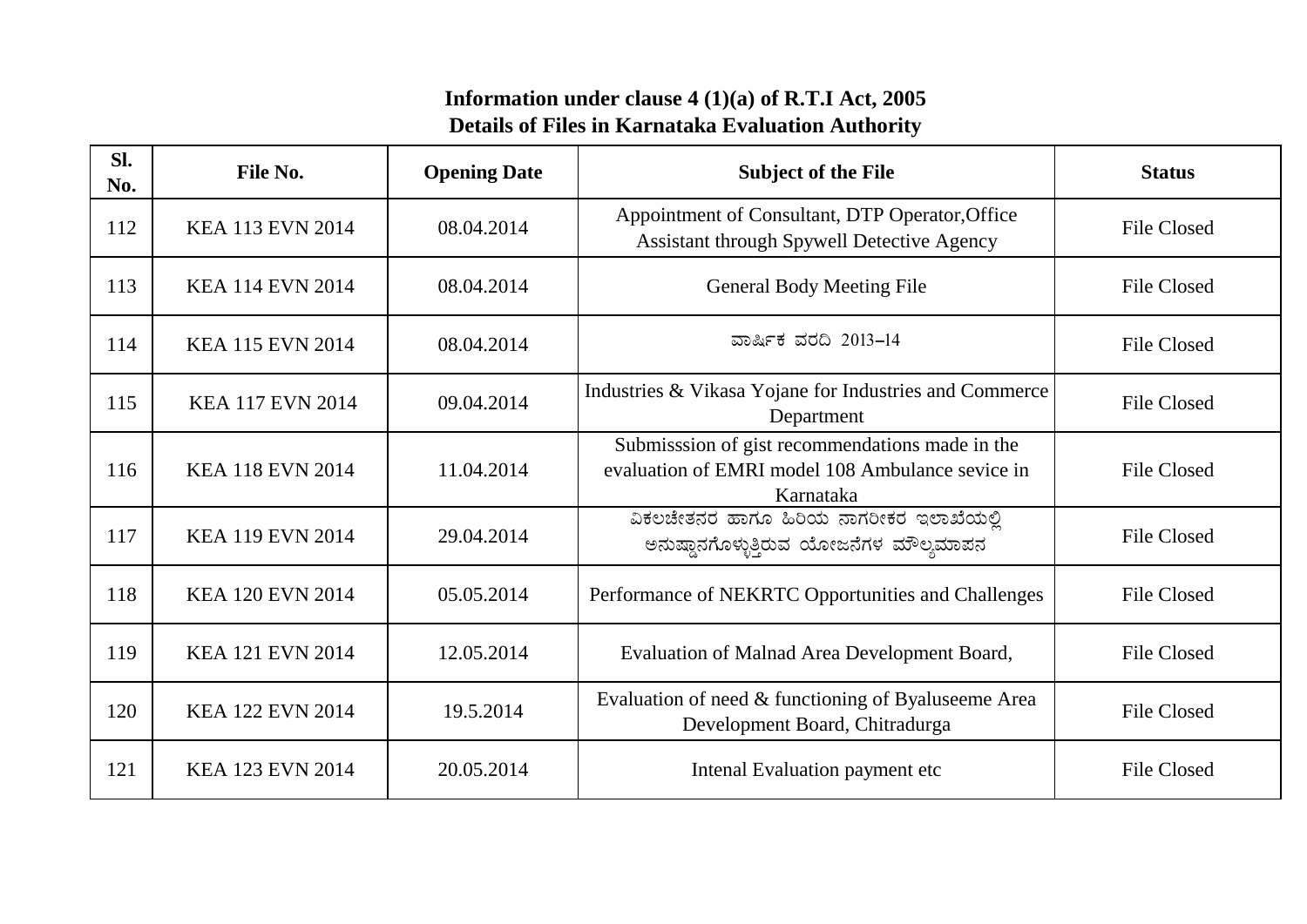| SI.<br>No. | File No.                | <b>Opening Date</b> | <b>Subject of the File</b>                                                                                                    | <b>Status</b>         |
|------------|-------------------------|---------------------|-------------------------------------------------------------------------------------------------------------------------------|-----------------------|
| 122        | <b>KEA 124 EVN 2014</b> | 20.05.2014          | Evaluation of Karnataka Legislators Local Area<br>Development Scheme(KLLADS)                                                  | Draft Report received |
| 123        | <b>KEA 125 EVN 2014</b> | 22.05.2014          | Evaluation of Namma Graama, Namma Raste i.e<br>NGNRU under KRRDA                                                              | TOR 6/2014            |
| 124        | <b>KEA 126 EVN 2014</b> | 22.05.2014          | Evaluation of implementation of KSSSP in Karnataka                                                                            | Final report received |
| 125        | <b>KEA 127 EVN 2014</b> | 30.05.2014          | ಸಿಬ್ಬಂದಿ ಮತ್ತು ಆಡಳಿತ ಸುಧಾರಣೆ ಇಲಾಖೆಯ 18 ಯೋಜನೆಗಳ<br>ಮೌಲ್ಯ ಮಾಪನ ಕೈಗೊಳ್ಳುವ ಬಗ್ಗೆ                                                  | $\mathbf c$           |
| 126        | <b>KEA 128 EVN 2014</b> | 04.06.2014          | Impact of individual Land Development activities under<br><b>MG NAREGA</b>                                                    | <b>File Closed</b>    |
| 127        | <b>KEA 129 EVN 2014</b> | 06.06.2014          | Carrying out concurrent third party evaluation of ATMA<br>model of Agriculture extension system                               | <b>File Closed</b>    |
| 128        | <b>KEA 130 EVN 2014</b> | 07.06.2014          | Constituting Empanelment Committee for 2014-15                                                                                | <b>File Closed</b>    |
| 129        | <b>KEA 131 EVN 2014</b> | 13.06.2014          | Evaluation of Helpline for Senior Citizen Scheme for<br>Department of Welfare of the disabled and Senior                      | <b>File Closed</b>    |
| 130        | <b>KEA 132 EVN 2014</b> | 17.06.2014          | Study on utilization pattern of Crop Ioan availed by<br>farmers at concessional interest rates through co-op.<br>institutions | <b>File Closed</b>    |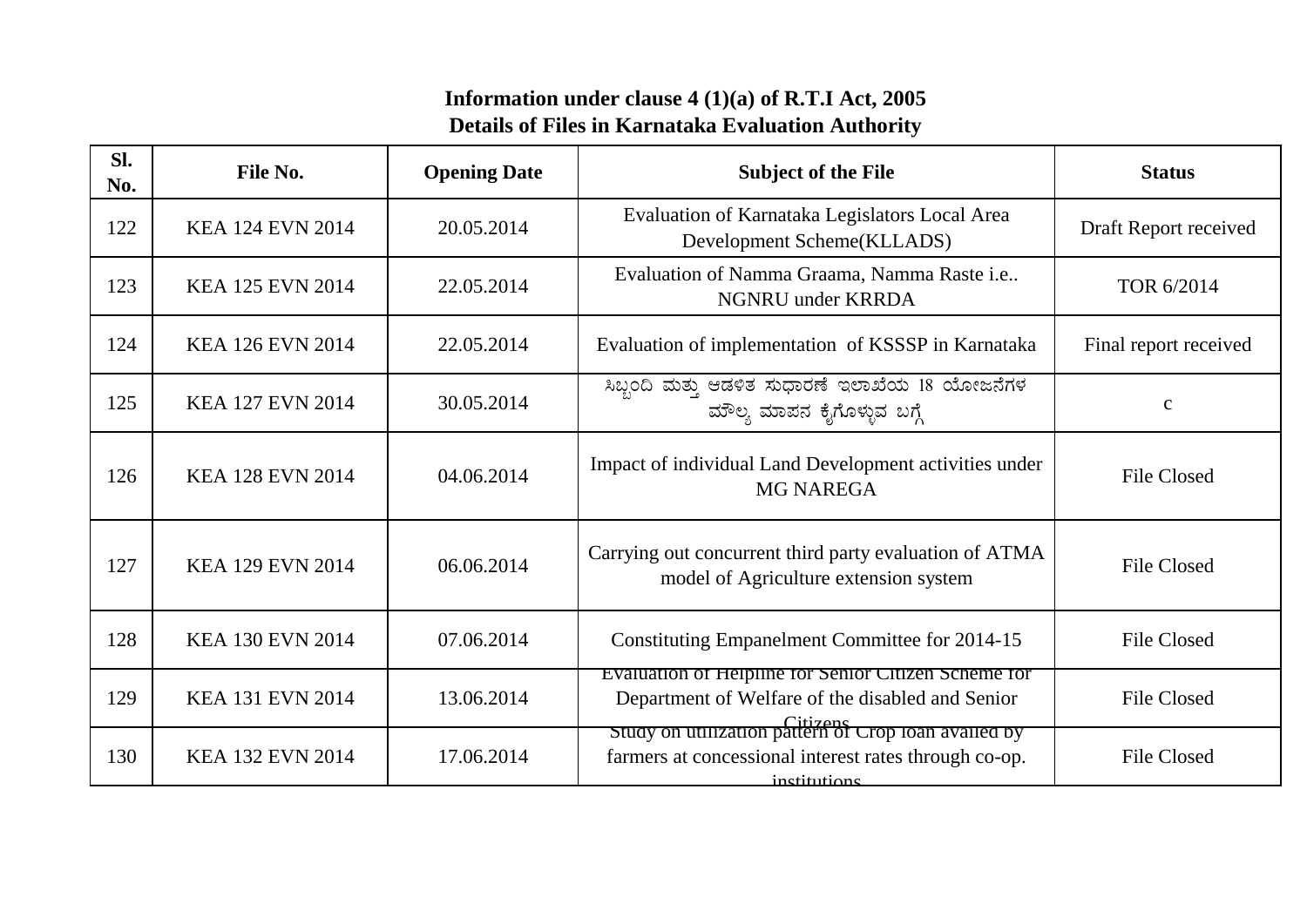| SI.<br>No. | <b>File No.</b>         | <b>Opening Date</b> | <b>Subject of the File</b>                                                                                              | <b>Status</b>      |
|------------|-------------------------|---------------------|-------------------------------------------------------------------------------------------------------------------------|--------------------|
| 131        | <b>KEA 133 EVN 2014</b> | 17.06.2014          | Study on utilization pattern of Crop loan availed by SHGS<br>at concessional interest rates through co-op. institutions | <b>File Closed</b> |
| 132        | <b>KEA 134 EVN 2014</b> | 18.06.2014          | Evaluation of Child Centric Scheme of Department of<br>Welfare of the disabled and Senior Citizens                      | <b>File Closed</b> |
| 133        | <b>KEA 135 EVN 2014</b> | 19.06.2014          | Zilla panchayat, Raichur ರವರ ಕಾರ್ಯಕ್ರಮ ಮೌಲ್ಯಮಾಪನ<br>ಪ್ರಕ್ರಿಯೆಯ ಗುಣಮಟ್ಟವನ್ನು ಹೆಚ್ಚಿಸುವ ಬಗ್ಗೆ                             | <b>File Closed</b> |
| 134        | KEA 136 EVN 2014        | 26.06.2014          | Internal Evaluation Scheme public Distribution System in<br>Karnataka                                                   | <b>File Closed</b> |
| 135        | <b>KEA 137 EVN 2014</b> | 30.06.2014          | Concurrent Monitoring and Evaluation of ATMA scheme<br>in Belgaum and Mysore Division                                   | <b>File Closed</b> |
| 136        | <b>KEA 138 EVN 2014</b> | 08.07.2014          | <b>Empanelment of Independence Assessors</b>                                                                            | <b>File Closed</b> |
| 137        | <b>KEA 139 EVN 2014</b> | 11.07.2014          | Evaluation of Sthree Shakti scheme of Women and child<br>Development Dept.                                              | <b>File Closed</b> |
| 138        | <b>KEA 140 EVN 2014</b> | 21.7.2014           | Evaluation of status of Solid Waste Management                                                                          | <b>File Closed</b> |
| 139        | <b>KEA 141 EVN 2014</b> | 21.7.2014           | Evaluation of working women hostel funded by women<br>and child development in Karnataka                                | <b>File Closed</b> |
| 140        | KEA 142 CEO 2014        | 1.8.2014            | Completion of Manuals and GoI related to KEA                                                                            | <b>File Closed</b> |
| 141        | KEA 143 GBM 2014        | 2.8.2014            | 7 <sup>th</sup> Governing Body Meeting of KEA                                                                           | <b>File Closed</b> |
| 142        | KEA 144 RTI 2014        | 5.8.2014            | Right to information Act matters- KEA                                                                                   | <b>File Closed</b> |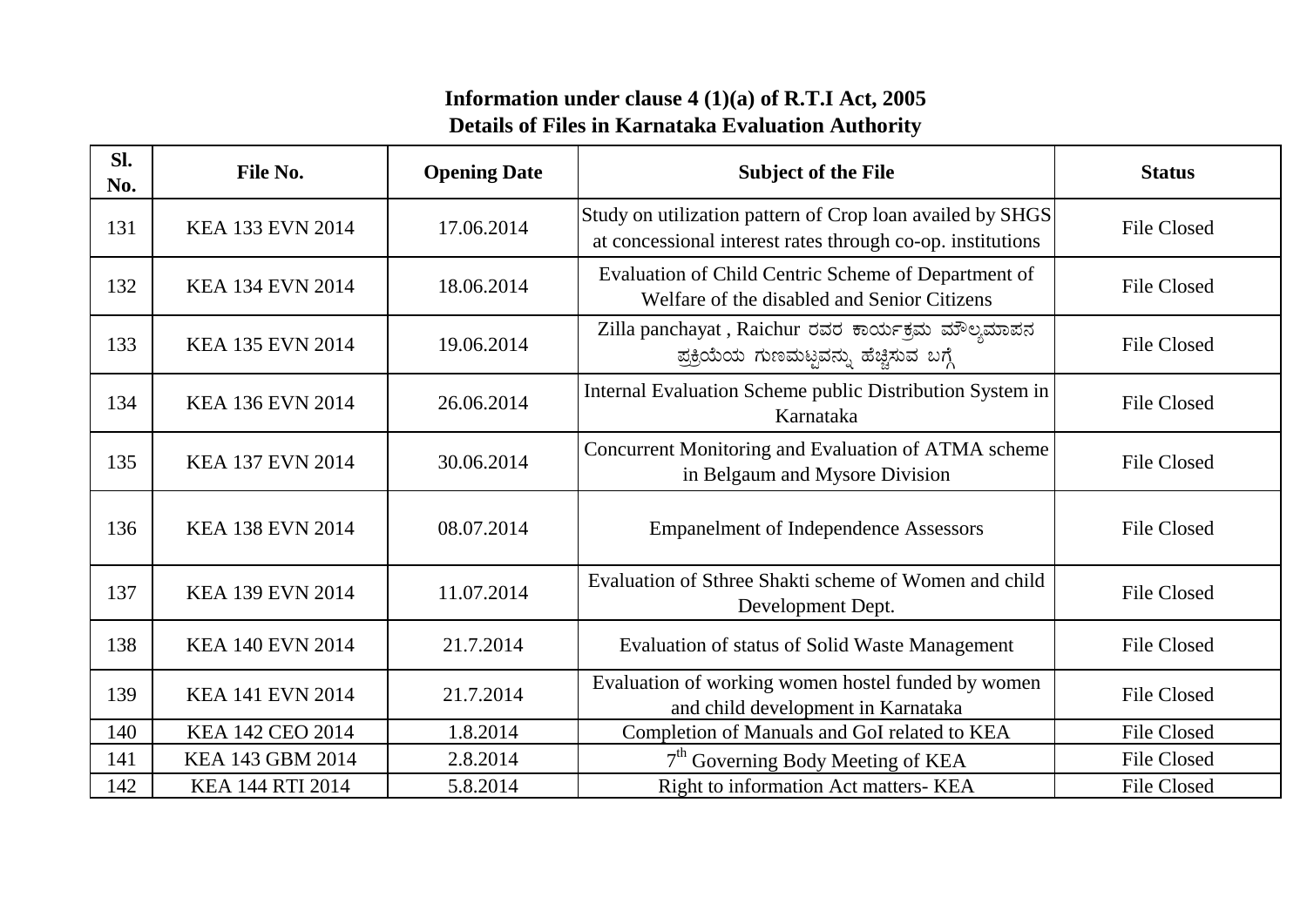| SI.<br>No. | <b>File No.</b>         | <b>Opening Date</b> | <b>Subject of the File</b>                                                                                                                      | <b>Status</b>      |
|------------|-------------------------|---------------------|-------------------------------------------------------------------------------------------------------------------------------------------------|--------------------|
| 143        | <b>KEA 145 EVN 2014</b> | 06.08.2014          | Evaluation of Margin Loan scheme implemented by Dr<br>Devraj Urs Backward Classes Development corporation<br>Ltd                                | <b>File Closed</b> |
| 144        | <b>KEA 146 EVN 2014</b> | 14.08.2014          | Regarding delegation of Financial Power to office of<br><b>Forest Department</b>                                                                | <b>File Closed</b> |
| 145        | <b>KEA 147 EVN 2014</b> | 19.08.2014          | Evaluation of Ksheera Bhagya Scheme                                                                                                             | <b>File Closed</b> |
| 146        | <b>KEA 148 EVN 2014</b> | 08.09.2014          | (U.O. Note) Formation of Departmental Evaluation<br>Committee & Evaluation Co-ordination Committee<br>(ECC) for evaluation studies in Karnataka | <b>File Closed</b> |
| 147        | KEA 149 EVN 2014        | 09.09.2014          | Evaluation of All Women Police Station in Karnataka                                                                                             | <b>File Closed</b> |
| 148        | <b>KEA 150 EVN 2014</b> | 12.09.2014          | Evaluation of Bhoochetana Department of Agriculture                                                                                             | <b>File Closed</b> |
| 149        | <b>KEA 151 EVN 2014</b> | 15.09.2014          | Fixing the tenure of Co-opted member of Technical<br><b>Committee Member of KEA</b>                                                             | <b>File Closed</b> |
| 150        | KEA 150 (A) EVN 2014    | 15.09.2014          | <b>Evaluation of Police Public School</b>                                                                                                       | <b>File Closed</b> |
| 151        | <b>KEA 152 EVN 2014</b> | 25.09.2014          | Selection of Consultant Organization for six schemes                                                                                            | <b>File Closed</b> |
| 152        | KEA 153 EVN 2014        | 07.10.2014          | Evaluation of Forestry works 2009-10 to 2013-14                                                                                                 | File Closed        |
| 153        | <b>KEA 154 EVN 2014</b> | 07.10.2014          | <b>Evaluation of Specialized Skill Development Institutions</b><br>(SSDI)                                                                       | File Closed        |
| 154        | <b>KEA 155 EVN 2014</b> | 07.10.2014          | Evaluation of Implementation of Protection of Women<br>from Domestic Violence                                                                   | <b>File Closed</b> |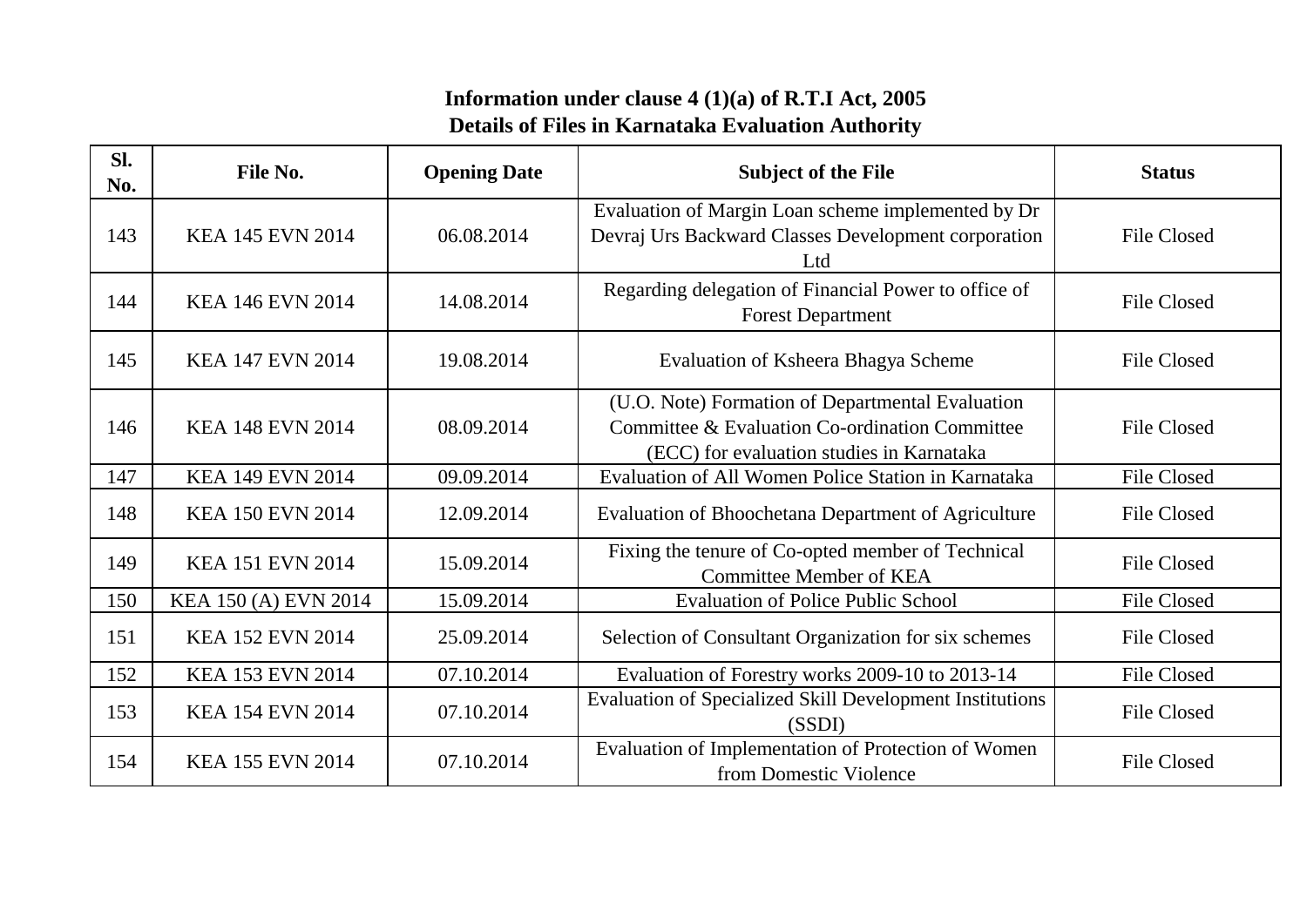| SI.<br>No. | File No.                | <b>Opening Date</b> | <b>Subject of the File</b>                                                                                                                                    | <b>Status</b>      |
|------------|-------------------------|---------------------|---------------------------------------------------------------------------------------------------------------------------------------------------------------|--------------------|
| 155        | KEA 156 EVN 2014        | 20.10.2014          | Evaluation of employability of Training imparted under<br>the new Textile policy (Suvarna Vastra Neeti) 2008 to<br>2013                                       | <b>File Closed</b> |
| 156        | KEA 157 EVN 2014        | 29.10.2014          | ಪರಿಶಿಷ್ಟ ಜಾತಿ ಉಪಯೋಜನೆಯ ವಿಶೇಷ ಕೇಂದ್ರಿಯ ನೆರವಿನಡಿ<br>ಬಿಡುಗಡೆಯಾದ ಅನುದಾನ ಪ/ಜಾತಿ ಫಲಾನುಭವಿಗಳಿಗೆ<br>ಉಪಯೋಗವಾಗಿರುವ ಮಾಹಿತಿಯನ್ನು ಪಡೆಯುವ ಸಲುವಾಗಿ ಸಮೀಕ್ಷೆ<br>ನಡೆಸುವ ಕುರಿತು  | <b>File Closed</b> |
| 157        | KEA 158 EVN 2014        | 03.11.2014          | Requesting the Development Commissionerate to allot a<br>date $&$ time to chair a meeting looking into the<br>wernmengstiour of en spation rengies doubly KHA | <b>File Closed</b> |
| 158        | <b>KEA 159 EVN 2014</b> | 11.11.2014          | ನಿಯಮಿತ – ಕೆಇಎ ನಲ್ಲಿ ದಾಖಲಿಸಿರುವ ಸಮಾಲೋಚಕರ ಪಟ್ಟಿಯನ್ನು<br>ಒದಗಿಸುವ ಕುರಿತು                                                                                          | <b>File Closed</b> |
| 159        | KEA 160 EVN 2014        | 19.11.2014          | Engaging one person in KEA as Consultant Evaluation                                                                                                           | <b>File Closed</b> |
| 160        | <b>KEA 161 EVN 2014</b> | 16.11.2014          | Evaluation of Impact of JFPM in Karnataka                                                                                                                     | <b>File Closed</b> |
| 161        | KEA 162 EVN 2014        | 20.12.2014          | Evaluation of assistance to Poultry rearing/Farming<br>scheme of Animal Husbandry & Veterinary Department                                                     | <b>File Closed</b> |
| 162        | KEA 163 EVN 2014        | 20.12.2014          | ಸ್ತ್ರೀ ಶಕ್ತಿ ಯೋಜನೆ ಮೌಲ್ಯಮಾಪನ ಕೈಗೊಳ್ಳುವ ಬಗ್ಗೆ                                                                                                                  | <b>File Closed</b> |
| 163        | <b>KEA 164 EVN 2014</b> | 26.12.2014          | Development of a Website for KEA                                                                                                                              | File Running       |
| 164        | <b>KEA 165 EVN 2014</b> | 05.01.2015          | Interest free loan to students of backward classes studying<br>in foreign university                                                                          | <b>File Closed</b> |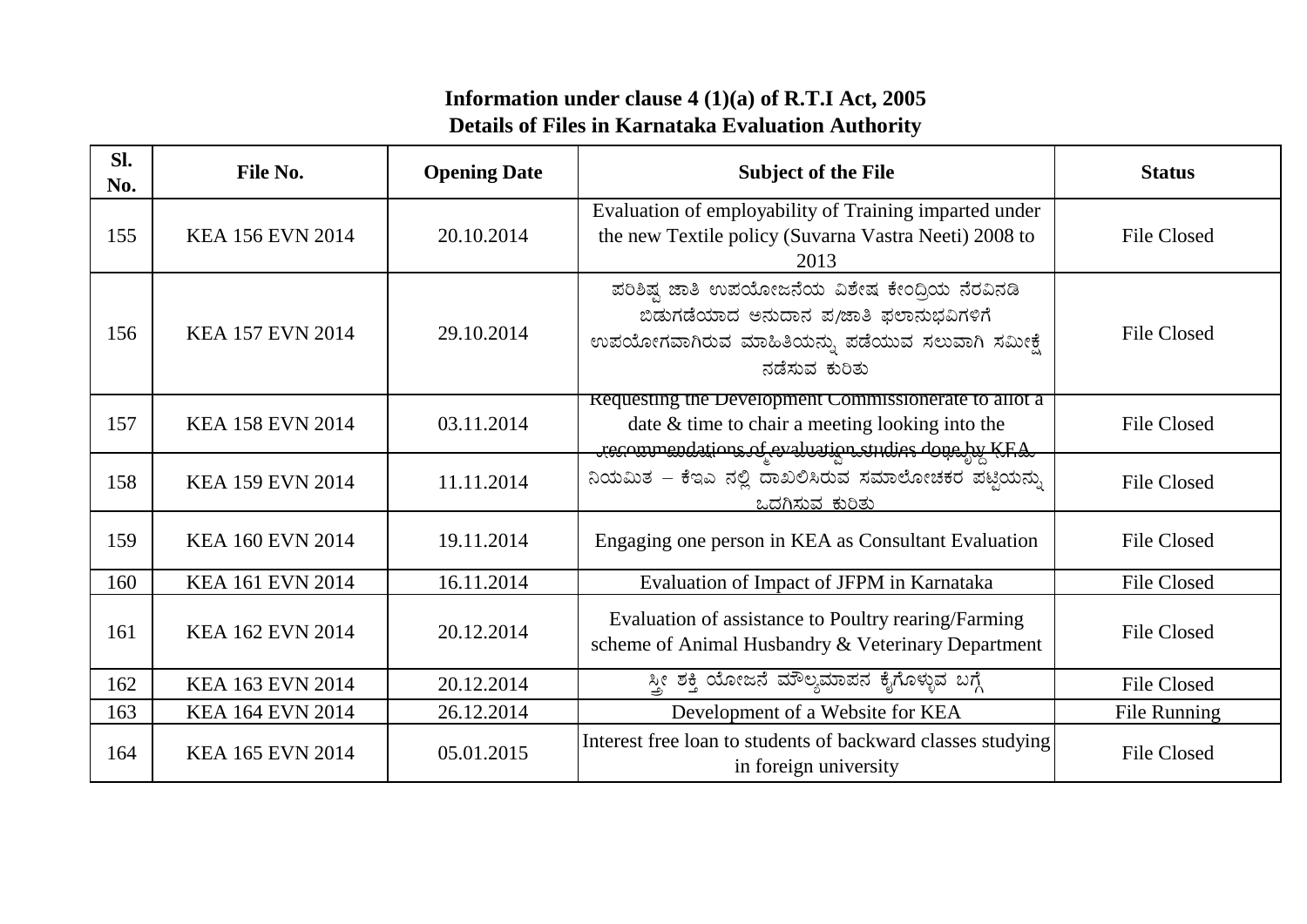| Sl.<br>No. | File No.                | <b>Opening Date</b> | <b>Subject of the File</b>                                                                                                | <b>Status</b>         |
|------------|-------------------------|---------------------|---------------------------------------------------------------------------------------------------------------------------|-----------------------|
| 165        | <b>KEA 166 EVN 2015</b> | 05.01.2015          | Evaluation of Shaadi Mahal/Samudaya Bhavan scheme of<br>Directorate of Minorities Karnataka                               | <b>File Closed</b>    |
| 166        | KEA 167 EVN 2015        | 05.01.2015          | Evaluation of HOPCOMS in Karnataka                                                                                        | File Closed           |
| 167        | <b>KEA 168 EVN 2015</b> | 07.01.2015          | Evaluation of Ganga Kalyana Scheme implemented by<br>Devaraj Urs Backward Classes Development Corporation<br>in Karnataka | <b>File Closed</b>    |
| 168        | KEA 169 EVN 2015        | 30.01.2015          | Report on progress of Evaluation studies to be placed in<br>Economic Survey of Karnataka 2014-15                          | <b>File Closed</b>    |
| 169        | <b>KEA 170 EVN 2015</b> | 04.02.2015          | Evaluation study for assessing the effectiveness $\&$ impact<br>of Mobile Governance being consultant by KEA              | <b>File Closed</b>    |
| 170        | <b>KEA 171 EVN 2015</b> | 04.02.2015          | Concurrent evaluation of Green Housing farming under<br>protected cultivation farming under Horticulture<br>Department    | Running               |
| 171        | <b>KEA 172 EVN 2015</b> | 11.02.2015          | Evaluation of Fodder Development Programme of Animal<br>Husbandry and Veterinary Services Dept. in Karnataka              | Final Report received |
| 172        | <b>KEA 173 EVN 2015</b> | 11.02.2015          | Evaluation of Ganga Kalyana Scheme of Karnataka<br>Maharshi Valmiki ST Development Corporation Limited                    | Final Report received |
| 173        | <b>KEA 174 EVN 2015</b> | 19.2.2015           | Evaluation of Scheme of distribution for exempted<br>Diesel & Kerosene to Fisherman boats in Karnataka                    | Final Report received |
| 174        | <b>KEA 175 EVN 2015</b> | 19.2.2015           | Evaluation of schemes of distribution of fishermen<br>requisite Kits in Karnataka                                         | Final Report received |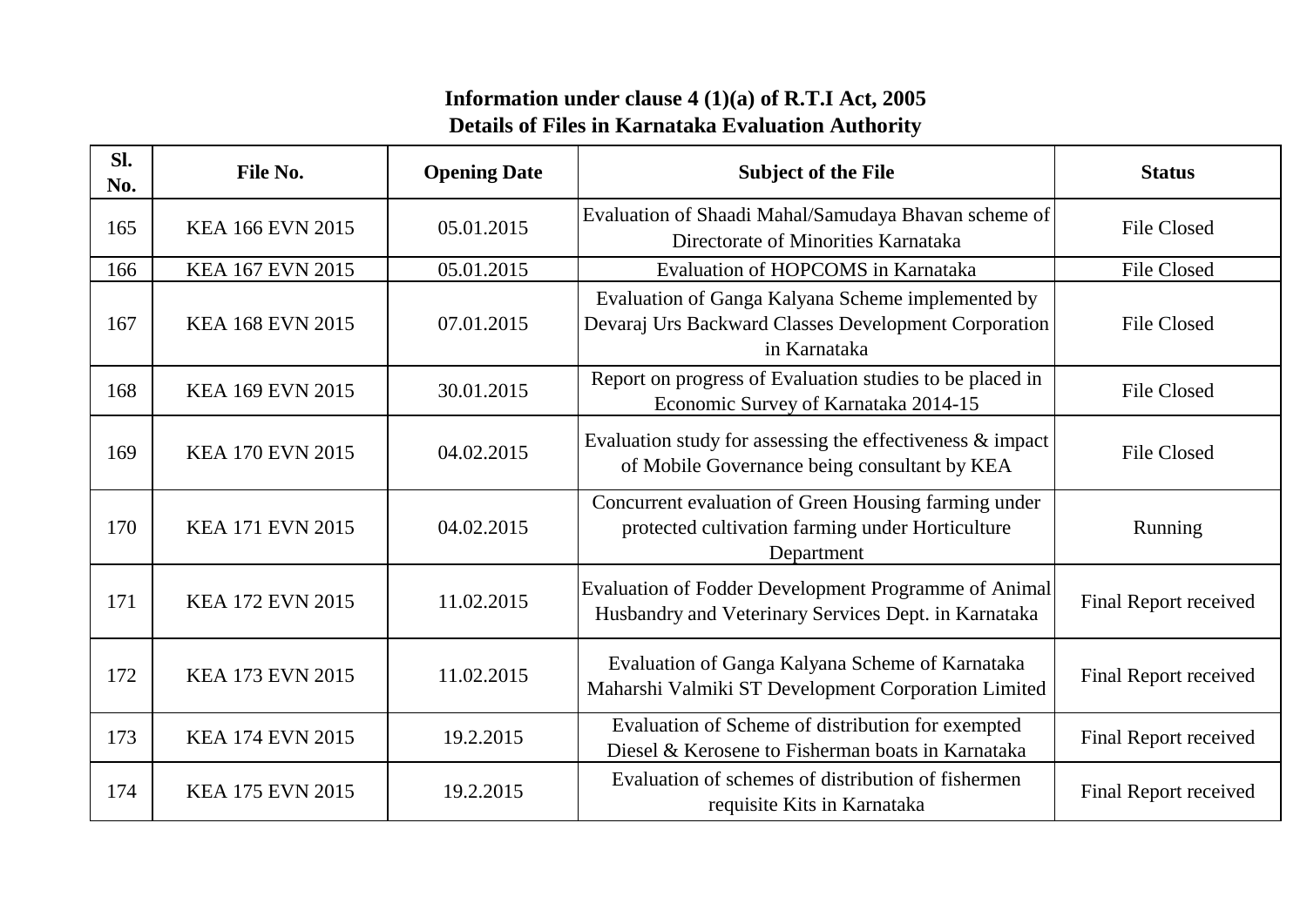| SI.<br>No. | File No.                | <b>Opening Date</b> | <b>Subject of the File</b>                                                                                                                     | <b>Status</b>         |
|------------|-------------------------|---------------------|------------------------------------------------------------------------------------------------------------------------------------------------|-----------------------|
| 175        | <b>KEA 176 EVN 2015</b> | 26.2.2015           | <b>RFD</b> Meeting                                                                                                                             | <b>File Closed</b>    |
| 176        | <b>KEA 177 EVN 2015</b> | 04.03.2015          | Evaluation of Implementation of Land Purchase and Land<br><b>Allotment Scheme</b>                                                              | <b>File Closed</b>    |
| 177        | <b>KEA 178 EVN 2015</b> | 05.03.2015          | Printing of HDD Reports                                                                                                                        | Running               |
| 178        | <b>KEA 179 EVN 2015</b> | 10.03.2015          | <b>Mass Education</b>                                                                                                                          | <b>File Closed</b>    |
| 179        | <b>KEA 180 EVN 2015</b> | 12.03.2015          | ದಿ: 19.03.2015 ರಂದು ಉತ್ಸರಿಸಬೇಕಾದ ಮಾನ್ಯ ಶಾಸಕರಾದ ಡಾ<br>ಅಜಯ್ಸಿಂಗ್ ರವರ ಚುಕ್ಕೆ ಗುರುತಿನ ಸಂಖ್ಯೆ: 3269ಕ್ಕೆ ಉತ್ತರ ನೀಡುವ<br>ಬಗ್ಗೆ                        | <b>File Closed</b>    |
| 180        | <b>KEA 181 EVN 2015</b> | 01.04.2015          | <b>ISO Certification of KEA</b>                                                                                                                | Running               |
| 181        | <b>KEA 182 EVN 2015</b> | 02.05.2015          | Evaluation of Madilu Programme of Samagra Matru<br>Aarogya Palane Dept. of Health & Family Welfare                                             | <b>File Closed</b>    |
| 182        | <b>KEA 183 EVN 2015</b> | 23.05.2015          | Miscellaneous Correspondence with Departments                                                                                                  | <b>File Closed</b>    |
| 183        | <b>KEA 184 EVN 2015</b> | 23.05.2015          | ಲೆಕ್ಕ ಶೀರ್ಷಿಕೆ 2515-00- $\overline{101-0-26}$ (ಯೋಜನೆ) ಅಡಿ ಒದಗಿಸಿರುವ<br>ಅನುದಾನದ ಹಂಚಿಕೆ ಬಗ್ಗೆ                                                    | <b>File Closed</b>    |
| 184        | <b>KEA 185 EVN 2015</b> | 23.05.2015          | Evaluation of Shrama Shakthi Yojane                                                                                                            | <b>File Closed</b>    |
| 185        | <b>KEA 186 EVN 2015</b> | 27.05.2015          | Providing Venetia bindings & other works in CEO KEA -<br><b>KEA</b> Infrastructure                                                             | <b>File Closed</b>    |
| 186        | <b>KEA 187 EVN 2015</b> | 30.05.2015          | To R of study of the harmful exploitative $\&$ offensive to<br>human dignity Superstition Scheme                                               | Running               |
| 187        | <b>KEA 188 EVN 2015</b> | 06.06.2015          | ವೃತ್ತಿ ಕೌಶಲ ತರಬೇತಿ ಕಾರ್ಯಕ್ರಮಗಳ 2011-12ನೇ ಸಾಲಿನ<br>ಮೌಲ್ಯಮಾಪನ                                                                                    | Running               |
| 188        | <b>KEA 189 EVN 2015</b> | 06.06.2015          | Evaluation of Micro Credit Scheme for Streeshakthi<br>(SHGs) implemented by Karnataka State Women<br>Development Cornoration Limited Rengaluru | Final Report received |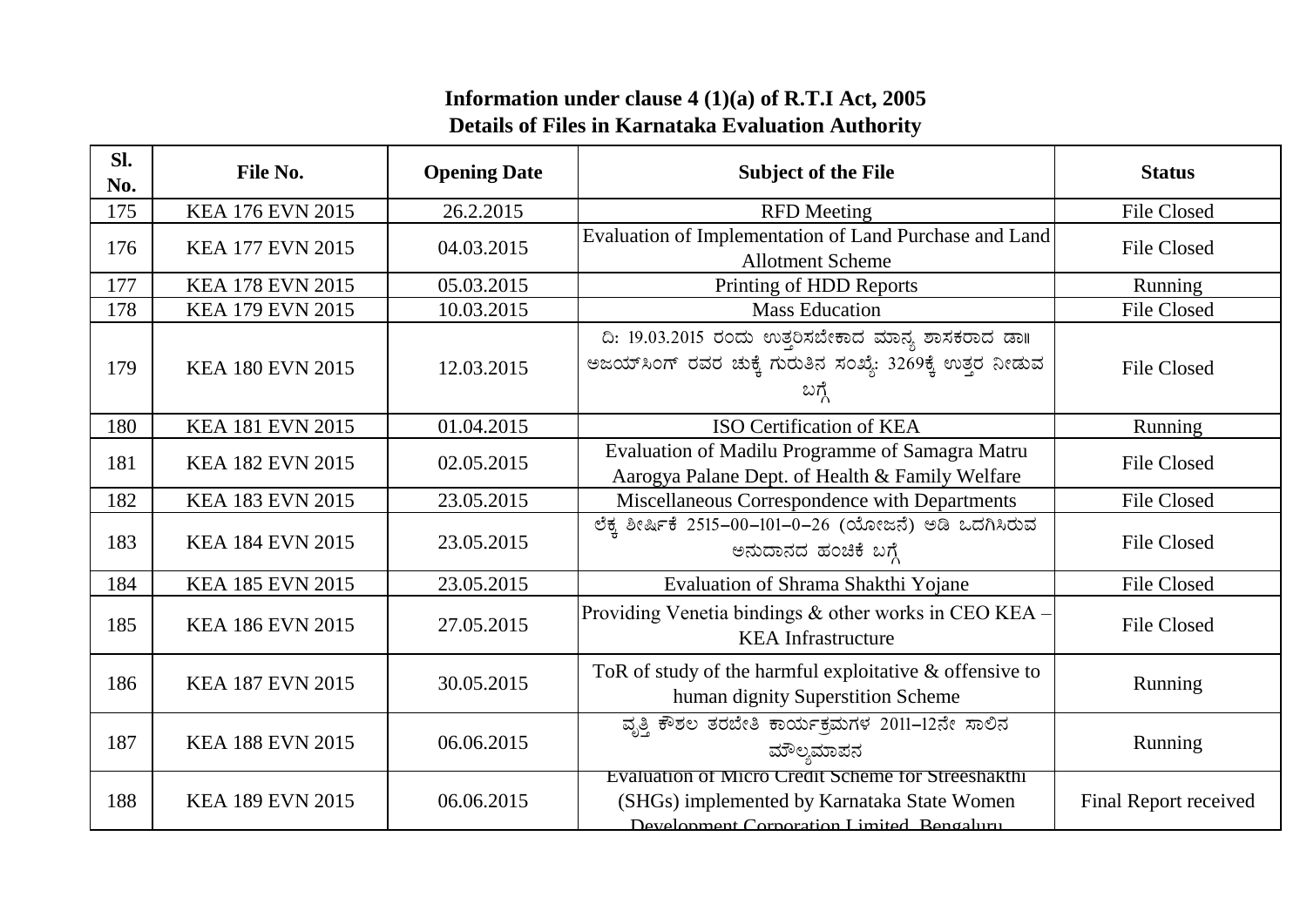| Sl.<br>No. | File No.                | <b>Opening Date</b> | <b>Subject of the File</b>                                                                       | <b>Status</b>      |
|------------|-------------------------|---------------------|--------------------------------------------------------------------------------------------------|--------------------|
| 189        | KEA 190 EVN 2015        | 10.06.2015          | Governing Body Meeting 2015-16 - KEA                                                             | <b>File Closed</b> |
| 190        | <b>KEA 191 EVN 2015</b> | 11.06.2015          | Evaluation of Yashaswini Co-op. farmers Health Care<br>scheme in Karnataka                       | Running            |
| 191        | KEA 192 EVN 2015        | 16.06.2015          | KDP Meeting 2015-16                                                                              | <b>File Closed</b> |
| 192        | KEA 193 EVN 2015        | 24.06.2015          | ToR on the study on Migration of Labour in Karnataka                                             | Running            |
| 193        | <b>KEA 194 EVN 2015</b> | 24.06.2015          | <b>Evaluation Correspondence file</b>                                                            | <b>File Closed</b> |
| 194        | KEA 195 EVN 2015        | 30.06.2015          | Treatment of Investment earned by KEA                                                            | Running            |
| 195        | KEA 196 EVN 2015        | 21.07.2015          | <b>Evaluation of Domestic Violence Act</b>                                                       | Running            |
| 196        | <b>KEA 197 EVN 2015</b> | 21.07.2015          | Evaluation of performance status effectiveness & Impact<br>on Mobile Governance in Karnataka     | Running            |
| 197        | <b>KEA 198 EVN 2015</b> | 12.08.2015          | Extension of tenure of Sri. S.A. Katarki, Consultant<br>Evaluation                               | <b>File Closed</b> |
| 198        | <b>KEA 199 EVN 2015</b> | 25.08.2015          | Evaluation of SEP, ISB and Dairy Schemes of Dr.<br>Ambedkar Development Corporation in Karnataka | Running            |
| 199        | <b>KEA 200 EVN 2015</b> | 25.08.2015          | Evaluation of Utilization/Usage of individual Housing<br>Latrines Constructed in Karnataka       | <b>File Closed</b> |
| 200        | <b>KEA 201 EVN 2015</b> | 25.08.2015          | Evaluation of Baala Mandhira Chitra stay home &<br>observations homes under KPS Sector           | <b>File Closed</b> |
| 201        | <b>KEA 202 EVN 2015</b> | 09.09.2015          | Evaluation of Rehabilitation of Devadasi Programme<br>implemented by KSWDCC, Bengaluru           | Running            |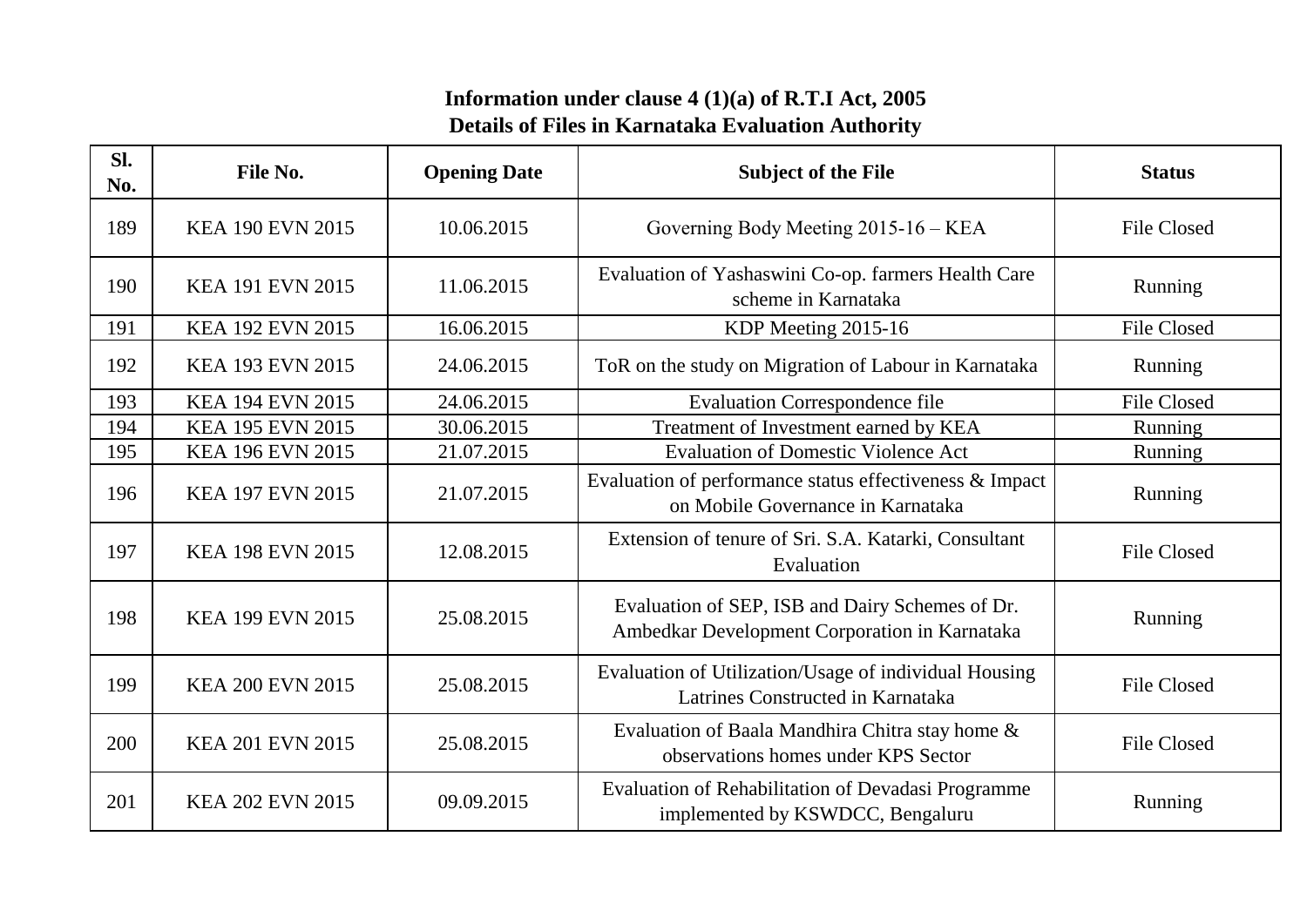| SI.<br>No. | File No.                | <b>Opening Date</b> | <b>Subject of the File</b>                                                                                                              | <b>Status</b>      |
|------------|-------------------------|---------------------|-----------------------------------------------------------------------------------------------------------------------------------------|--------------------|
| 202        | <b>KEA 203 EVN 2015</b> | 19.09.2015          | Evaluation of Ksheera Sanjeevini Project for Socio<br>Economic Development of Women                                                     | Running            |
| 203        | KEA 204 EVN 2015        | 19.09.2015          | Evaluation of Transgenders in Karnataka                                                                                                 | Running            |
| 204        | KEA 205 EVN 2015        | 19.09.2015          | Improvement in process of Evaluation by KEA                                                                                             | <b>File Closed</b> |
| 205        | <b>KEA 206 EVN 2015</b> | 14.10.2015          | Evaluation of National Urban Livelihood Mission<br>(NULM) implemented by Directorate of Municipal<br>Administration in Karnataka        | Running            |
| 206        | <b>KEA 207 EVN 2015</b> | 30.10.2015          | Evaluation of support to Training & implementation<br>programme for STEP VIII implemented by KMF                                        | Running            |
| 207        | <b>KEA 208 EVN 2015</b> | 07.11.2015          | Economic Survey for the year 2015-16                                                                                                    | <b>File Closed</b> |
| 208        | <b>KEA 209 EVN 2015</b> | 11.11.2015          | Evaluation of Integrated project of Vegetable production<br>for benefit of Rural Women under STEP scheme in 4<br>districts of Karnataka | Running            |
| 209        | <b>KEA 210 EVN 2015</b> | 16.11.2015          | Internship of students of Azim Premji University                                                                                        | <b>File Closed</b> |
| 210        | <b>KEA 211 EVN 2015</b> | 20.11.2015          | Leave Travel Concession of CEO, KEA                                                                                                     | <b>File Closed</b> |
| 211        | <b>KEA 212 EVN 2015</b> | 24.11.2015          | STEP under Goatree project in Dharwad Taluq<br>implemented by Grameena Chetan Sattigeri of Belagavi<br><b>District</b>                  | Running            |
| 212        | <b>KEA 213 EVN 2015</b> | 24.11.2015          | STEP under Sheep rearing implemented by Sthree<br>Shakthi Association                                                                   | Running            |
| 213        | <b>KEA 214 EVN 2015</b> | 25.11.2015          | Nominaiton of Technical Committee members of KEA                                                                                        | Running            |
| 214        | <b>KEA 215 EVN 2015</b> | 07.12.2015          | Evaluaiton of status of Shishu Vihara of BBMP                                                                                           | <b>File Closed</b> |
| 215        | <b>KEA 216 EVN 2015</b> | 17.12.2015          | Evaluaiton of Jalasamvardhane Yojana Sangha (JSYS)                                                                                      | <b>File Closed</b> |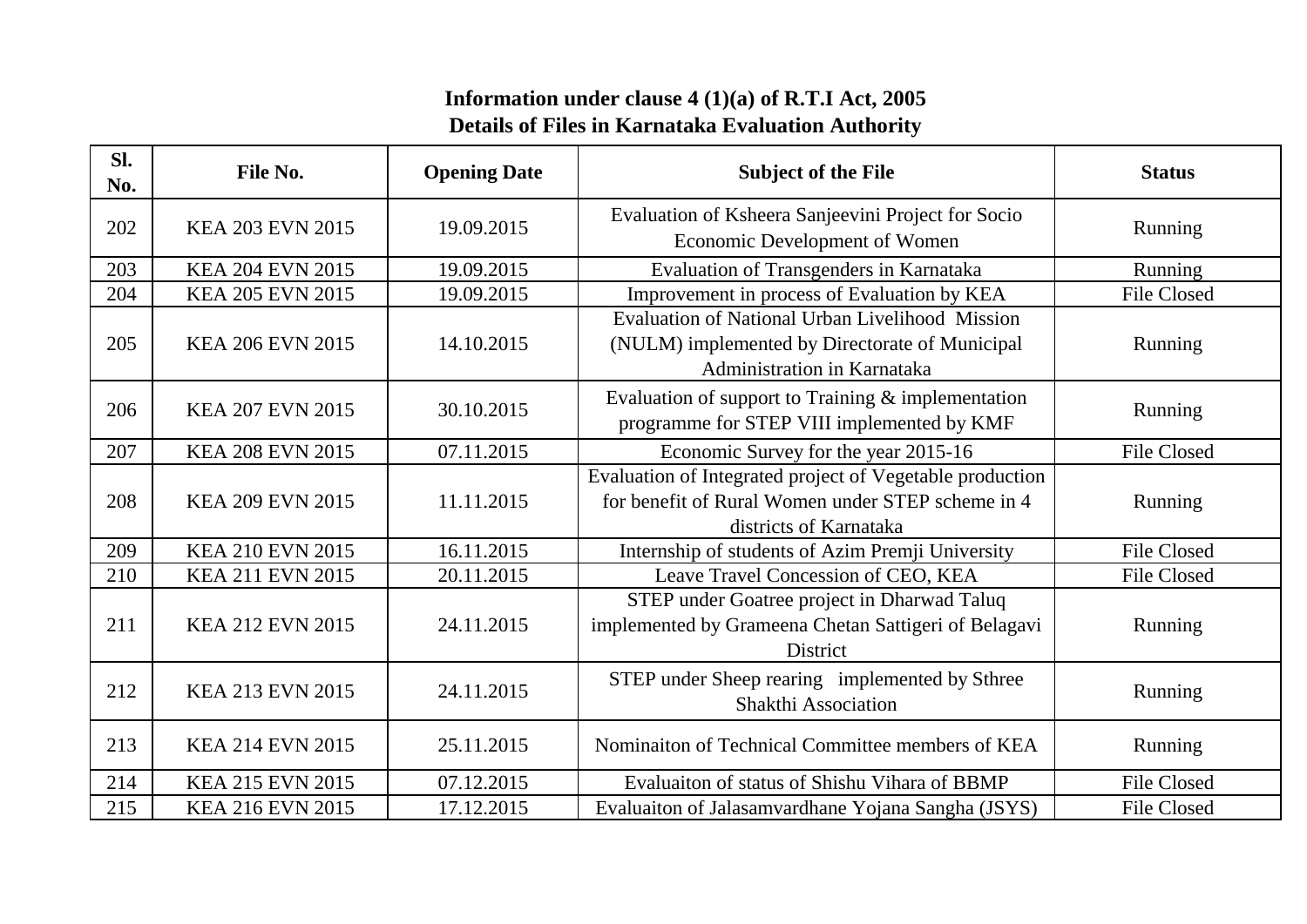| SI.<br>No. | <b>File No.</b>         | <b>Opening Date</b> | <b>Subject of the File</b>                                                                                                      | <b>Status</b>      |
|------------|-------------------------|---------------------|---------------------------------------------------------------------------------------------------------------------------------|--------------------|
| 216        | <b>KEA 217 EVN 2015</b> | 29.12.2015          | Evaluation of Composite Housing Scheme in Airport<br>Land (Biddapura) Gulbarga District by KHB                                  | Running            |
| 217        | <b>KEA 218 EVN 2015</b> | 29.12.2015          | Evaluation of Residential Highrise Project constructed at<br>Jakkare honda at Belagaum District by KHB                          | Running            |
| 218        | <b>KEA 219 EVN 2015</b> | 29.12.2015          | Internship Project to Aishwarya Ramakrishna of NLSU<br>University in KEA                                                        | <b>File Closed</b> |
| 219        | <b>KEA 220 EVN 2015</b> | 30.12.2015          | Evaluation of RKVY Project on establishment of Jaggery<br>Park in Southern Karnataka Department of Agricultrue                  | Running            |
| 220        | <b>KEA 221 EVN 2015</b> | 30.12.2015          | Evaluation of Enhancement of Oil Content and Oil quality<br>in sunflower through marker assisted selection by UAS,<br>Bengaluru | <b>File Closed</b> |
| 221        | <b>KEA 222 EVN 2015</b> | 31.12.2015          | Evaluation of RKVY Project of productivity enhancement<br>in Sericulure Dept. through Community Cluster in<br>Karnataka         | <b>File Closed</b> |
| 222        | KEA 223 EVN 2015        | 31.12.2015          | <b>Evaluation of JFPM Programme</b>                                                                                             | Running            |
| 223        | <b>KEA 224 EVN 2016</b> | 06.01.2016          | Evaluation of concurrent evaluation of 104-Arogya<br>Sahayavani (Health Information Helpline) in Karnataka                      | Running            |
| 224        | <b>KEA 225 EVN 2016</b> | 06.01.2016          | Evaluation of performance $\&$ status of effectiveness $\&$<br>impact of Mobile Governance in Karnataka                         | Running            |
| 225        | <b>KEA 226 EVN 2016</b> | 11.01.2016          | ರಾಜ್ಯ ಸರ್ಕಾರಿ ಕಾರ್ಯಕ್ರಮಗಳ ಬಲವರ್ಧನೆ/ಜಾಡೀಕರಣ ಹಾಗೂ<br>ಸರಳೀಕರಣ ಸಮಿತಿಗೆ ಮಾಹಿತಿ ಒದಗಿಸುವ ಬಗ್ಗೆ                                         | <b>File Closed</b> |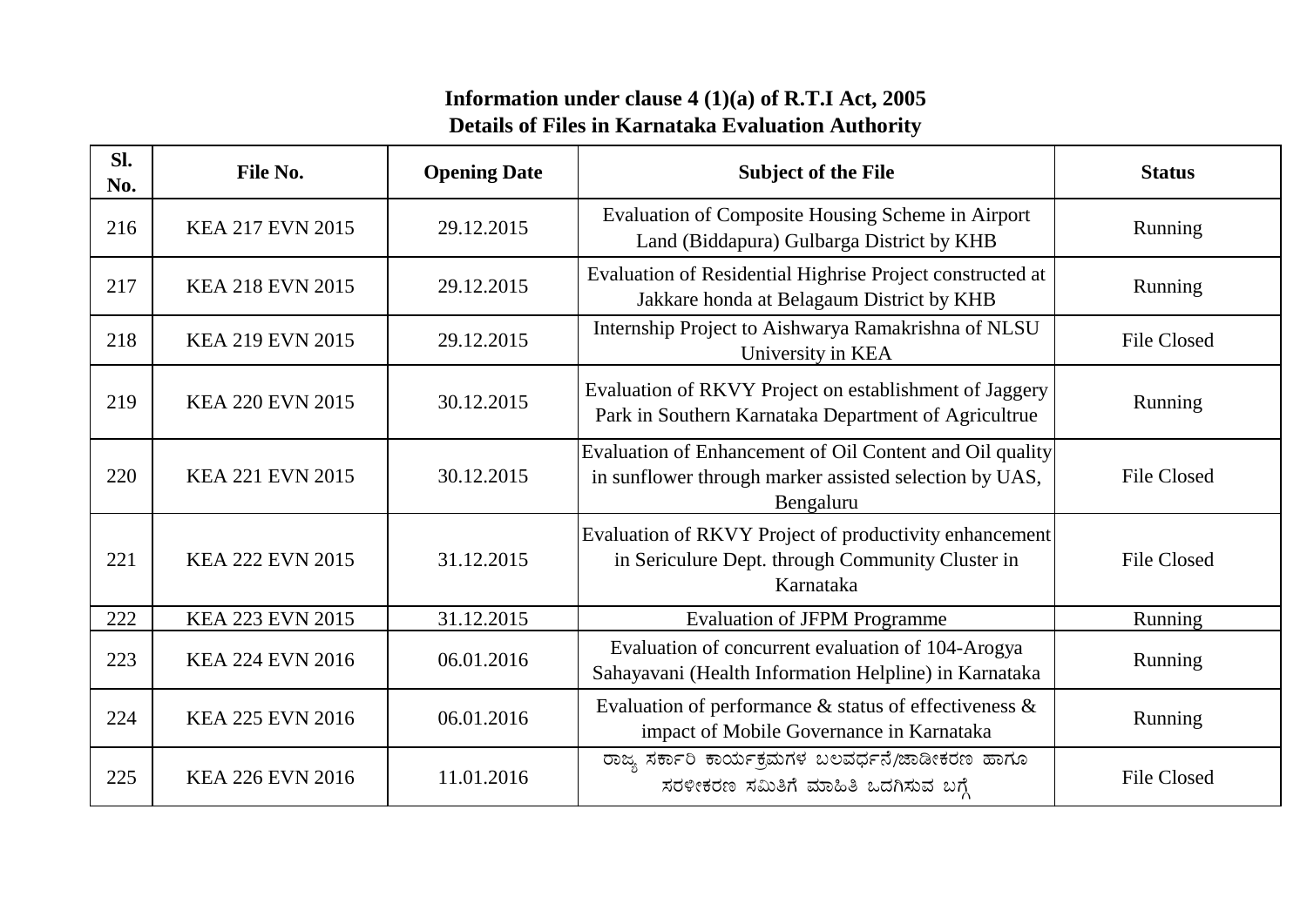| Sl.<br>No. | File No.                | <b>Opening Date</b> | <b>Subject of the File</b>                                                                                                                                       | <b>Status</b>      |
|------------|-------------------------|---------------------|------------------------------------------------------------------------------------------------------------------------------------------------------------------|--------------------|
| 226        | <b>KEA 227 EVN 2016</b> | 28.01.2016          | Evaluation of activities of Agastya International<br>foundation through Karnataka Science & Technology<br>Promotion Society for he periiod of 2013-14 to 2015-16 | Running            |
| 227        | <b>KEA 228 EVN 2016</b> | 30.01.2016          | Training Programme - IPDT                                                                                                                                        | <b>File Closed</b> |
| 228        | <b>KEA 229 EVN 2016</b> | 04.02.2016          | Ms. Arundhathi, Office Assistant, KEA                                                                                                                            | Running            |
| 229        | <b>KEA 230 EVN 2016</b> | 16.02.2016          | Evaluation of Udyogini Scheme implemented from 2010-<br>11 to 2014-15 by KSWDC                                                                                   | Running            |
| 230        | KEA 231 EVN 2016        | 18.2.2016           | Study of status of Women in Karnataka                                                                                                                            | Running            |
| 231        | KEA 232 EVN 2016        | 24.02.2016          | ಸಾಹಿತ್ಯ ಪರ, ಸಾಂಸ್ಕೃತಿಕ ಪರ ಮತ್ತು ಕನ್ನಡ ಪರ ಕಾರ್ಯಕ್ರಮಗಳಿಗೆ<br>ಸಂಘ ಸಂಸ್ಥೆಗಳಿಗೆ ನೀಡುವ ಪ್ರೋತ್ಸಾಹ ಧನ ಮತ್ತು ಸದ್ಬಳಕೆ<br>ಮಾಡಿಕೊಳುವ ಬಗೆ                                     | Running            |
| 232        | <b>KEA 233 EVN 2016</b> | 26.02.2016          | Evaluation of Bhagyalakshmi Scheme implemented by<br>Women & Child Development Department in Karnataka                                                           | Running            |
| 233        | <b>KEA 234 EVN 2016</b> | 29.02.2016          | <b>Evaluation of Performance of Specialised Doctors</b><br>working on outsourced basis under World bank aided<br><b>KHSDR</b>                                    | Running            |
| 234        | <b>KEA 235 EVN 2016</b> | 10.03.2016          | Studies being done by KEA in 2015-16                                                                                                                             | Running            |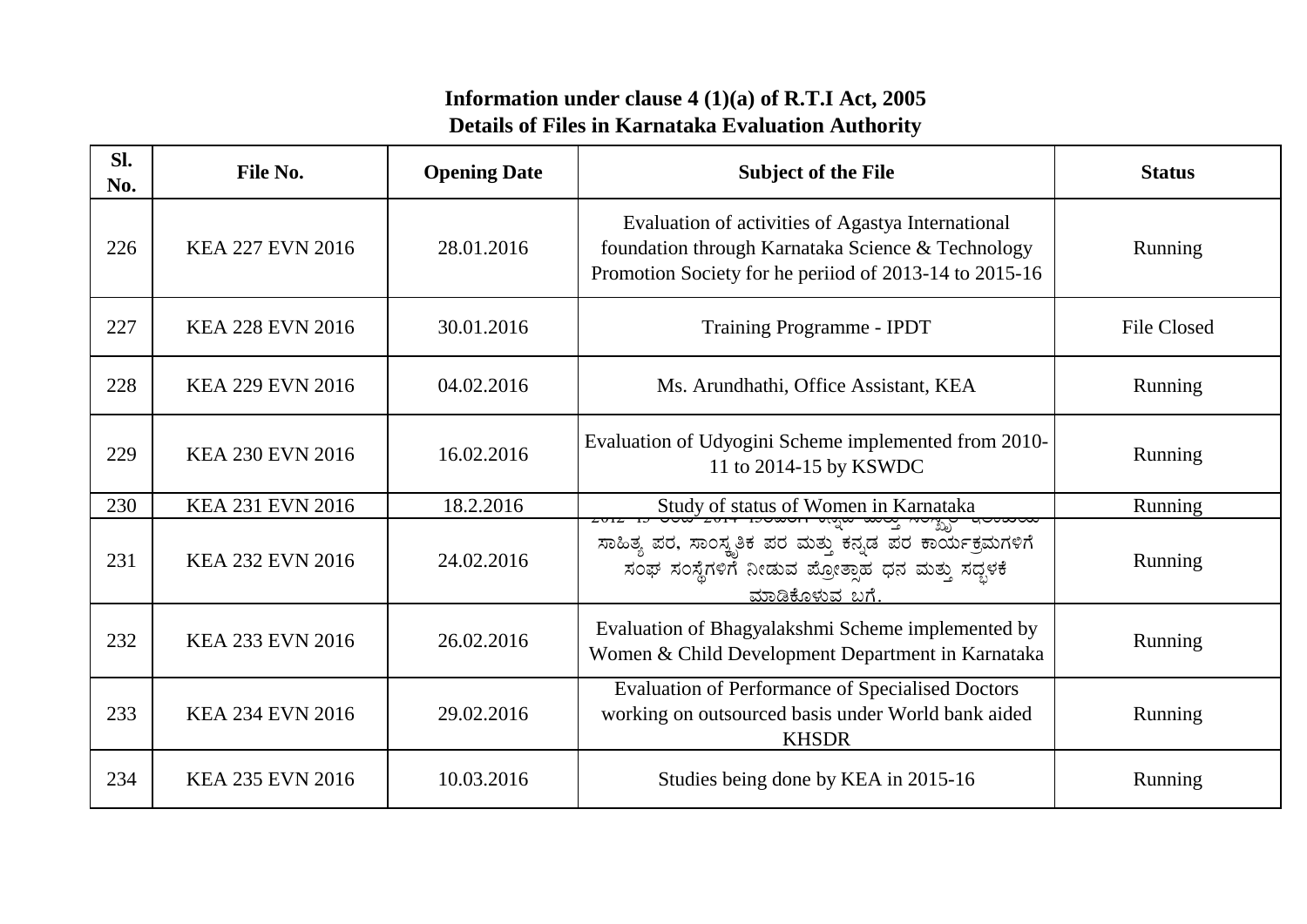| SI.<br>No. | File No.                | <b>Opening Date</b> | <b>Subject of the File</b>                                                                                                                               | <b>Status</b>      |
|------------|-------------------------|---------------------|----------------------------------------------------------------------------------------------------------------------------------------------------------|--------------------|
| 235        | KEA 236 EVN 2016        | 15.03.2016          | 2015-16ರ ವಾರ್ಷಿಕ ವರದಿ ಹಾಗೂ 2016-17ರ ಕಾರ್ಯನಿರ್ವಹಣೆ<br>ಆಯವ್ಯಯ ವರದಿ                                                                                         | <b>File Closed</b> |
| 236        | <b>KEA 237 EVN 2016</b> | 17.03.2016          | ಮಾನ್ಯ ಇಲಾಖಾ ಸಚಿವರು ಅಧಿಕಾರ ವಹಿಸಿಕೊಂಢಾಗಿನಿಂದ<br>ಇಲ್ಲಿಯವರೆಗಿನ ಇಲಾಖಾ ಸಾಧನೆಗಳ ಬಗ್ಗೆ                                                                           | <b>File Closed</b> |
| 237        | <b>KEA 238 EVN 2016</b> | 30.03.2016          | Socio-Economic impact of rural people by improvement<br>of roads undertaken by PRED under NABARD in<br>Karnataka                                         | Running            |
| 238        | <b>KEA 239 EVN 2016</b> | 06.04.2016          | Regarding assigning the task of reporting the physical and<br>financial progress of KLLADS scheme in Karnataka to<br>M/s. R.R. Consultant, Chickballapur | Running            |
| 239        | <b>KEA 240 EVN 2016</b> | 23.04.2016          | Changes suggested for certain issues of RFP document to<br>select Evaluation Consultant Organization                                                     | Running            |
| 240        | <b>KEA 241 EVN 2016</b> | 25.04.2016          | Evaluation of Vidyasiri scheme in karnataka                                                                                                              | Running            |
| 241        | KEA 242 EVN 2016        | 25.04.2016          | ಕರ್ನಾಟಕ ರಾಜ್ಯ ಮುಕ್ತ ವಿವಿ ನಿಯಮಗಳು ವಿಶ್ವವಿದ್ಯಾಲಯದ<br>ಅಧ್ಯಾಯನಗಳು ಹಾಗೂ ನಿಯಮಗಳನ್ನು ಉಭಯ ಸದನಗಳಲ್ಲಿ<br>ಮಂಡಿಸದೇ ಇರುವ ಬಗ್ಗೆ                                        | <b>File Closed</b> |
| 242        | <b>KEA 243 EVN 2016</b> | 29.04.2016          | Regarding a brief publication of three evaluations.                                                                                                      | <b>File Closed</b> |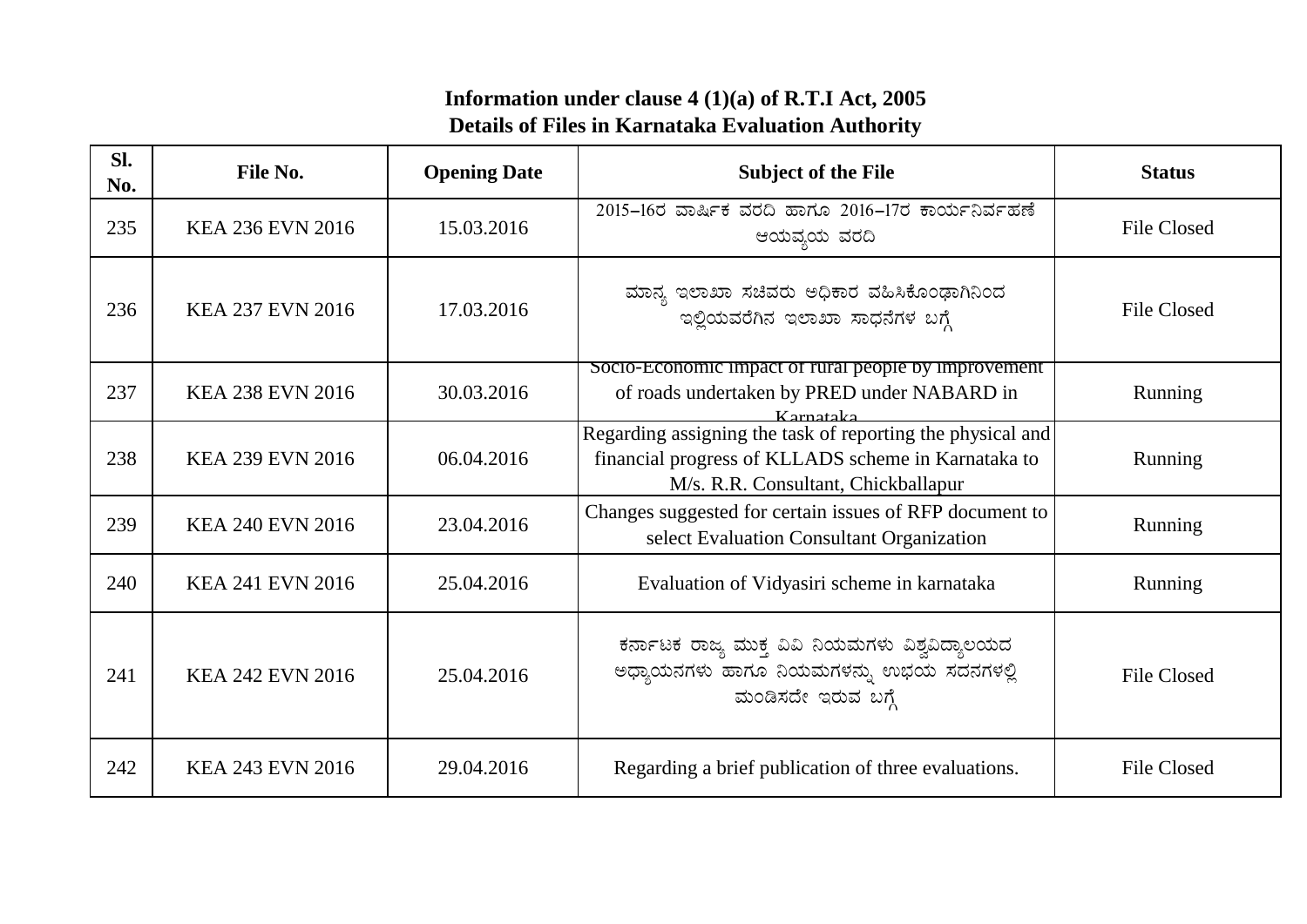| SI.<br>No. | File No.                | <b>Opening Date</b> | <b>Subject of the File</b>                                                                                | <b>Status</b>      |
|------------|-------------------------|---------------------|-----------------------------------------------------------------------------------------------------------|--------------------|
| 243        | <b>KEA 244 EVN 2016</b> | 29.04.2016          | Internship of Shubham Gopal reg no. 1413456                                                               | <b>File Closed</b> |
| 244        | KEA 245 EVN 2016        | 04.05.2016          | <b>Empanelment of Evaluation of Consultant Organization -</b><br>Sutra Consultant Pvt. Ltd., Bhuvaneshwar | Running            |
| 245        | <b>KEA 246 EVN 2016</b> | 19.05.2016          | Intimation of scheme/programme/parastatals that<br>department evaluated in 2016-17 to KEA                 | Running            |
| 246        | <b>KEA 247 EVN 2016</b> | 20.05.2016          | Review of Internal Review of studies pending where<br>ToRs are sanctioned                                 | Running            |
| 247        | <b>KEA 248 EVN 2016</b> | 27.05.2016          | Governing Body Meeting 2016-17 – KEA                                                                      | <b>File Closed</b> |
| 248        | KEA 249 EVN 2016        | 04.06.2016          | Convening the meeting on the Evaluations $&$ Studies<br>taken by M/s. ISEC & KEA                          | Running            |
| 249        | <b>KEA 250 EVN 2016</b> | 06.06.2016          | Internship Project to Teju.S. of NLSI university in KEA                                                   | <b>File Closed</b> |
| 250        | <b>KEA 251 EVN 2016</b> | 15.06.2016          | Evaluation of Form Forestry Works taken up from 2013<br>under MGNREGA in five districts of Karnataka      | <b>Running</b>     |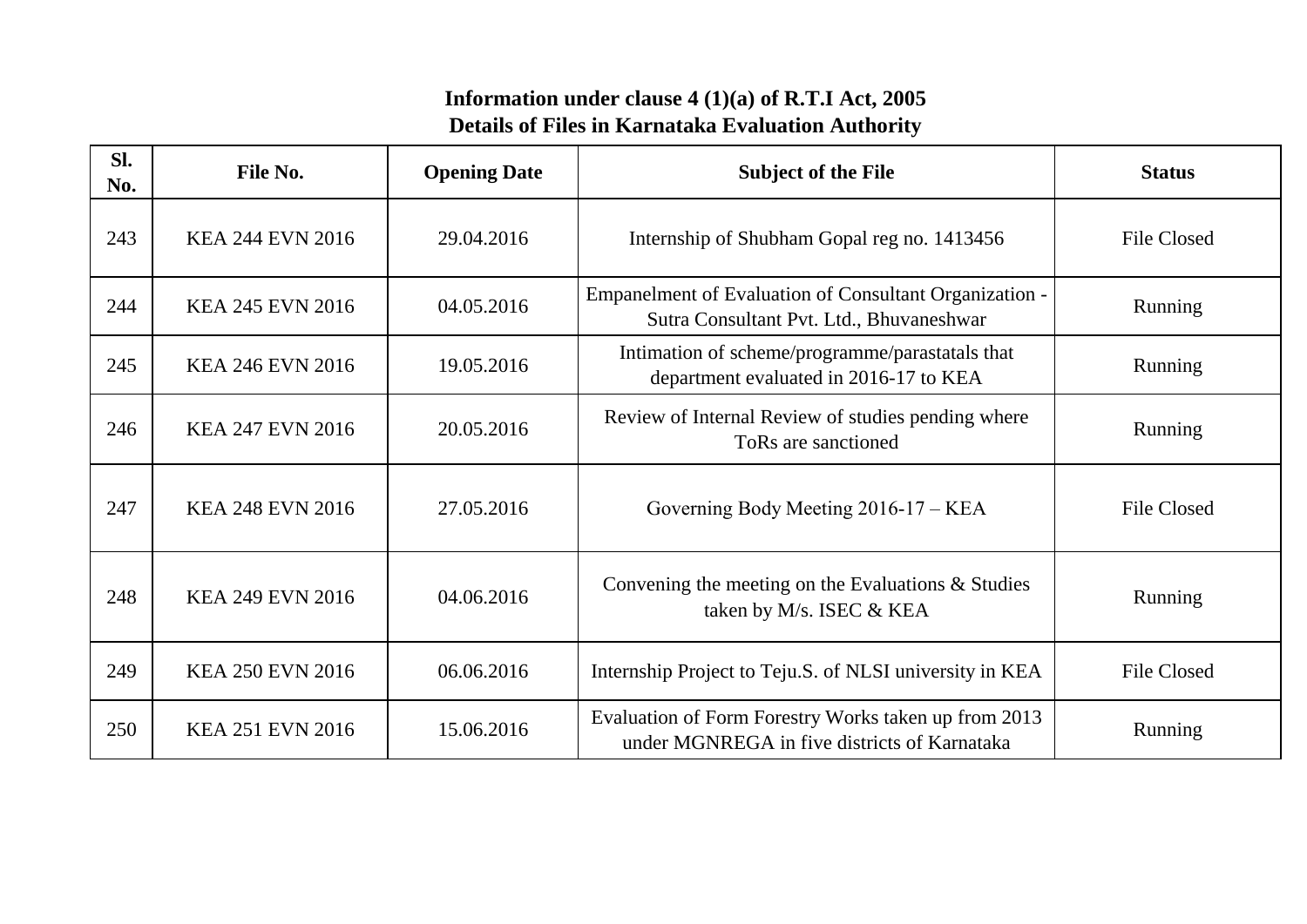| SI.<br>No. | File No.                | <b>Opening Date</b> | <b>Subject of the File</b>                                                                        | <b>Status</b>      |
|------------|-------------------------|---------------------|---------------------------------------------------------------------------------------------------|--------------------|
| 251        | <b>KEA 252 EVN 2016</b> | 27.06.2016          | Engaging the services of Mr. S. Dinesh, retaired Deputy<br>Director of Planning Dept.             | Running            |
| 252        | <b>KEA 253 EVN 2016</b> | 29.06.2016          | Evaluation of Student Police Cadet Project (SPC) in<br>Karnataka - implemented by Home Department | <b>File Closed</b> |
| 253        | <b>KEA 254 EVN 2016</b> | 04.07.2016          | Replied to unstarred LA Question by Sri. R.<br>Chowdareddy Graduate Constiuency                   | <b>File Closed</b> |
| 254        | <b>KEA 255 EVN 2016</b> | 06.07.2016          | Replied to unstarred LA Question by Sri. Ajay Singh<br>(Jevargi)                                  | <b>File Closed</b> |
| 255        | <b>KEA 256 EVN 2016</b> | 18.07.2016          | Personnel file of new CEO, KEA                                                                    | <b>File Closed</b> |
| 256        | <b>KEA 257 EVN 2016</b> | 21.07.2016          | Request for proposals to take up evaluation studies in 10<br>schemes of Government                | Running            |
| 257        | <b>KEA 258 EVN 2016</b> | 23.07.2016          | List of Resouce persons nominated for technical<br>evaluation committee - KEA                     | Running            |
| 258        | <b>KEA 259 EVN 2016</b> | 26.07.2016          | KEA Achievement for Hon'ble CM's Independence Day<br>Speech                                       | <b>File Closed</b> |
| 259        | <b>KEA 260 EVN 2016</b> | 01.08.2016          | Action Taken on Decission made by 11th Governing<br>Body of KEA                                   | <b>File Closed</b> |
| 260        | <b>KEA 261 EVN 2016</b> | 01.08.2016          | Planned Activities to be done in next 3/6 months in KEA                                           | Running            |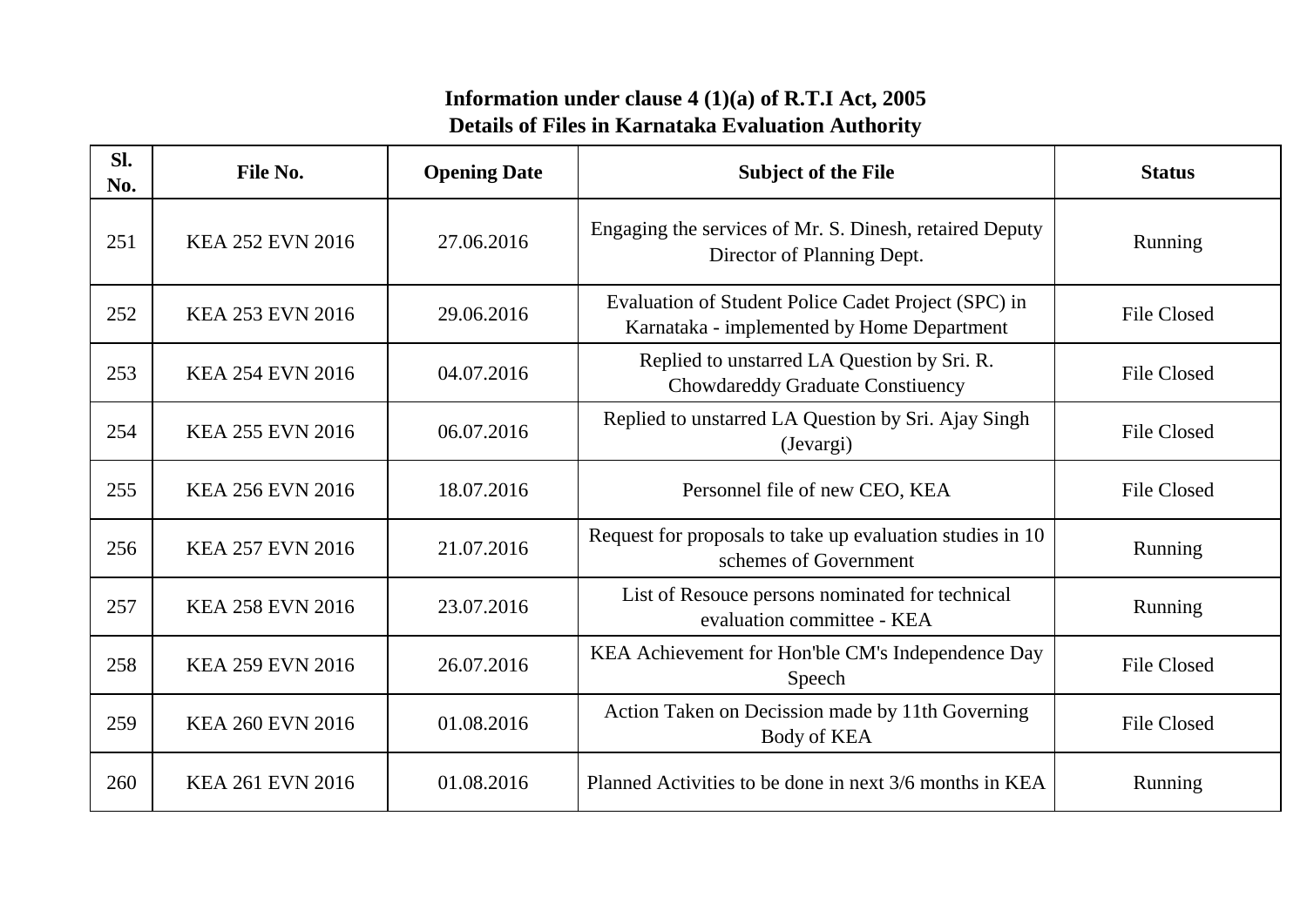| Sl.<br>No. | File No.                | <b>Opening Date</b> | <b>Subject of the File</b>                                                                                                           | <b>Status</b>  |
|------------|-------------------------|---------------------|--------------------------------------------------------------------------------------------------------------------------------------|----------------|
| 261        | <b>KEA 262 EVN 2016</b> | 02.08.2016          | Leave sanction for contract employees                                                                                                | Running        |
| 262        | <b>KEA 263 EVN 2016</b> | 02.08.2016          | Requesting Interview by the World Bank's Independent<br>Evaluation Group (IEG) for Data for Development                              | Running        |
| 263        | <b>KEA 264 EVN 2016</b> | 03.08.2016          | Capacity building on Evaluation of Government<br>Programmes                                                                          | Running        |
| 264        | <b>KEA 265 EVN 2016</b> | 10.08.2016          | Rapid Evaluation of Flagship Scheme of the State                                                                                     | <b>Running</b> |
| 265        | <b>KEA 266 EVN 2016</b> | 18.08.2016          | <b>Renewal of Bank Gurantee</b>                                                                                                      | Running        |
| 266        | <b>KEA 267 EVN 2016</b> | 18.08.2016          | Evaluation of utilization community investment funds<br>under NRLM in Karnataka                                                      | Running        |
| 267        | <b>KEA 268 EVN 2016</b> | 19.08.2016          | Telephone & Mobile Bill of Administrative Officer -<br><b>KEA</b>                                                                    | <b>Running</b> |
| 268        | <b>KEA 269 EVN 2016</b> | 20.08.2016          | Evaluation of Rajiv Gandhi Chaitanya Yojane under<br>NRLM in Karnataka                                                               | Running        |
| 269        | KEA 270 EVN 2016        | 30.08.2016          | Impact of wage & material payment to the beneficiaries<br>(Labour & Supplies) to e-FMS since inception under<br>MGNREGA in Karnataka | Running        |
| 270        | <b>KEA 271 EVN 2016</b> | 30.08.2016          | Evaluation of role of MGNREGA in the Impact of<br>individual work facility like Sheep/Goat/Cattleshed given<br>to beneficiaries      | Running        |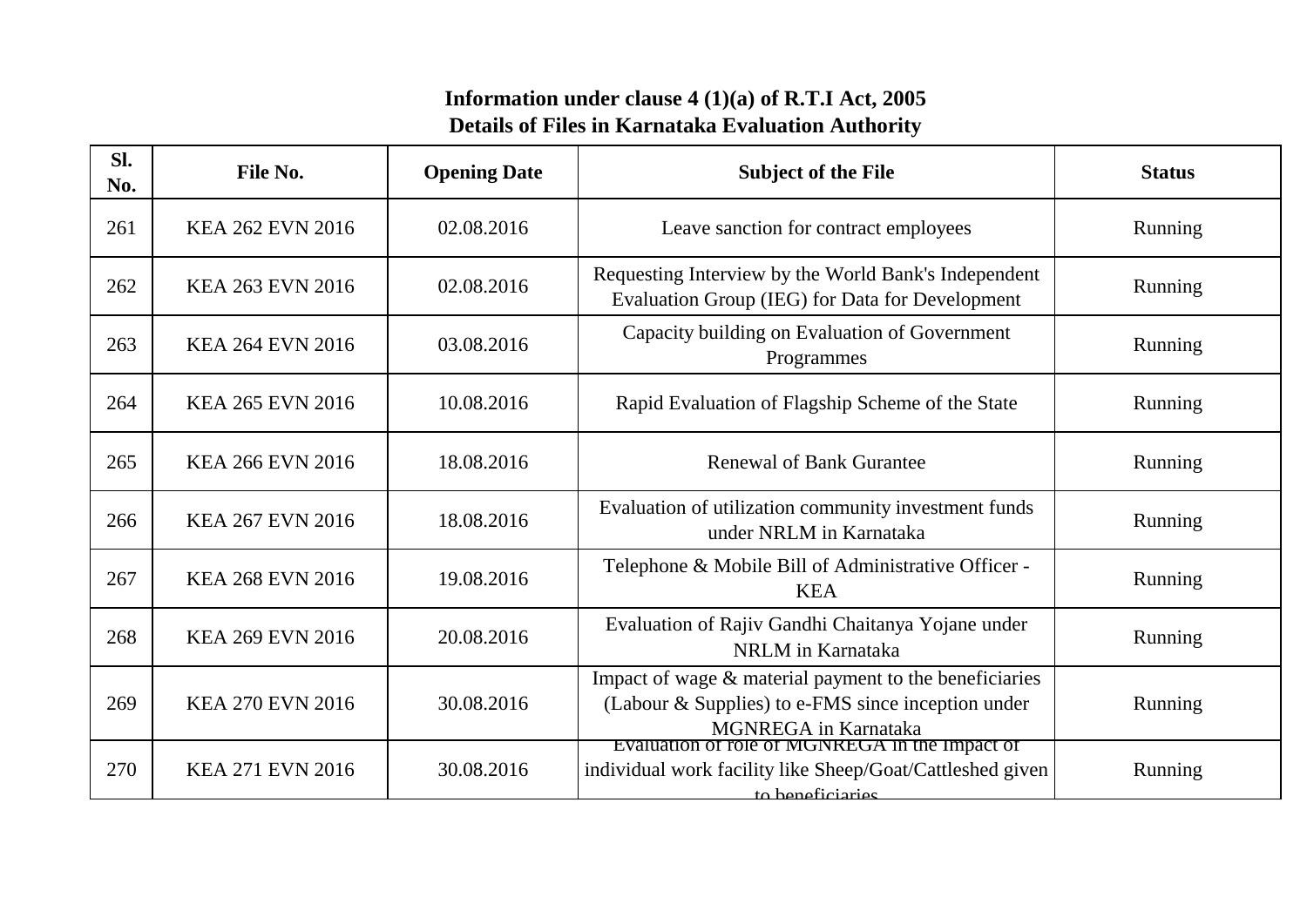| SI.<br>No. | File No.                | <b>Opening Date</b> | <b>Subject of the File</b>                                                  | <b>Status</b>      |
|------------|-------------------------|---------------------|-----------------------------------------------------------------------------|--------------------|
| 271        | <b>KEA 272 EVN 2016</b> | 31.08.2016          | Salary for Dinesh, Consultant (Training), KEA                               | Running            |
| 272        | <b>KEA 273 EVN 2016</b> | 16.08.2016          | Honorarium for Technical Committee Member                                   | Running            |
| 273        | <b>KEA 274 EVN 2016</b> | 24.09.2016          | Constitution of Committee for Sample design in KEA                          | Running            |
| 274        | <b>KEA 275 EVN 2016</b> | 24.09.2016          | Action Taken reports on the Evaluation Reports                              | <b>Running</b>     |
| 275        | <b>KEA 276 EVN 2016</b> | 27.09.2016          | Salary of Sri. Shiv Raj Singh, CEO, KEA                                     | <b>File Closed</b> |
| 276        | <b>KEA 277 EVN 2016</b> | 29.09.2016          | Evaluation of Impact of RSBY in Karnataka                                   | Running            |
| 277        | <b>KEA 278 EVN 2016</b> | 01.10.2016          | Mobile reimbursement - Dwarakanath, PS to CEO, KEA                          | <b>File Closed</b> |
| 278        | <b>KEA 279 EVN 2016</b> | 03.10.2016          | <b>E-Procurement Portal</b>                                                 | Running            |
| 279        | <b>KEA 280 EVN 2016</b> | 03.10.2016          | Convening the Meeting to review the status of evaluation<br>studies to ECOs | Running            |
| 280        | <b>KEA 281 EVN 2016</b> | 05.10.2016          | Reimbusement of CEOs Residential Landline Phone                             | <b>File Closed</b> |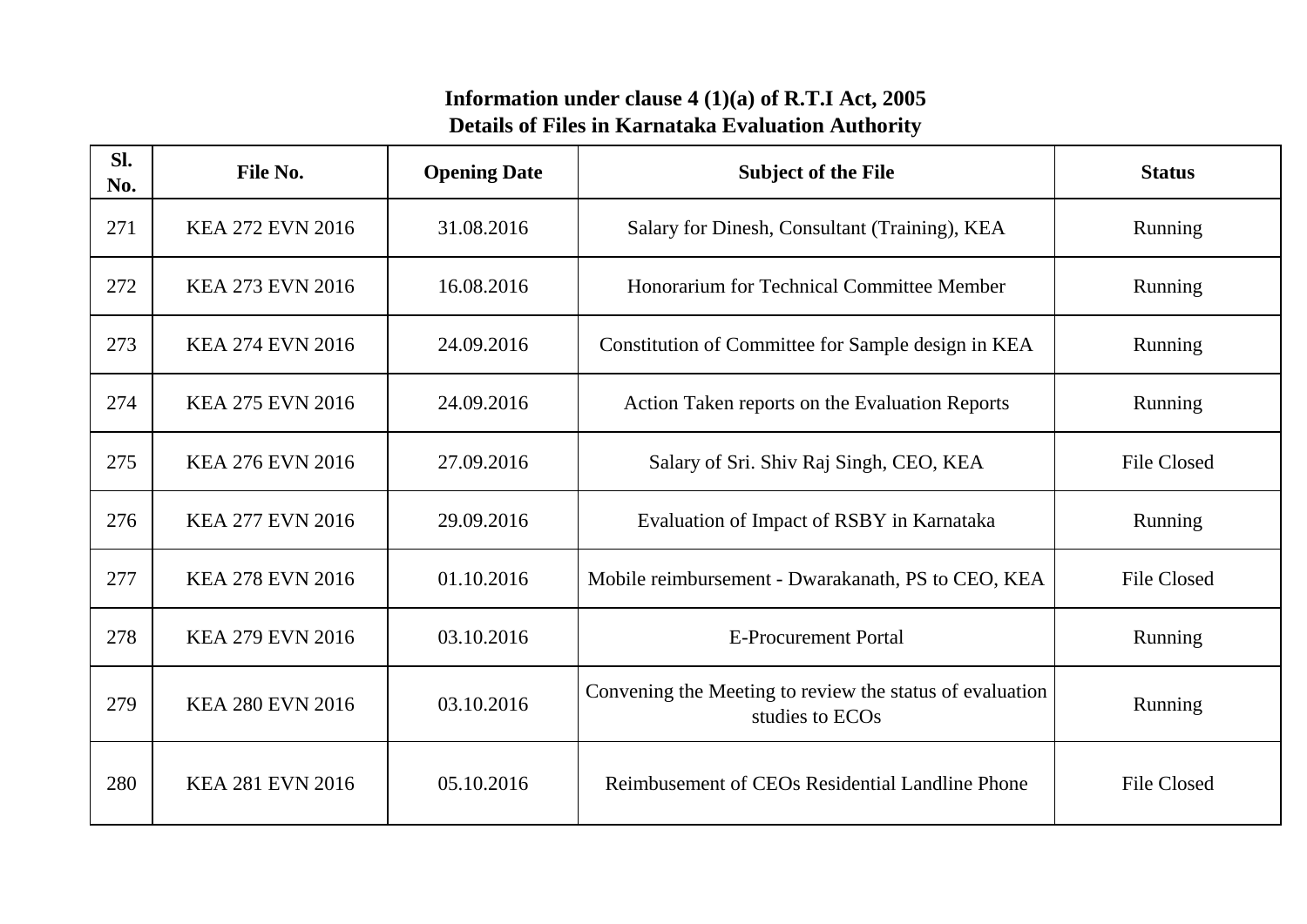| SI.<br>No. | File No.                | <b>Opening Date</b> | <b>Subject of the File</b>                                                                 | <b>Status</b>      |
|------------|-------------------------|---------------------|--------------------------------------------------------------------------------------------|--------------------|
| 281        | <b>KEA 282 EVN 2016</b> | 06.10.2016          | Regarding releving Sri. S.A. Katarki and filing up the<br>vacancy                          | <b>File Closed</b> |
| 282        | <b>KEA 283 EVN 2016</b> | 13.10.2016          | Sri. S.A. Katarki, ಇವರ ವಾಹನವನ್ನು ತಾತ್ಕಾಲಿಕ ಸ್ಥಗಿತಗೊಳಿಸುವ<br>ಬಗ್ಗೆ                          | <b>File Closed</b> |
| 283        | <b>KEA 284 EVN 2016</b> | 13.10.2016          | ಸಮಾಲೋಚಕರು ಮೌಲ್ಯಮಾಪನ ಹುದ್ದೆಗೆ ಗುತ್ತಿಗೆ ಆಧಾರದ ಮೇಲೆ<br>ನೇಮಕ ಮಾಡುವ ಬಗ್ಗೆ                       | Running            |
| 284        | <b>KEA 285 EVN 2016</b> | 17.10.2016          | Drivers, Issue of notice to Drivers                                                        | <b>File Closed</b> |
| 285        | <b>KEA 286 EVN 2016</b> | 18.10.2016          | 2016-17ನೇ ಸಾಲಿನಲ್ಲಿ ಆಯವ್ಯಯ ಭಾಷಣಾ ಮೇಲಿನ ಅನುಪಾಲನಾ<br>ವರದಿಯನ್ನು ಒದಗಿಸುವ ಬಗ್ಗೆ                 | <b>File Closed</b> |
| 286        | <b>KEA 287 EVN 2016</b> | 22.10.2016          | Tender - Call for EOI to select manpower service<br>provider                               | Running            |
| 287        | <b>KEA 288 EVN 2016</b> | 22.10.2016          | Call for EOI for selection of Empanel Kannada Translator                                   | Running            |
| 288        | KEA 289 EVN 2016        | 25.10.2016          | Reimbursement of Medical bills of CEO, KEA                                                 | <b>File Closed</b> |
| 289        | <b>KEA 290 EVN 2016</b> | 25.10.2016          | ಕರ್ನಟಕ ಮೌಲ್ಯಮಾಪನ ಪ್ರಾಧಿಕಾರದಲ್ಲಿ ಇ-ಆಫೀಸ್ ಅಳವಡಿಸುವ ಬಗ್ಗೆ                                     | Running            |
| 290        | <b>KEA 291 EVN 2016</b> | 28.10.2016          | Providing work assistant to Smt. Jyothi. S Jenni,<br><b>Associate Director</b>             | <b>File Closed</b> |
| 291        | KEA 292 EVN 2016        | 28.10.2016          | Submission of TA Bill of CEO, KEA                                                          | File Closed        |
| 292        | KEA 293 EVN 2016        | 02.11.2016          | Selection of Empanelled Consultant Organization under<br>least cost selection method (LCS) | Running            |
| 293        | <b>KEA 294 EVN 2016</b> | 03.11.2016          | 12th Governing Body meeting of KEA                                                         | Running            |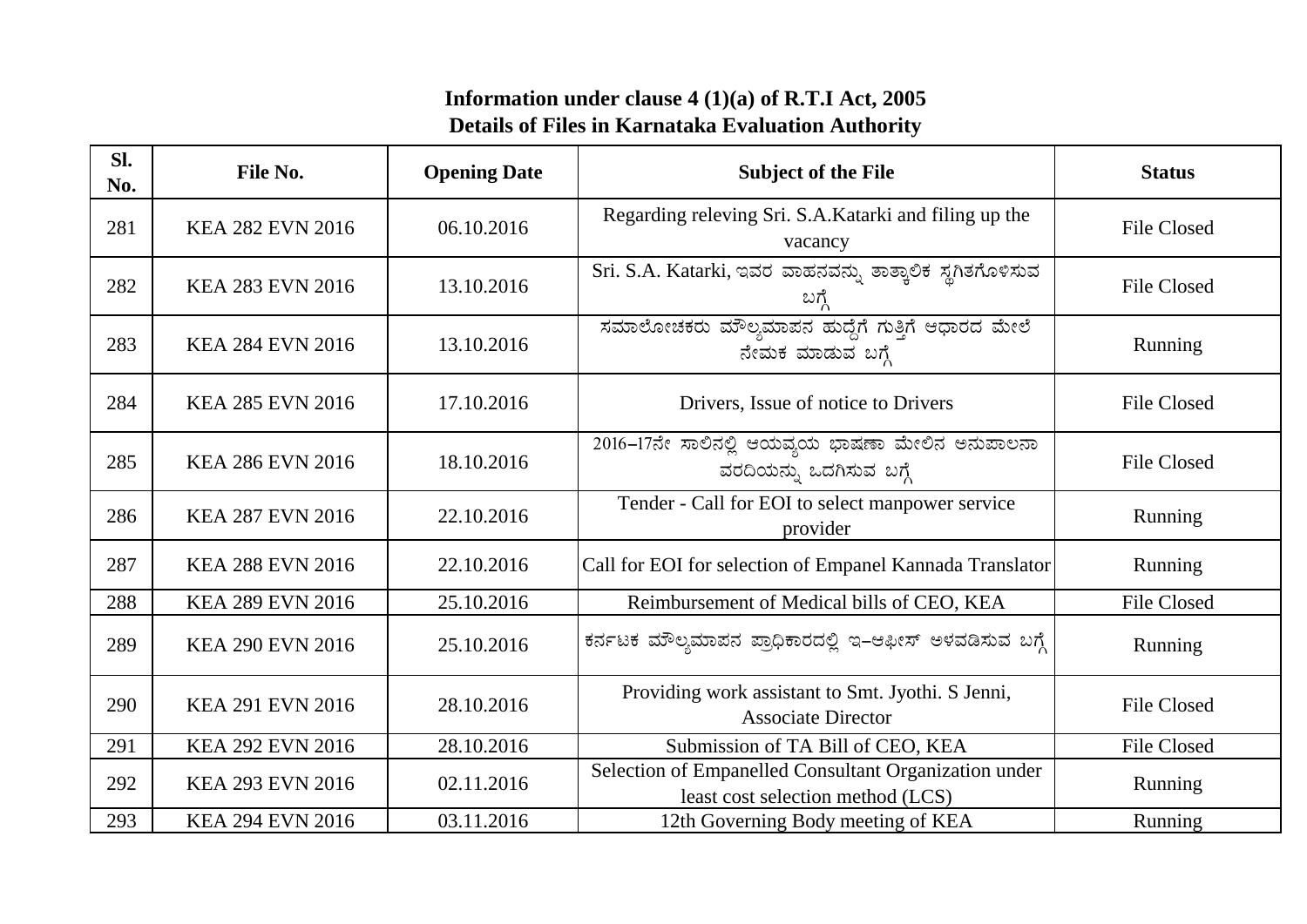| SI.<br>No. | File No.                | <b>Opening Date</b> | <b>Subject of the File</b>                                                                    | <b>Status</b>      |
|------------|-------------------------|---------------------|-----------------------------------------------------------------------------------------------|--------------------|
| 294        | <b>KEA 295 EVN 2016</b> | 03.11.2016          | ಮುಖ್ಯಮಂತ್ರಿಗಳ ಕಾರ್ಯಕ್ರಮ                                                                       | <b>File Closed</b> |
| 295        | <b>KEA 296 EVN 2016</b> | 11.11.2016          | Action work plan of KEA 2016-17                                                               | <b>File Closed</b> |
| 296        | <b>KEA 297 EVN 2016</b> | 16.11.2016          | ರಾಜ್ಯಪಾಲರ ಸಭೆಗೆ ಮಾಹಿತಿ ಒದಗಿಸುವ ಬಗ್ಗೆ (ಭಾಷಣ)                                                   | File Closed        |
| 297        | <b>KEA 298 EVN 2016</b> | 18.11.2016          | Evaluation of activities of department of Science $\&$<br>Technology subsidiary organization  | Running            |
| 298        | KEA 299 EVN 2016        | 25.11.2016          | Revision of wages for employees of KEA                                                        | <b>File Closed</b> |
| 299        | KEA 300 EVN 2016        | 28.11.2016          | Study of the Status of Sports in Karnataka                                                    | <b>Running</b>     |
| 300        | <b>KEA 301 EVN 2016</b> | 29.11.2016          | 2015-16ನೇ ಇಸವಿ Compendium ಕುರಿತು                                                              | <b>File Closed</b> |
| 301        | <b>KEA 302 EVN 2016</b> | 01.12.2016          | Executive Summary of Evaluation reports and ATR from<br>concerned dept. on reports $(1 \& 2)$ | Running            |
| 302        | <b>KEA 303 EVN 2016</b> | 02.12.2016          | Representation given by Sri. M. Ranganna, Consultant<br>(Procurement) regarding SDG.          | Running            |
| 303        | <b>KEA 304 EVN 2016</b> | 03.12.2016          | Note for online questionnaire                                                                 | Running            |
| 304        | <b>KEA 305 EVN 2016</b> | 03.12.2016          | ಮಾಹಿತಿ ಹಕ್ಕು ಅಧಿನಿಯಮದ 4(1) (ಬಿ) ಗೆ ಮಾಹಿತಿ ಒದಗಿಸುವ ಬಗ್ಗೆ                                       | Running            |
| 305        | <b>KEA 306 EVN 2016</b> | 06.12.2016          | ಕೇಂದ್ರ ಸರ್ಕಾರದಿಂದ ಸ್ತೀಕೃತವಾದ ಅರೆಸರ್ಕಾರಿ ಪತ್ರಗಳ ಮೇಲೆ ಕ್ರಮ<br>ತೆಗೆದುಕೊಳ್ಳುವ ಕುರಿತು              | Running            |
| 306        | KEA 001 EVN 2017        | 05.01.2017          | ಮೌಲ್ಯಮಾಪನ ಸಮಾಲೋಚಕರ ಹುದ್ದೆಗೆ ಸ್ವೀಕರಿಸಿರುವ ಅರ್ಜಿಗಳ ಬಗ್ಗೆ                                        | <b>File Closed</b> |
| 307        | KEA 002 EVN 2017        | 06.01.2017          | Engaging of Experts consultant organization/individual<br>Experts to prepare ToR's            | Running            |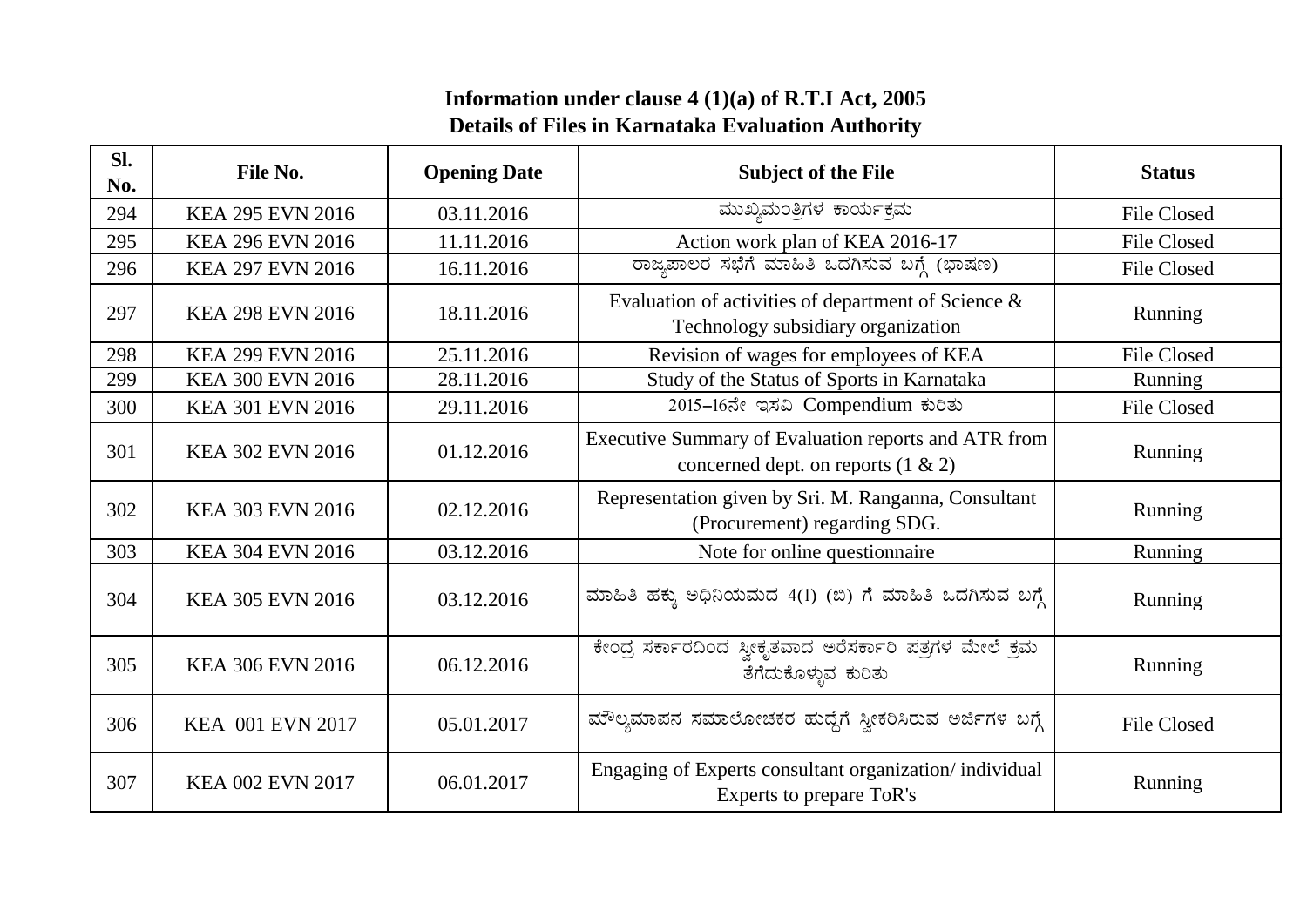| Sl.<br>No. | File No.                | <b>Opening Date</b> | <b>Subject of the File</b>                                                                                                                                                               | <b>Status</b>      |
|------------|-------------------------|---------------------|------------------------------------------------------------------------------------------------------------------------------------------------------------------------------------------|--------------------|
| 308        | KEA 003 EVN 2017        | 10.01.2017          | ಮಹಿಳಾ ಉದ್ದೇಶಿತ ಆಯವ್ಯಯದ ಮೌಲ್ಯಮಾಪನ ಕೈಗೊಳ್ಳುವ ಬಗ್ಗೆ                                                                                                                                         | Running            |
| 309        | KEA 004 EVN 2017        | 10.01.2017          | ಬಾಲ ಕಾರ್ಮಿಕ ನಿಷೇಧ ಮತ್ತು ನಿಯಂತ್ರಣ ಕಾಯ್ದೆ 1986 ಮತ್ತು<br>ರಾಷ್ಟ್ರೀಯ ಬಾಲ ಕಾರ್ಮಿಕ ಯೋಜನೆಯ ಮಾರ್ಗಸೂಚಿಯನ್ವಯ<br>ರಾಜ್ಯದ ಎಲ್ಲಾ ಜಿಲ್ಲಾ ಕಾರ್ಮಿಕ ಯೋಜನಾ ಸೊಸೈಟಿಗಳ<br>ಕಾರ್ಯನಿರ್ವಹಣೆಯ ಮೌಲ್ಯಮಾಪನ ನಡೆಸುವ ಬಗ್ಗೆ | Running            |
| 310        | KEA 005 EVN 2017        | 12.01.2017          | ವಿಧಾನ ಸಭೆಯ 2016-17ನೇ ಸಾಲಿನ ಅಂದಾಜು ಸಮಿತಿಗೆ ಮಾಹಿತಿ<br>ಒದಗಿಸುವ ಬಗ್ಗೆ                                                                                                                        | <b>File Closed</b> |
| 311        | <b>KEA 006 EVN 2017</b> | 13.01.2017          | Proposals from 28 departments for undertaking<br><b>Evaluation studies</b>                                                                                                               | Running            |
| 312        | KEA 007 EVN 2017        | 13.01.2017          | Financial Status of KEA as on 30.01.2016                                                                                                                                                 | Running            |
| 313        | <b>KEA 008 EVN 2017</b> | 16.01.2017          | 4th General Body Meeting of KEA                                                                                                                                                          | <b>File Closed</b> |
| 314        | KEA 009 EVN 2017        | 16.01.2017          | Deputation of KEA representative to 3ie members<br>conference etc.,                                                                                                                      | Running            |
| 315        | <b>KEA 10 EVN 2017</b>  | 18.01.2017          | Miscellaneous File                                                                                                                                                                       | Running            |
| 316        | <b>KEA 11 EVN 2017</b>  | 21.01.2017          | ಮಾಹಿತಿ ಹಕ್ಕು ನಿಯಮದಡಿ ಶ್ರೀ ಸುನೀಲ್ ಕರಮನೆ ಅವರು ಮಾಹಿತಿ<br>ಕೋರಿರುವ ಬಗ್ಗೆ                                                                                                                      | File Closed        |
| 317        | <b>KEA 12 EVN 2017</b>  | 23.01.2017          | Action taken on the proceedings of the 3rd General Body<br>Meeting                                                                                                                       | <b>File Closed</b> |
| 318        | <b>KEA 13 EVN 2017</b>  | 23.01.2017          | 3ನೇ ಸಾಮಾನ್ಯ ಸಭೆಯ ನಡವಳಿಗಳ ಅಜೆಂಡಾ ಐಟಂ 9ಕ್ಕೆ ಕ್ರಮ<br>ತೆಗೆದುಕೊಳ್ಳುವ ಬಗ್ಗೆ                                                                                                                    | <b>File Closed</b> |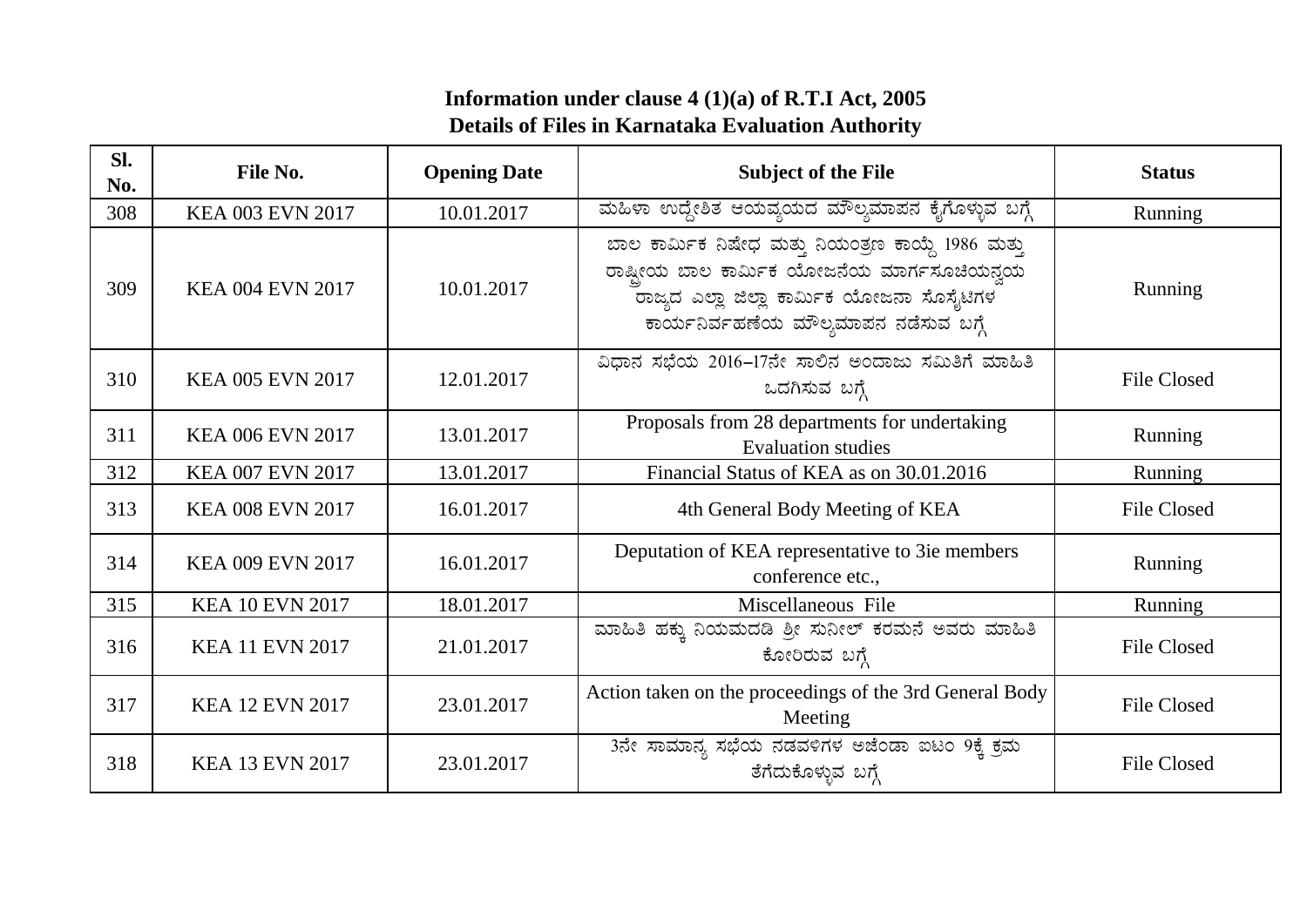| SI.<br>No. | <b>File No.</b>        | <b>Opening Date</b> | <b>Subject of the File</b>                                                                                                                    | <b>Status</b>      |
|------------|------------------------|---------------------|-----------------------------------------------------------------------------------------------------------------------------------------------|--------------------|
| 319        | <b>KEA 14 EVN 2017</b> | 23.01.2017          | <b>Evaluation of Schemes of Forest Department</b>                                                                                             | Running            |
| 320        | <b>KEA 15 EVN 2017</b> | 24.01.2017          | Payment for the private Journey using of the official<br>vehicle                                                                              | Running            |
| 321        | <b>KEA 16 EVN 2017</b> | 24.01.2017          | 2015-16 ನೇ ಸಾಲಿನಲ್ಲಿ ಸ್ವತಂತ್ರ ಮೌಲ್ಯಮಾಪನಕ್ಕಾಗಿ ಯೋಜನೆಗಳನ್ನು<br>ಆಯ್ಕೆ ಮಾಡುವ ಬಗ್ಗೆ                                                                | Running            |
| 322        | <b>KEA 17 EVN 2017</b> | 25.01.2017          | Evaluation of Schemes of 3rd General Body Meeting of<br><b>KEA</b>                                                                            | Running            |
| 323        | <b>KEA 18 EVN 2017</b> | 25.01.2017          | Letter to All ECOs for delay submission of Reports                                                                                            | Running            |
| 324        | <b>KEA 19 EVN 2017</b> | 27.01.2017          | News paper bills of CEO Office                                                                                                                | Running            |
| 325        | <b>KEA 20 EVN 2017</b> | 30.01.2017          | Evaluation of schemes of Co-operation Department                                                                                              | Running            |
| 326        | <b>KEA 21 EVN 2017</b> | 30.01.2017          | Evaluation of Five Schemes of the Department of Women<br>and Child Development and Empowerment of Differently<br><b>Abled Senior Citizens</b> | Running            |
| 327        | <b>KEA 22 EVN 2017</b> | 30.01.2017          | Evaluation of Schemes of the Health and Family Welfare<br>Department                                                                          | Running            |
| 328        | <b>KEA 23 EVN 2017</b> | 30.01.2017          | <b>Evaluation of Textile Department scheme</b>                                                                                                | Running            |
| 329        | <b>KEA 24 EVN 2017</b> | 31.01.2017          | ಕಛೇರಿ ಸಹಾಯಕ ಹುದ್ದೆಗೆ ಸ್ವೀಕರಿಸಿರುವ ಅರ್ಜಿಗಳ ಕುರಿತು                                                                                              | <b>File Closed</b> |
| 330        | <b>KEA 25 EVN 2017</b> | 31.01.2017          | Miscellaneous File                                                                                                                            | <b>File Closed</b> |
| 331        | <b>KEA 26 EVN 2017</b> | 06.02.2017          | ಮಾಹಿತಿ ಹಕ್ಕು ಅಧಿನಿಯಮದಡಿ ಶ್ರೀ ಮಲ್ಲಿಕಾರ್ಜುನ ಸಿದ್ದರಾಮಯ್ಯ<br>ಖೂಬಾ ಅವರಿಗೆ ಮಾಹಿತಿ ಒದಗಿಸುವ ಬಗ್ಗೆ                                                     | File Closed        |
| 332        | <b>KEA 27 EVN 2017</b> | 08.02.2017          | Creation of webbased, Data based of IT application                                                                                            | Running            |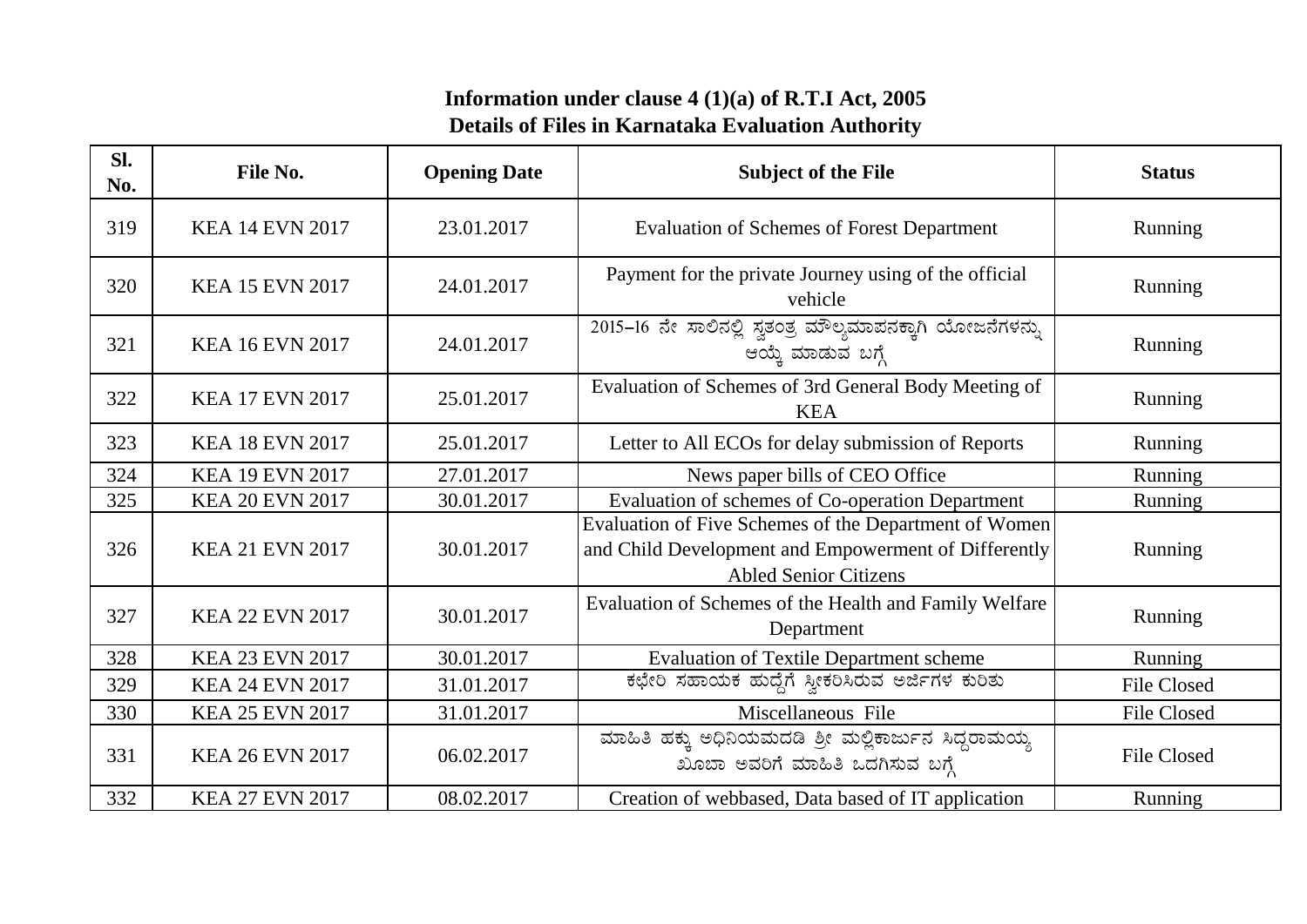| Sl.<br>No. | File No.               | <b>Opening Date</b> | <b>Subject of the File</b>                                                                                  | <b>Status</b>                                                                  |
|------------|------------------------|---------------------|-------------------------------------------------------------------------------------------------------------|--------------------------------------------------------------------------------|
| 333        | <b>KEA 28 EVN 2017</b> | 09.02.2017          | Evaluation of Schemes/Programmes of Industries and<br><b>Commerce Department</b>                            | Running                                                                        |
| 334        | <b>KEA 29 EVN 2017</b> | 09.02.2017          | Evaluation of Schemes/Programmes of Education<br>Department                                                 | Running                                                                        |
| 335        | <b>KEA 30 EVN 2017</b> | 09.02.2017          | <b>Evaluation of Schemes/Programmes of Backward Classes</b><br><b>Minorities</b>                            | Running                                                                        |
| 336        | <b>KEA 31 EVN 2017</b> | 09.02.2017          | Evaluation of Schemes of Animal Husbandry & Fisheries<br>Department                                         | Running                                                                        |
| 337        | <b>KEA 32 EVN 2017</b> | 09.02.2017          | <b>Evaluation of Schemes Tourism Department</b>                                                             | Running                                                                        |
| 338        | <b>KEA 33 EVN 2017</b> | 09.02.2017          | <b>Evaluation of Schemes of Agriculture Department</b>                                                      | Running                                                                        |
| 339        | <b>KEA 34 EVN 2017</b> | 09.02.2017          | Evaluation schemes of Food Civil Supplies Dept                                                              | Running                                                                        |
| 340        | <b>KEA 35 EVN 2017</b> | 09.12.2017          | <b>Evaluation of Schemes of Social Welfare Department</b>                                                   | Running                                                                        |
| 341        | <b>KEA 36 EVN 2017</b> | 09.12.2017          | <b>Evaluation of Horticulture Department</b>                                                                | Running                                                                        |
| 342        | <b>KEA 37 EVN 2017</b> | 09.12.2017          | <b>Evaluation of Urban Development Department</b>                                                           | Running                                                                        |
| 343        | <b>KEA 38 EVN 2017</b> | 09.12.2017          | ರಾಜ್ಯ ಸರ್ಕಾರದಿಂದ ಪ್ರಾಧಿಕಾರಕ್ಕೆ ನಾಮ ನಿರ್ದೇಶನ ಮಾಡಿರುವಂತಹ<br>ಅಧಿಕಾರೇತರ ನಿರ್ದೇಶಕರುಗೆ ಸಿಟ್ಟಿಂಗ್ ಫೀಸ್ ನೀಡುವ ಬಗ್ಗೆ | Running                                                                        |
| 344        | <b>KEA 39 EVN 2017</b> | 14.02.2017          | ಇಲಾಖಾವತಿಯಿಂದ ಕೈಗೊಳ್ಳುಲಾಗುವ ಮೌಲ್ಯಮಾಪನಗಳಿಗೆ ಯೋಜನಾ<br>ನಿಧಿಯಲ್ಲಿ ಶೇ.1 ರಷ್ಟು ಹಣವನ್ನು ಮೀಸಲಿರಿಸುವ ಬಗ್ಗೆ            | Running                                                                        |
| 345        | <b>KEA 40 EVN 2017</b> | 15.02.2017          | ಕರ್ನಾಟಕ ಮೌಲ್ಯಮಾಪನ ಪ್ರಾಧಿಕಾರದಲ್ಲಿ ಕೆಲಸದ ಹಂಚಿಕೆ ಬಗ್ಗೆ                                                         | Running                                                                        |
| 346        | <b>KEA 41 EVN 2017</b> | 15.02.2017          | ಬಾಗಲಕೋಟೆಯ ಪ್ರತಿಸ್ಪಂದನ ಸಹಾಯವಾಣಿ ಕೇಂದ್ರ ಮೌಲ್ಯಮಾಪನ<br>ಅಧ್ಯಯನವನ್ನು ಕೈಗೊಳ್ಳುವ ಬಗ್ಗೆ                              | ToR was prepared and got<br>approval from the Addl.<br>Chief Secretary to Goyt |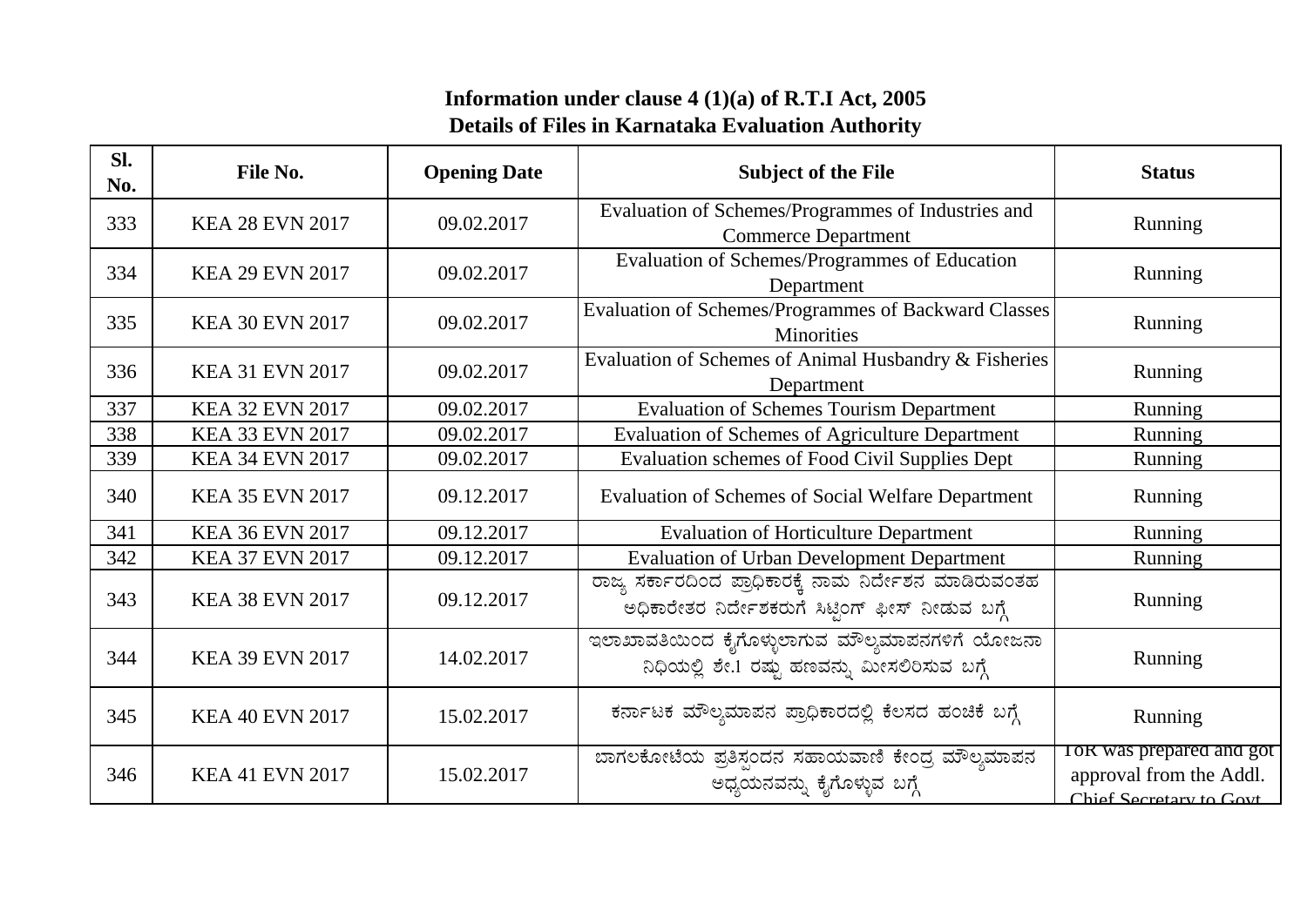| Sl.<br>No. | File No.               | <b>Opening Date</b> | <b>Subject of the File</b>                                                                                    | <b>Status</b>                                                                  |
|------------|------------------------|---------------------|---------------------------------------------------------------------------------------------------------------|--------------------------------------------------------------------------------|
| 347        | <b>KEA 42 EVN 2017</b> | 15.02.2017          | Evaluation of schemes/programmes at youth<br>empowerment and sports Department                                | ToR was prepared and got<br>approval from the Addl.<br>Chief Secretary to Goyt |
| 348        | <b>KEA 43 EVN 2017</b> | 17.02.2017          | ವೃತ್ತಿ ಕೌಶಲ ತರಬೇತಿಗಳ ಮೌಲ್ಯಮಾಪನ ವರದಿಯ ಬಗ್ಗೆ                                                                    | <b>Running</b>                                                                 |
| 349        | <b>KEA 44 EVN 2017</b> | 23.02.2017          | Miscelleneous File                                                                                            | <b>File Closed</b>                                                             |
| 350        | <b>KEA 45 EVN 2017</b> | 25.02.2017          | ಕೆಇಎ ಲೆಕ್ಕಾಧಿಕಾರಿ ಹುದ್ದೆಗೆ ನೇಮಕಾತಿ ಬಗ್ಗೆ                                                                      | Running                                                                        |
| 351        | <b>KEA 46 EVN 2017</b> | 28.02.2017          | ಕರ್ನಾಟಕ ಮೌಲ್ಯಮಾಪನ ಪ್ರಾಧಿಕಾರಕ್ಕೆ ಕೊಠಡಿ ಒದಗಿಸುವ ಬಗ್ಗೆ<br>(ಮೌಲ್ನಮಾಪನ) ರವರೆಗೆ                                     | Request letter sent to the<br>concerned officer                                |
| 352        | <b>KEA 47 EVN 2017</b> | 28.02.2017          | Inclusion of FKCCI Representative as member in the<br>Governing Body or General Body of KEA                   | Running                                                                        |
| 353        | <b>KEA 48 EVN 2017</b> | 07.03.2017          | Action taken on Agenda Item No: 10 of 12th Governing<br><b>Body Meeting</b>                                   | Running                                                                        |
| 354        | <b>KEA 49 EVN 2017</b> | 08.03.2017          | ಶ್ರೀಮತಿ. ಎ.ಪಿ. ಸುಮಿತ್ರಮ್ಮ, ಆಡಳಿತಾಧಿಕಾರಿ ಕೆಇಎ ರವರ ಸ್ವಯಂ<br>ನಿವೃತ್ತಿ ಬಗ್ಗೆ                                      | <b>File Closed</b>                                                             |
| 355        | <b>KEA 50 EVN 2017</b> | 08.03.2017          | Miscelleneous File                                                                                            | Running                                                                        |
| 356        | <b>KEA 51 EVN 2017</b> | 13.03.2017          | ಸರಕು ಮತ್ತು ಸೇವಾ ತೆರಿಗೆಯ ಯಡಿ ಕಟಾವು ಮಾಡುವಂತಹ<br>ಡಿಪಿಓಗಳು ನೋಂದಣಿ ಮಾಡಿಕೊಳ್ಳುವ ಬಗ್ಗೆ                               | Running                                                                        |
| 357        | <b>KEA 52 EVN 2017</b> | 17.03.2017          | ವಿಧಾನ ಮಂಡಲದ ಉಭಯ ಸದನಗಳಲ್ಲಿ ಇಲಾಖೆಯ ಅಧಿಕಾರಿಗಳು<br>ಉಪಸ್ಥಿತರಿರುವ ಬಗ್ಗೆ                                             | <b>File Closed</b>                                                             |
| 358        | <b>KEA 53 EVN 2017</b> | 17.03.2017          | Evaluation of Registrations disbursement of Benefits to<br>building and other construction workers at KBOCWWB | Running                                                                        |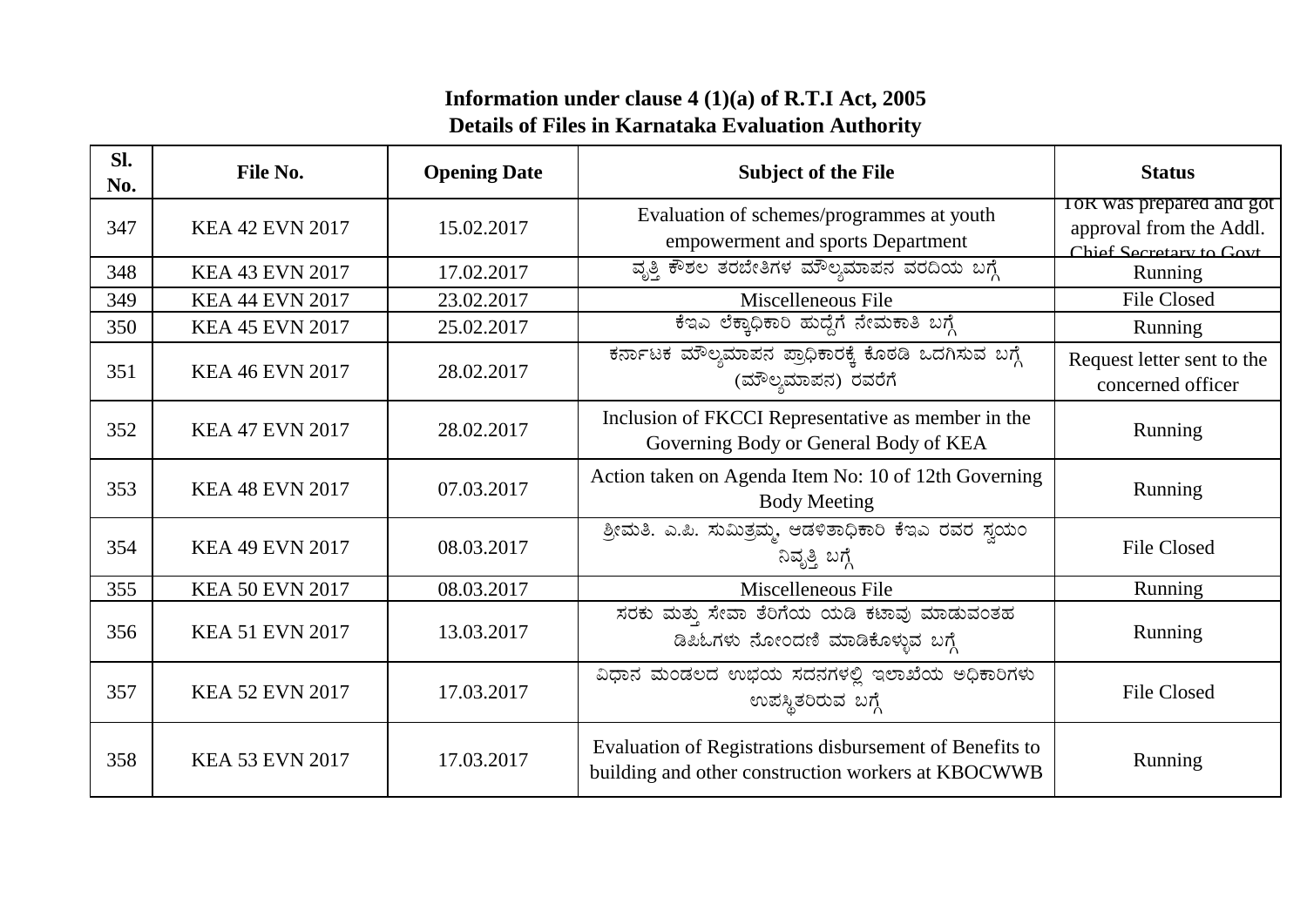| SI.<br>No. | File No.               | <b>Opening Date</b> | <b>Subject of the File</b>                                                                                                                               | <b>Status</b>                                                                    |
|------------|------------------------|---------------------|----------------------------------------------------------------------------------------------------------------------------------------------------------|----------------------------------------------------------------------------------|
| 359        | <b>KEA 54 EVN 2017</b> | 18.03.2017          | The Assessment of Impact of Demonitazation SHGs in<br>Karnataka                                                                                          | Selected the Consultant<br>Organization for<br>evaluation the Evaluation         |
| 360        | <b>KEA 55 EVN 2017</b> | 21.03.2017          | ಶ್ರೀ ಬಸನಗೌಡ ಆರ್ ಪಾಟೀಲ್, ಮಾನ್ಯ ವಿಧಾನ ಪರಿಷತ್ತಿನ ಸದಸ್ಯರು<br>ಇವರ ಚುಕ್ಕೆ ಗುರುತಿಲ್ಲದ ಪ್ರಶ್ನೆ ಸಂಖ್ಯೆ: 562ಕ್ಕೆ ಉತ್ತರ ಒದಗಿಸುವ ಬಗ್ಗೆ                               | information was sought,<br>the details were furnished<br>As and when the         |
| 361        | <b>KEA 56 EVN 2017</b> | 21.03.2017          | <u> ಇದ್ದುಂದೆ ಐಬ ಇಂಬ (ಐಬಲ್ಲದು ಎಂಬ್ಲೆ ಇದಿಯ </u><br>ಸದಸ್ಯರು ಇವರ ಚುಕ್ಕೆ ಗುರುತಿನ ಪ್ರಶ್ನೆ ಸಂಖ್ಯೆ: 1520ಕ್ಕೆ ಉತ್ತರ<br><del>๛๛๛๛๛๛๛๛๛๛๛๛๛๛๛๛๛๛๛๛๛๛๛๛๛๛๛๛๛</del> ๛ | information was sought,<br>the details were furnished                            |
| 362        | <b>KEA 57 EVN 2017</b> | 21.03.2017          | ಸದಸ್ಯರು, ಇವರ ಚುಕ್ಕೆ ಗುರುತಿನ ಪ್ರಶೈ ಸಂಖ್ಯೆ: 577 ಕ್ಕೆ ಉತ್ತರ<br>ಒದಗಿಸುವ ಬಗೆ                                                                                  | information was sought,<br>the details were furnished<br>Selected the Consultant |
| 363        | <b>KEA 58 EVN 2017</b> | 22.03.2017          | The Assessment of Impact of Demonitorization of Small<br>Scale Industries in Karnataka                                                                   | Organization for<br>evaluation the Evaluation                                    |
| 364        | <b>KEA 59 EVN 2017</b> | 22.03.2017          | Procurement of SIM for KEA                                                                                                                               | Running                                                                          |
| 365        | <b>KEA 60 EVN 2017</b> | 22.03.2017          | ಕರ್ನಾಟಕದಲ್ಲಿ ಜೆಎನ್ನರ್ಮ್ ಅಭಿಯಾನದ ಅನುಷ್ಠಾನದಲ್ಲಿನ ಪ್ರಕ್ರಿಯೆಗಳ<br>ಮೌಲ್ಯಮಾಪನ                                                                                  | Running                                                                          |
| 366        | KEA 61 EVN 2017        | 23.03.2017          | 12 ToRs Received from Forest Department                                                                                                                  | Running                                                                          |
| 367        | KEA 62 EVN 2017        | 25.03.2017          | ಮಾನ್ಯ ವಿಧಾನ ಪರಿಷತ್ತಿನ ಪ್ರತಾಪಚಂದ್ರಶೇಖರಯ್ಯರವರ ಚುಕ್ಕೆ ಗುರುತಿನ<br>ಪ್ರಶೈ ಸಂಖ್ಯೆ: 863 (487) ಗೆ ಉತ್ತರ ಒದಗಿಸುವ ಬಗ್ಗೆ                                             | As and when the<br>information was sought,<br>the details were furnished         |
| 368        | KEA 63 EVN 2017        | 25.03.2017          | ಯೋಜನಾ ಇಲಾಖೇಯ 2016-17ನೇ ಸಾಲಿನ ವಾರ್ಷಿಕ ವರದಿ ಮತ್ತು<br>2017-18ನೇ ಸಾಲಿನ ಕಾರ್ಯನಿರ್ವಹಣಾ ಮುಂಗಡ ಪತ್ರವನ್ನು<br>ತಯಾರಿಸುವ ಬಗ್ಗೆ                                       | Details sought was<br>furnished                                                  |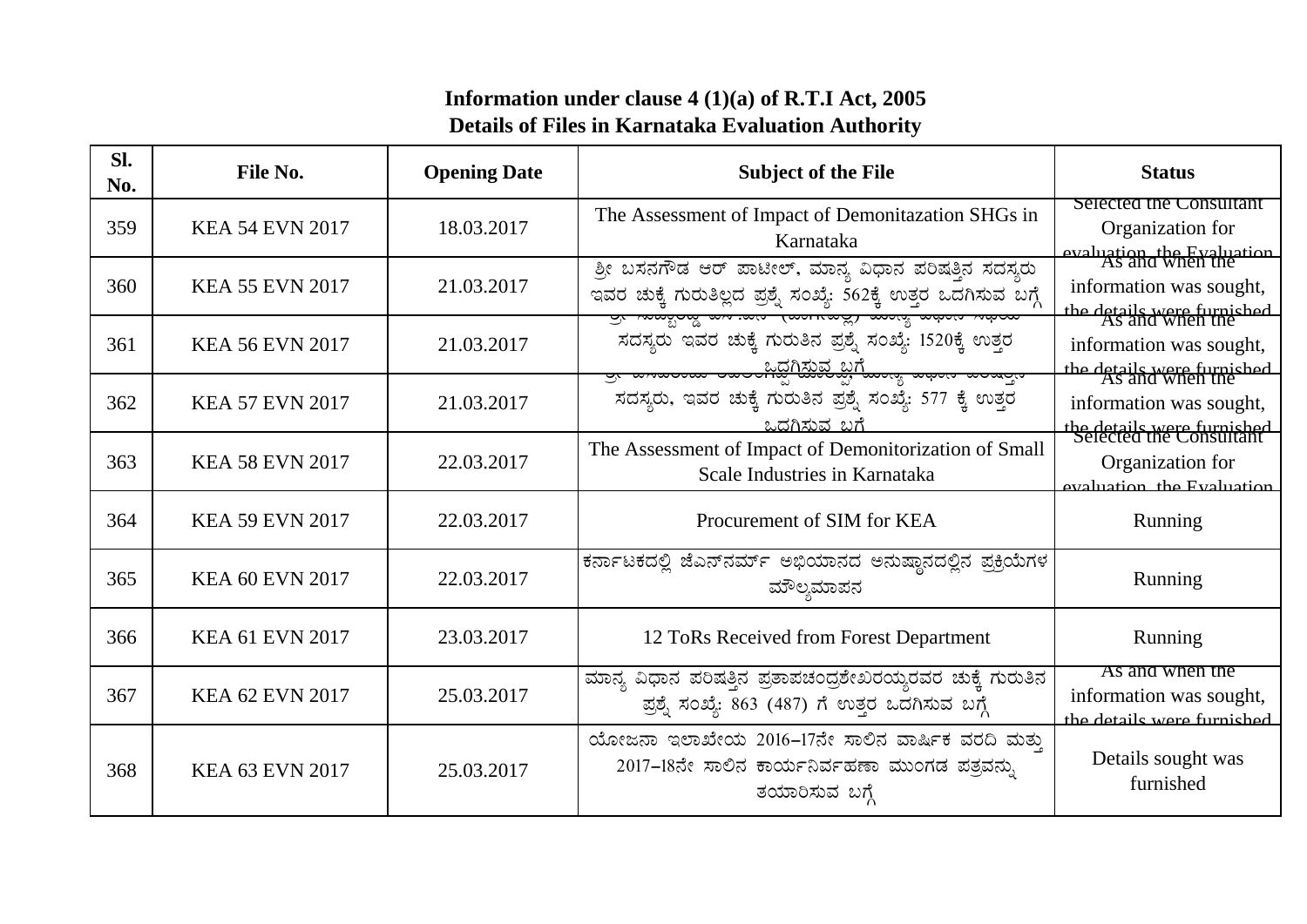| SI.<br>No. | File No.               | <b>Opening Date</b> | <b>Subject of the File</b>                                                                                                   | <b>Status</b>                                                                                                                                  |
|------------|------------------------|---------------------|------------------------------------------------------------------------------------------------------------------------------|------------------------------------------------------------------------------------------------------------------------------------------------|
| 369        | <b>KEA 64 EVN 2017</b> | 28.03.2017          | Purchase DVD/Blue Ray Disc for Maintenance of<br>Evaluation reports ToR, Proceedings of various<br>committees in soft copies | The items were procured<br>and put to use in the<br>process of evaluation in<br>the office of KEA                                              |
| 370        | <b>KEA 65 EVN 2017</b> | 31.03.2017          | Salary file of Dr. Chaya K Degaonkar, Consultant<br>(Evaluation)                                                             | Running                                                                                                                                        |
| 371        | <b>KEA 66 EVN 2017</b> | 03.04.2017          | Purchase of Office Consumables of KEA for 2017-18                                                                            | As and when required,<br>following the provisions of<br>KTPPAct-1999, the items<br>were procured for office<br>use                             |
| 372        | <b>KEA 67 EVN 2017</b> | 04.04.2017          | Amendments suggested to certain Clauses at MoU                                                                               | Changes suggested by the<br>Governing Body were<br>incorporated and revised<br>MoU is being used in the<br>process of evaluation at<br>present |
| 373        | <b>KEA 68 EVN 2017</b> | 04.04.2017          | ಶ್ರೀ ವೆಂಕಟೇಶ್ ಕುರಂದವಾಡ್, ಹೆಚ್ಡಿಡಿ,                                                                                           | <b>File Closed</b>                                                                                                                             |
| 374        | <b>KEA 69 EVN 2017</b> | 05.04.2017          | Submitting the Signed Agreements/MoU to the<br>Government of India                                                           | Running                                                                                                                                        |
| 375        | <b>KEA 70 EVN 2017</b> | 07.04.2017          | Study on residential hostels for Children in Karnataka<br><b>State</b>                                                       | <b>Running</b>                                                                                                                                 |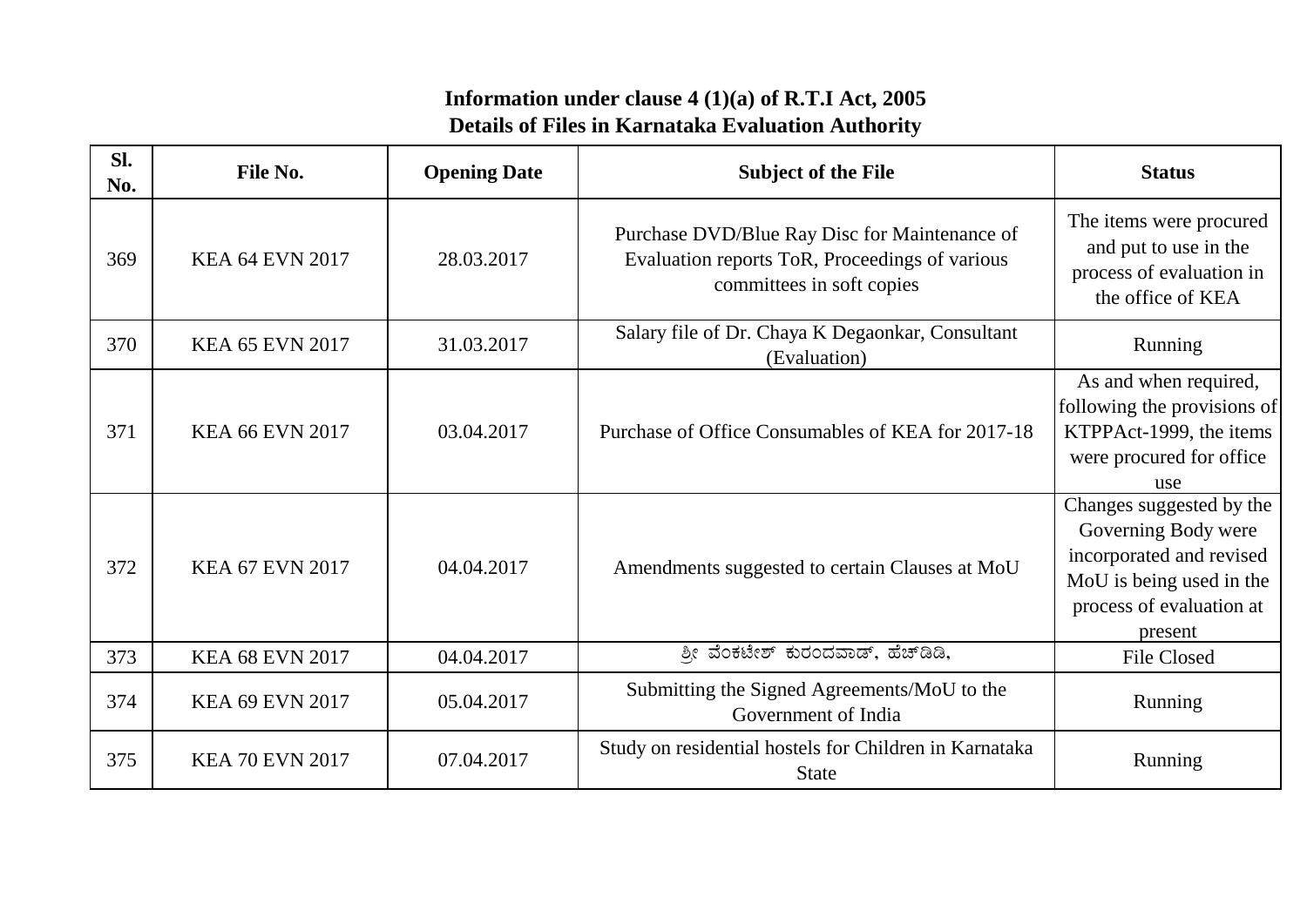| SI.<br>No. | File No.                | <b>Opening Date</b> | <b>Subject of the File</b>                                               | <b>Status</b>                                                                                                                                                     |
|------------|-------------------------|---------------------|--------------------------------------------------------------------------|-------------------------------------------------------------------------------------------------------------------------------------------------------------------|
| 376        | <b>KEA 71 EVN 2017</b>  | 10.04.2017          | Compilation of Agenda proceedings of all the meetings of<br><b>KEA</b>   | The compendium is<br>containing all these<br>particulars is prepared and<br>being used in KEA                                                                     |
| 377        | <b>KEA 72 EVN 2017</b>  | 11.04.2017          | Payment to external members of TC                                        | The sitting fees revised by<br>the Governing Body to the<br>external members of<br><b>Technical Committee is</b><br>given effect and<br>accordingly they are paid |
| 378        | <b>KEA 73 EVN 2017</b>  | 13.04.2017          | Action Taken on 12th Governing Body meeting of KEA                       | Running                                                                                                                                                           |
| 379        | <b>KEA 74 ADMN 2017</b> | 13.04.2017          | Miscelleneous File                                                       | Running                                                                                                                                                           |
| 380        | <b>KEA 75 EVN 2017</b>  | 15.04.2017          | Renewal of Registration of KEA                                           | Running                                                                                                                                                           |
| 381        | <b>KEA 76 EVN 2017</b>  | 15.04.2017          | <b>MPIC for KEA 2016-17</b>                                              | Running                                                                                                                                                           |
| 382        | <b>KEA 77 EVN 2017</b>  | 19.04.2017          | <b>Evaluation Studies letter to Departments</b>                          | Running                                                                                                                                                           |
| 383        | <b>KEA 78 EVN 2017</b>  | 19.04.2017          | Letter Heads Print ಮಾಡಿಸುವ ಬಗ್ಗೆ                                         | Running                                                                                                                                                           |
| 384        | <b>KEA 79 EVN 2017</b>  | 24.04.2017          | ಶ್ರೀ ಮಲ್ಲಿಕಾರ್ಜುನ ಇವರು ಮಾಹಿತಿ ಹಕ್ಕು ಅಧಿನಿಯಮದಡಿ ಮಾಹಿತಿ<br>ಕೋರಿರುವ ಬಗ್ಗೆ   | Details sought was<br>furnished                                                                                                                                   |
| 385        | <b>KEA 80 EVN 2017</b>  | 24.04.2017          | ಶ್ರೀ ಎ.ಆರ್.ಪಾಟೀಲ್, ಇವರು ಮಾಹಿತಿ ಹಕ್ಕು ಅಧಿನಿಯಮದಡಿ ಮಾಹಿತಿ<br>ಕೋರಿರುವ ಕುರಿತು | Details sought was<br>furnished                                                                                                                                   |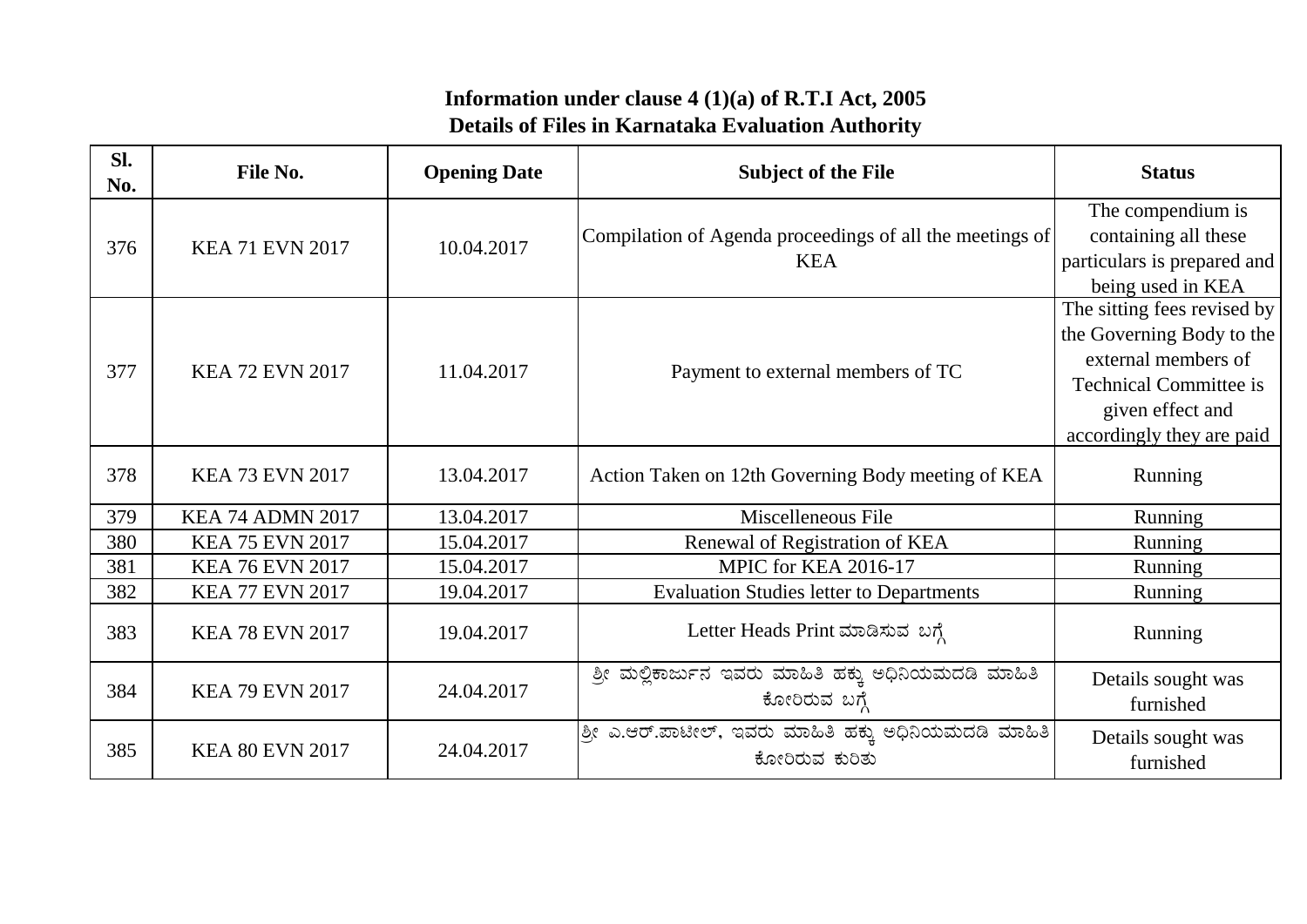| SI.<br>No. | File No.                 | <b>Opening Date</b> | <b>Subject of the File</b>                                                                                                                                | <b>Status</b>                                                                                |
|------------|--------------------------|---------------------|-----------------------------------------------------------------------------------------------------------------------------------------------------------|----------------------------------------------------------------------------------------------|
| 386        | <b>KEA 81 EVN 2017</b>   | 25.04.2017          | ದಿ: 13.04.2017 ರಂದು ಮುಖ್ಯ ಕಾರ್ಯದರ್ಶಿಯವರ ಅಧ್ಯಕ್ಷತೆಯಲ್ಲಿ<br>ನಡೆಯಲಿರುವ ಸಭೆಯಲ್ಲಿ ಅನುಚ್ಚೇದ 371 ಜೆ ಅನುಷ್ಠಾನಕ್ಕೆ<br>ಸಂಬಂಧಿಸಿದಂತೆ ಸಾಧಿಸಿದ ಪ್ರಗತಿ ಪರಾಮರ್ಶೆಯ ಬಗ್ಗೆ. | <b>File Closed</b>                                                                           |
| 387        | <b>KEA 82 EVN 2017</b>   | 27.04.2017          | Installation of Air Condition in CEO's Chambers                                                                                                           | Installed the AC in the<br>office of CEO Chamber<br>and payment made to the<br>supplier      |
| 388        | <b>KEA 83 EVN 2017</b>   | 27.04.2017          | 13th Governing Body Meeting of KEA                                                                                                                        | Agenda Subjects are<br>prepared and 13th<br>Governing Body meeting<br>was held on 23-05-2017 |
| 389        | <b>KEA 84 EVN 2017</b>   | 28.04.2017          | Miscellaneous File                                                                                                                                        | <b>File Closed</b>                                                                           |
| 390        | <b>KEA 85 EVN 2017</b>   | 02.05.2017          | ಕರ್ನಾಟಕದಲ್ಲಿ ಸಾಂಖ್ಯಿಕ ವ್ಯವಸ್ಥೆಯ ಕುರಿತು ಅಧ್ಯಯನ ಕೈಗೊಳ್ಳಲು<br>ಕೇಂದ್ರ ಸಾಂಖ್ಯಿಕ ಸಂಸ್ಥೆಯ ತಂಡದವರಿಂದ ಭೇಟಿ ಕುರಿತಾಗಿ                                                | <b>File Closed</b>                                                                           |
| 391        | <b>KEA 86 ADMIN 2017</b> | 03.05.2017          | Miscellaneous File                                                                                                                                        | <b>File Closed</b>                                                                           |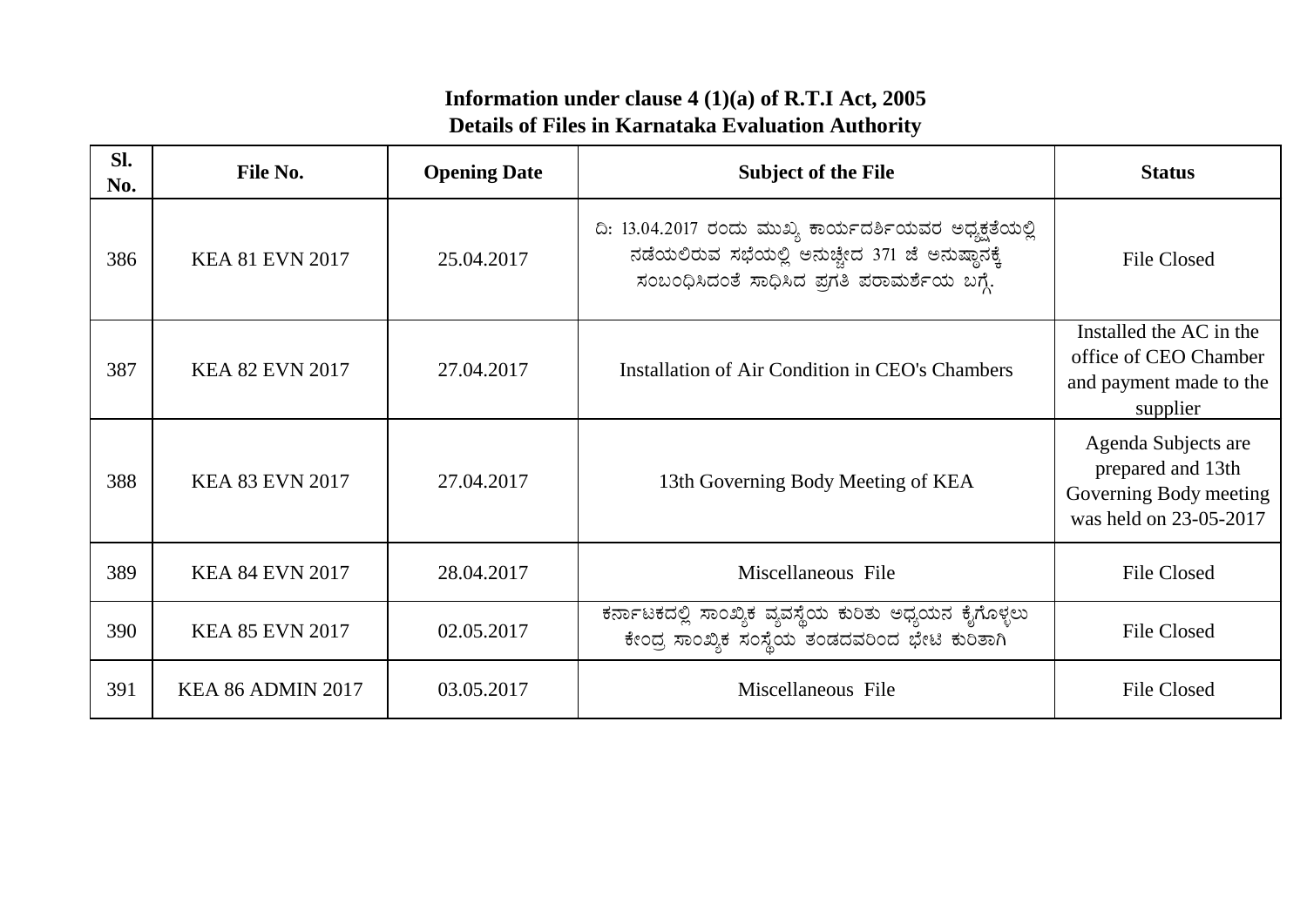| SI.<br>No. | File No.               | <b>Opening Date</b> | <b>Subject of the File</b>                           | <b>Status</b>                                                                                                                               |
|------------|------------------------|---------------------|------------------------------------------------------|---------------------------------------------------------------------------------------------------------------------------------------------|
| 392        | <b>KEA 87 EVN 2017</b> | 03.05.2017          | Study of the Status of Senior Citizens in Karnataka  | ToR was prepared and got<br>approval from the<br>Principal Secretary to<br>Govt. PPMS Department<br>& Chairman Governing<br><b>Body KEA</b> |
| 393        | <b>KEA 88 EVN 2017</b> | 03.05.2017          | Study of Suchi Sambhrama Kit for SC/ST Boys & Girls  | ToR was prepared and got<br>approval from the<br>Principal Secretary to<br>Govt. PPMS Department<br>& Chairman Governing<br><b>Body KEA</b> |
| 394        | <b>KEA 89 EVN 2017</b> | 03.05.2017          | Usage of the e-hospital software developed by NIC    | ToR was prepared and got<br>approval from the<br><b>Technical Committee of</b><br><b>KEA</b>                                                |
| 395        | <b>KEA 90 EVN 2017</b> | 03.05.2017          | Study of the status of Self Helf Groups in Karnataka | ToR was prepared and got<br>approval from the<br>Principal Secretary to<br>Govt. PPMS Department<br>& Chairman Governing<br><b>Body KEA</b> |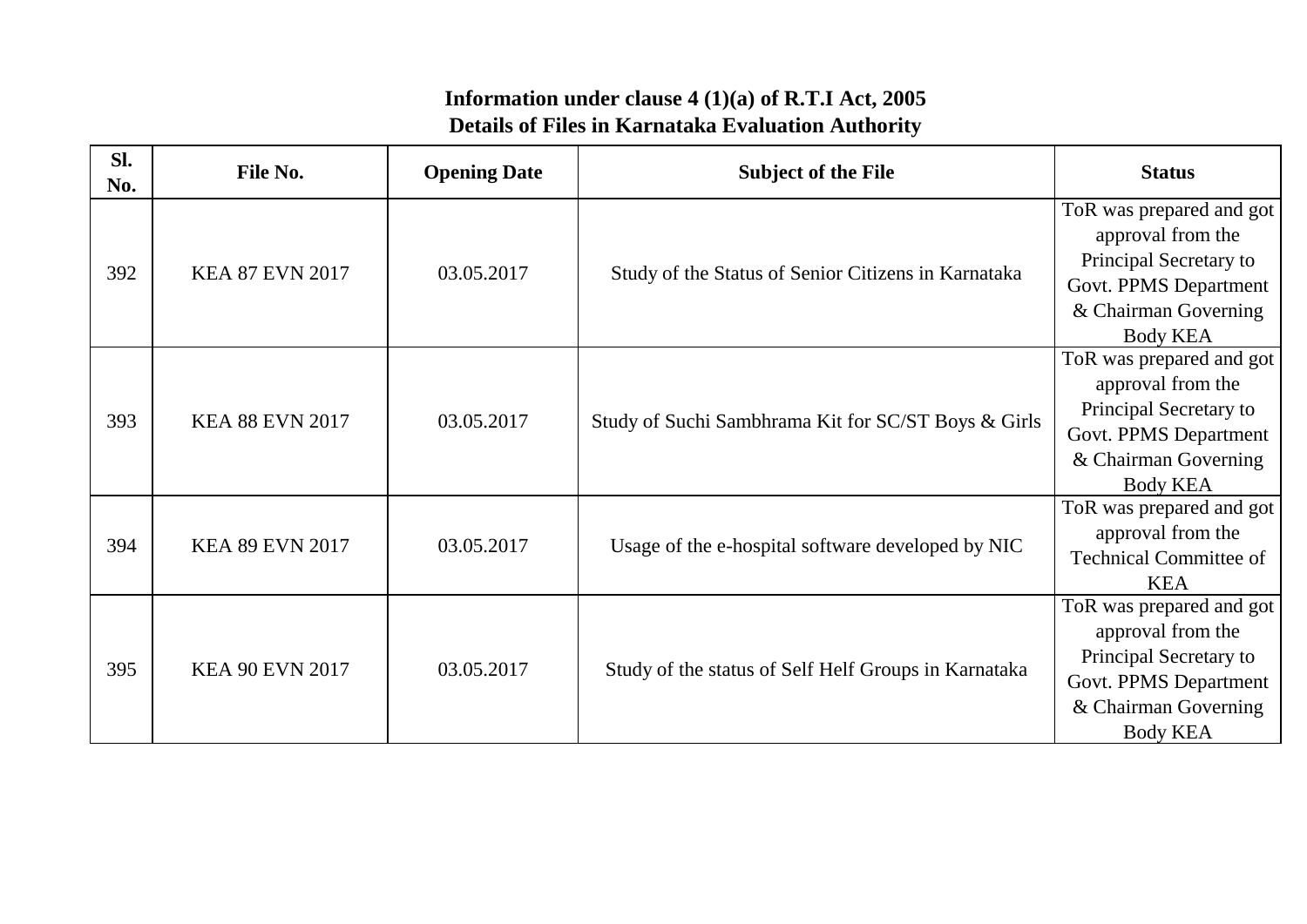| SI.<br>No. | File No.                | <b>Opening Date</b> | <b>Subject of the File</b>                                                                                               | <b>Status</b>                                                                                                                               |
|------------|-------------------------|---------------------|--------------------------------------------------------------------------------------------------------------------------|---------------------------------------------------------------------------------------------------------------------------------------------|
| 396        | <b>KEA 91 EVN 2017</b>  | 03.05.2017          | Study of the status & performance of Direct Benefit<br>Transfer (DBT) scheme in Karnataka                                | ToR was prepared and got<br>approval from the<br>Principal Secretary to<br>Govt. PPMS Department<br>& Chairman Governing                    |
| 397        | <b>KEA 92 EVN 2017</b>  | 03.05.2017          | Evaluation of the Rajiv Gandhi Chaitanya Yojane                                                                          | ToR was prepared and got<br>approval from the<br>Principal Secretary to<br>Govt. PPMS Department                                            |
| 398        | <b>KEA 93 EVN 2017</b>  | 03.05.2017          | Evaluation of Deen Dayal Upadhya Grameena Koushalya<br>Yojane                                                            | ToR was prepared and got<br>approval from the<br>Principal Secretary to<br>Govt. PPMS Department<br>& Chairman Governing<br><b>Body KEA</b> |
| 399        | <b>KEA 94 EVN 2017</b>  | 03.05.2017          | ಶ್ರೀ ಕೆ. ಕುಮಾರಸ್ವಾಮಿ, ವೇತನದ ಕಡತ, ಲೆಕ್ಕಾಧಿಕಾರಿಗಳು                                                                         | Running                                                                                                                                     |
| 400        | <b>KEA 95 EVN 2017</b>  | 03.05.2017          | ಕುಮಾರಿ ತನಯ ಎಸ್. ಮೂರ್ತಿ ಇವರ ಅರ್ಜಿ ಕೆಇಎನಲ್ಲಿ ನೇಮಕಾತಿ<br>ಕುರಿತಂತೆ                                                           | <b>File Closed</b>                                                                                                                          |
| 401        | <b>KEA 96 EVN 2017</b>  | 04.05.2017          | ಶ್ರೀ ಎನ್. ಅಪ್ಪಾಜಿಗೌಡ, ಮಾನ್ಯ ವಿಧಾನ ಪರಿಷತ್ತಿನ ಸದಸ್ಯರು ಇವರ<br>ಚುಕ್ಕೆ ಗುರುತಿಲ್ಲದ ಪ್ರಶೈ ಸಂಖ್ಯೆ: 1329 ಕ್ಕೆ ಉತ್ತರ ಒದಗಿಸುವ ಬಗ್ಗೆ | <b>File Closed</b>                                                                                                                          |
| 402        | <b>KEA 97 EVN 2017</b>  | 05.05.2017          | Miscelleneous File                                                                                                       | <b>File Closed</b>                                                                                                                          |
| 403        | <b>KEA 98 EVN 2017</b>  | 05.05.2017          | Miscelleneous File                                                                                                       | <b>File Closed</b>                                                                                                                          |
| 404        | <b>KEA 99 EVN 2017</b>  | 06.05.2017          | Submission of revised ToRs in corporating suggestions<br>(PAN India)                                                     | Running                                                                                                                                     |
| 405        | <b>KEA 100 EVN 2017</b> | 06.05.2017          | Miscelleneous File                                                                                                       | File Closed                                                                                                                                 |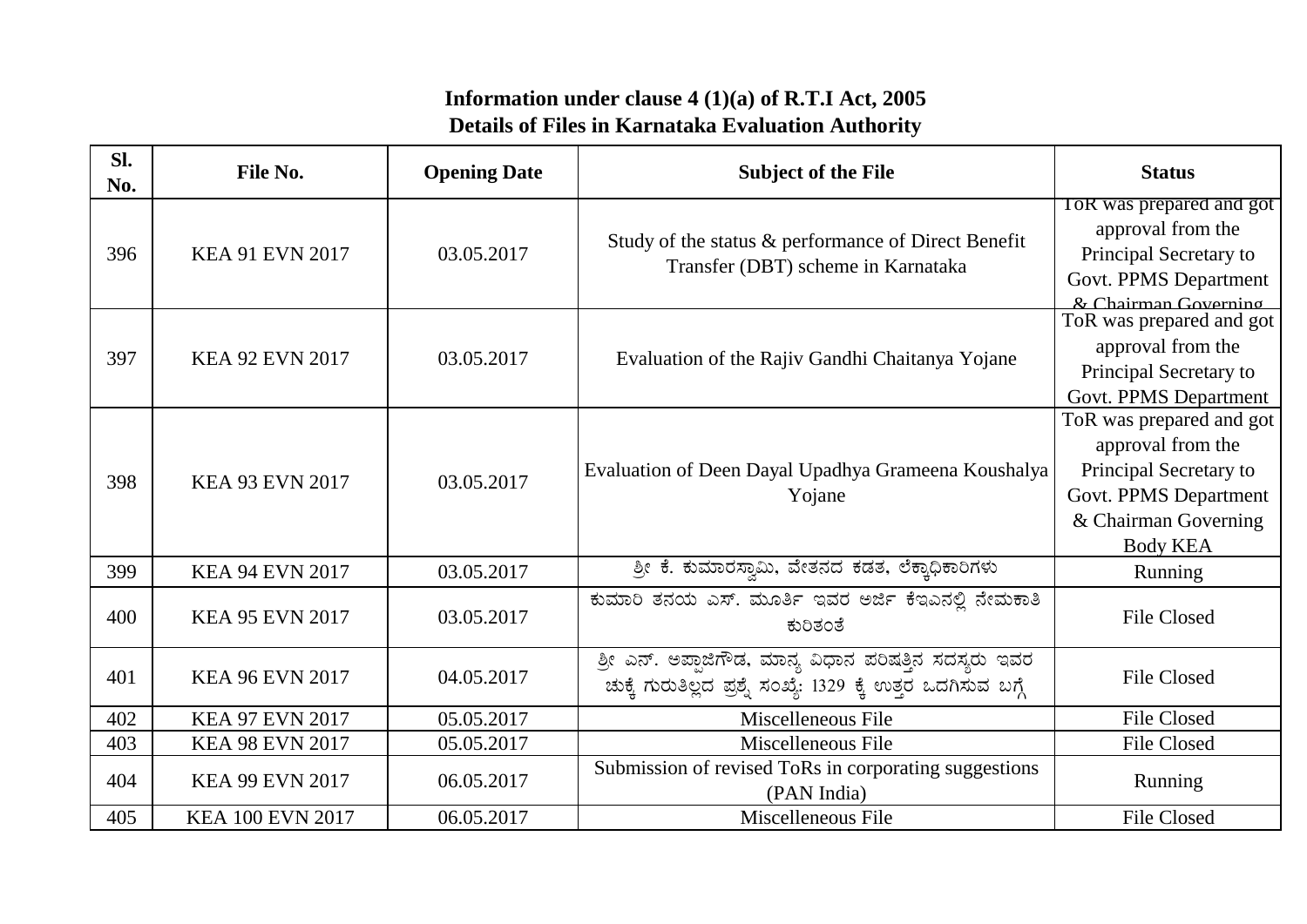| SI.<br>No. | File No.                  | <b>Opening Date</b> | <b>Subject of the File</b>                                                                                                  | <b>Status</b>                   |
|------------|---------------------------|---------------------|-----------------------------------------------------------------------------------------------------------------------------|---------------------------------|
| 406        | <b>KEA 101 EVN 2017</b>   | 06.05.2017          | ಅಕ್ಷರ ದಾಸೋಹ ಸ್ವೀಮ್                                                                                                          | Running                         |
| 407        | KEA 102 EVN 2017          | 15.05.2017          | ಶ್ರೀಮತಿ ಎ.ಪಿ.ಸುಮಿತ್ರಮ್ಮ, ಆಡಳಿತಾಧಿಕಾರಿಗಳು ಇವರನ್ನು ಕೆಇಎಯಿಂದ<br>ಬಿಡುಗಡೆಗೊಳಿಸುವ ಬಗ್ಗೆ                                           | <b>File Closed</b>              |
| 408        | <b>KEA 103 EVN 2017</b>   | 24.05.2017          | ಶ್ರೀ ಬಸವರಾಜಜ್ ವಿ. ಗುದ್ಕರ್ ಇವರು ಮಾಹಿತಿ ಹಕ್ಕು ಅಧಿನಿಯಮದಡಿ<br>ಕೋರಿರುವ ಅರ್ಜಿಗೆ ಮಾಹಿತಿ ಒದಗಿಸುವ ಬಗ್ಗೆ                              | Details sought was<br>furnished |
| 409        | <b>KEA 104 ADMIN 2017</b> | 27.05.2017          | Greetings from TDS Commissionerate, Income Tax<br>Department, Bengaluru                                                     | Running                         |
| 410        | <b>KEA 105 EVN 2017</b>   | 31.05.2017          | ಆಡಳಿತಾಧಿಕಾರಿಗಳಿಗೆ ವಾಹನ ಸ್ಥಗಿತಗೊಳಿಸುವ ಬಗ್ಗೆ                                                                                  | <b>File Closed</b>              |
| 411        | KEA 106 EVN 2017          | 01.06.2017          | Evaluation as review agenda in KDP                                                                                          | Running                         |
| 412        | KEA 107 EVN 2017          | 02.06.2017          | ಸಿಬ್ಬಂದಿಗಳ ಹಾಜರಾತಿ ಪತ್ರ                                                                                                     | Running                         |
| 413        | <b>KEA 108 EVN 2017</b>   | 02.06.2017          | Miscelleneous File                                                                                                          | Running                         |
| 414        | <b>KEA 109 EVN 2017</b>   | 02.06.2017          | ದಿ: 05.06.2017 ರಿಂದ 16.05.2017ರವರೆಗೆ ನಡೆಯಲಿರುವ<br>ವಿಧಾನಮಂಡಲದ ಅಧಿವೇಶನದ ಉಭಯ ಸದನಗಳಲ್ಲಿ ಇಲಾಖೆಯ<br>ಅಧಿಕಾರಿಗಳು ಉಪಸ್ಥಿತರಿರುವ ಬಗ್ಗೆ | <b>File Closed</b>              |
| 415        | <b>KEA 110 EVN 2017</b>   | 12.06.2017          | Purchase of Office Stationery from Planning Department                                                                      | <b>File Closed</b>              |
| 416        | <b>KEA 111 EVN 2017</b>   | 12.06.2017          | Medical Bills of CEO, KEA (Reimbursement)                                                                                   | <b>File Closed</b>              |
| 417        | <b>KEA 112 EVN 2017</b>   | 13.06.2017          | Release of grants for the year 2017-18                                                                                      | <b>Running</b>                  |
| 418        | <b>KEA 113 EVN 2017</b>   | 13.06.2017          | Utilization certificate from 2012-13, 2013-14, 2014-15,<br>2015-16 & 2016-17                                                | Running                         |
| 419        | <b>KEA 114 EVN 2017</b>   | 15.06.2017          | Best Practices of the State Government (CEO nominated<br>to Workshop)                                                       | Running                         |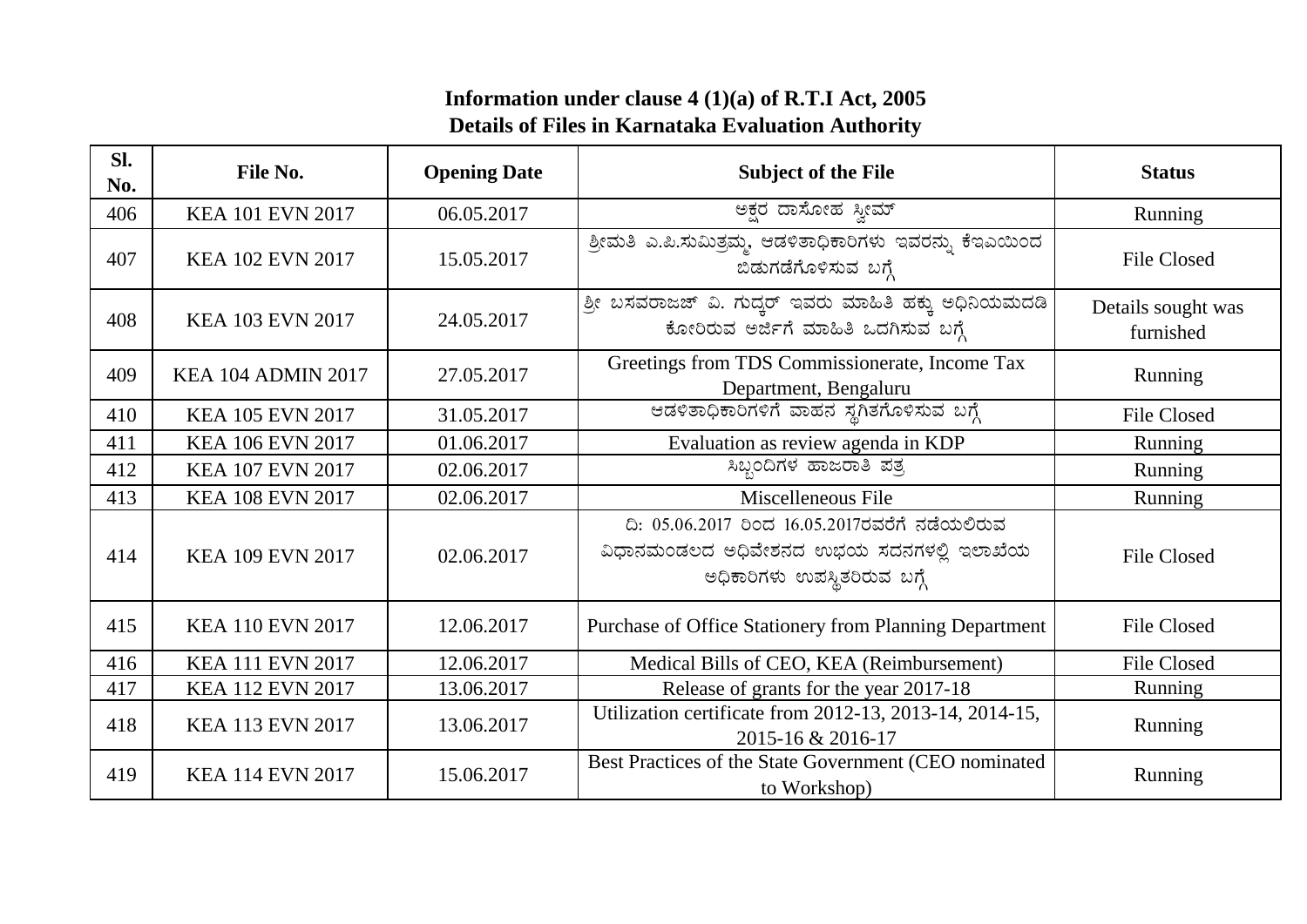| Sl.<br>No. | File No.                  | <b>Opening Date</b> | <b>Subject of the File</b>                                                                                                                                        | <b>Status</b>                                                              |
|------------|---------------------------|---------------------|-------------------------------------------------------------------------------------------------------------------------------------------------------------------|----------------------------------------------------------------------------|
| 420        | <b>KEA 115 EVN 2017</b>   | 16.06.2017          | <del>က်က ဝပ်ခ်ဝထလဲ စို့ရ ကရာဝက် ဓရစာဝေးဖ</del> ို့ရောက်သော မေတာ့<br>ಲೆಕ್ಕ ಪರಿಶೋಧಕರ ವರದಿಗಳಿಗೆ ಇಲಾಖಾ ಟಿಪ್ಪಣಿಯನ್ನು ವಿಧಾನ<br><u>ಮಂಡಲದ ಕಾರ್ಯದರ್ಶಿಯವರಿಗೆ ಸಲಿಸುವ ಬಗೆ</u> | Running                                                                    |
| 421        | <b>KEA 116 ADMIN 2017</b> | 16.06.2017          | Miscelleneous File                                                                                                                                                | <b>File Closed</b>                                                         |
| 422        | <b>KEA 117 EVN 2017</b>   | 19.06.2017          | ಕರ್ನಾಟಕ ವಿಧಾನಮಂಡಲದ ಅನಸೂಚಿತ ಜಾತಿ ಮತ್ತು ಅನುಸೂಚಿತ<br>ಪಂಗಡಗಳು ಕಲ್ಯಾಣ ಸಮಿತಿಗೆ ಬಿಡುಗಡೆ ಮಾಡಿರುವ ಅನುದಾನದ ಬಗ್ಗೆ                                                            | Running                                                                    |
| 423        | <b>KEA 118 EVN 2017</b>   | 19.06.2017          | ಮಾನ್ಯ ವಿಧಾನ ಪರಿಷತ್ತಿನ ಸದಸ್ಯರಾದ ಶ್ರೀ ಎನ್.ಎಸ್. ಬೋಸರಾಜು<br>(ವಿಧಾನಸಭೆಯಿಂದ) ಚುನಾಯಿತರಾದವರು ಇವರ ಚುಕ್ಕೆ ಗುರುತಿಲ್ಲದ ಪ್ರಶೈ<br>ಸಂಖ್ಯೆ: 3195ಗೆ ಉತ್ತರ ಒದಗಿಸುವ ಬಗ್ಗೆ            | <b>File Closed</b>                                                         |
| 424        | <b>KEA 119 EVN 2017</b>   | 21.06.2017          | -<br><u>ಪೇಟಿ</u> ಬಚಾವೋ ಬೇಟಿ ಪಡಾವೋ ಕಾರ್ಯಕ್ರಮದ ಮೌಲ್ಯಮಾಪನ<br>ಅಧ್ಯಯನ ವರದಿ                                                                                             | Running                                                                    |
| 425        | KEA 120 EVN 2017          | 21.06.2017          | Delay in submissiion of final study report                                                                                                                        | Running                                                                    |
| 426        | <b>KEA 121 ADMIN 2017</b> | 21.06.2017          | Miscelleneous File                                                                                                                                                | Running                                                                    |
| 427        | KEA 122 EVN 2017          | 27.06.2017          | Telephone Bill of KEA 2017-18                                                                                                                                     | Running                                                                    |
| 428        | <b>KEA 123 EVN 2017</b>   | 27.06.2017          | Payment of Bills of ECO's                                                                                                                                         | Running                                                                    |
| 429        | <b>KEA 124 EVN 2017</b>   | 27.06.2017          | Submission of Reports                                                                                                                                             | Running                                                                    |
| 430        | <b>KEA 125 EVN 2017</b>   | 28.06.2017          | Action taken reports of 13th Governing Body Meeting of<br><b>KEA</b>                                                                                              | The resolutions of the 13th<br>Governing Body of KEA<br>were complied with |
| 431        | <b>KEA 126 EVN 2017</b>   | 28.06.2017          | ಮಾನ್ಯ ವಿಧಾನ ಪರಿಷತ್ತಿನ ಸದಸ್ಯರಾದ ಶ್ರೀ. ಆರ್. ಚೌಡರೆಡ್ಡಿ ತೂಪಲ್ಲಾ<br>ಇವರ ಚುಕ್ಕೆ ಗುರುತಿಲ್ಲದ ಪ್ರಶ್ನೆ ಸಂಖ್ಯೆ 575ಗೆ ಉತ್ತರ ಒದಗಿಸುವ ಬಗ್ಗೆ.                                    | <b>File Closed</b>                                                         |
| 432        | <b>KEA 127 EVN 2017</b>   | 28.06.2017          | IIPA Award for Excellence in Public Service.reg                                                                                                                   | Running                                                                    |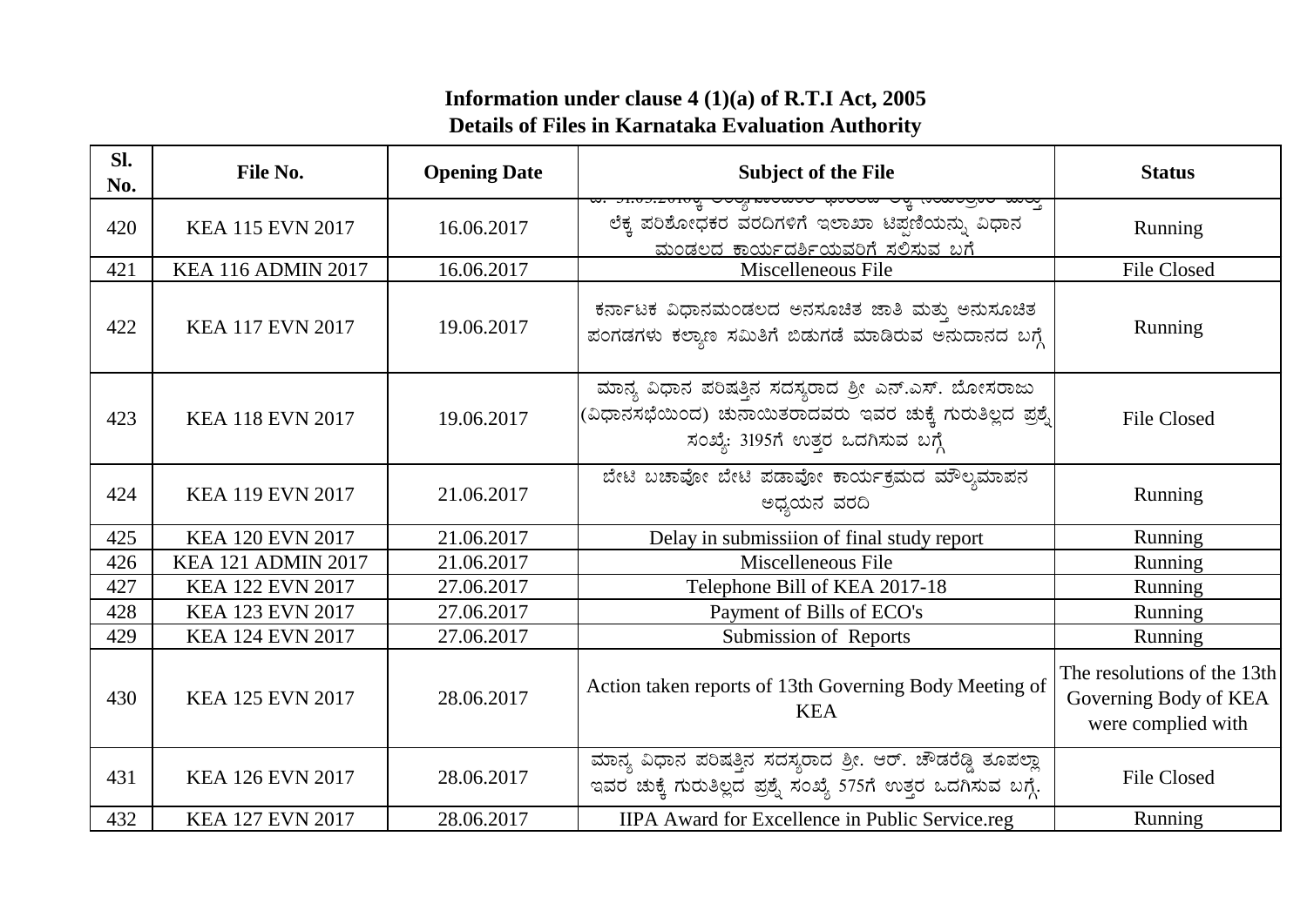| SI.<br>No. | File No.                | <b>Opening Date</b> | <b>Subject of the File</b>                                                                         | <b>Status</b>                                                                                                        |
|------------|-------------------------|---------------------|----------------------------------------------------------------------------------------------------|----------------------------------------------------------------------------------------------------------------------|
| 433        | <b>KEA 128 EVN 2017</b> | 28.06.2017          | ಮಾನ್ಯ ಸವೋಚ್ಚ ನ್ಯಾಯಾಲಯವು ನ್ಯಾಯಾಂಗ ನಿಂದನಾ ಅರ್ಜಿ ಸಂಖ್ಯೆ:<br>52/2013 318/2006 ರ ಬಗ್ಗೆ                  | <b>File Closed</b>                                                                                                   |
| 434        | KEA 129 EVN 2017        | 03.06.2017          | <b>Payment to CSTEP</b>                                                                            | Running                                                                                                              |
| 435        | KEA 130 EVN 2017        | 04.07.2017          | Social Auditing under MGNREGA                                                                      | Running                                                                                                              |
| 436        | <b>KEA 131 EVN 2017</b> | 04.07.2017          | Internship scheme in Karnataka Evaluation Authority                                                | Running                                                                                                              |
| 437        | <b>KEA 132 EVN 2017</b> | 04.07.2017          | Vehicle hire charges for Planning Minister                                                         | Vehicle hired along with<br>driver and handed over to<br>the Planning Minister                                       |
| 438        | <b>KEA 133 EVN 2017</b> | 06.07.2017          | <b>CSTEP ToRs</b>                                                                                  | Running                                                                                                              |
| 439        | <b>KEA 134 EVN 2017</b> | 10.07.2017          | Budget proposal for 2017-18 - KEA                                                                  | Running                                                                                                              |
| 440        | KEA 135 EVN 2017        | 10.07.2017          | Pending works in Accounts of KEA                                                                   | Running                                                                                                              |
| 441        | <b>KEA 136 EVN 2017</b> | 15.07.2017          | Keypoints discussed in the meeting of MLAs of<br>Backward Talukas of Karnataka, held on 14.07.2017 | Running                                                                                                              |
| 442        | <b>KEA 137 EVN 2017</b> | 20.07.2017          | Nomination for IIPA award for excellence in Public<br>Service                                      | Running                                                                                                              |
| 443        | <b>KEA 138 EVN 2017</b> | 28.07.2017          | RFP for selection of ECOs                                                                          | Running                                                                                                              |
| 444        | KEA 139 EVN 2017        | 28.07.2017          | New templates of Evaluation Reports                                                                | Running                                                                                                              |
| 445        | <b>KEA 140 EVN 2017</b> | 29.07.2017          | Integration of BMRCL & BMTC                                                                        | Inception Report was<br>approved by the Technical<br>Committee of KEA,<br>Evaluation Report is yet to<br>be received |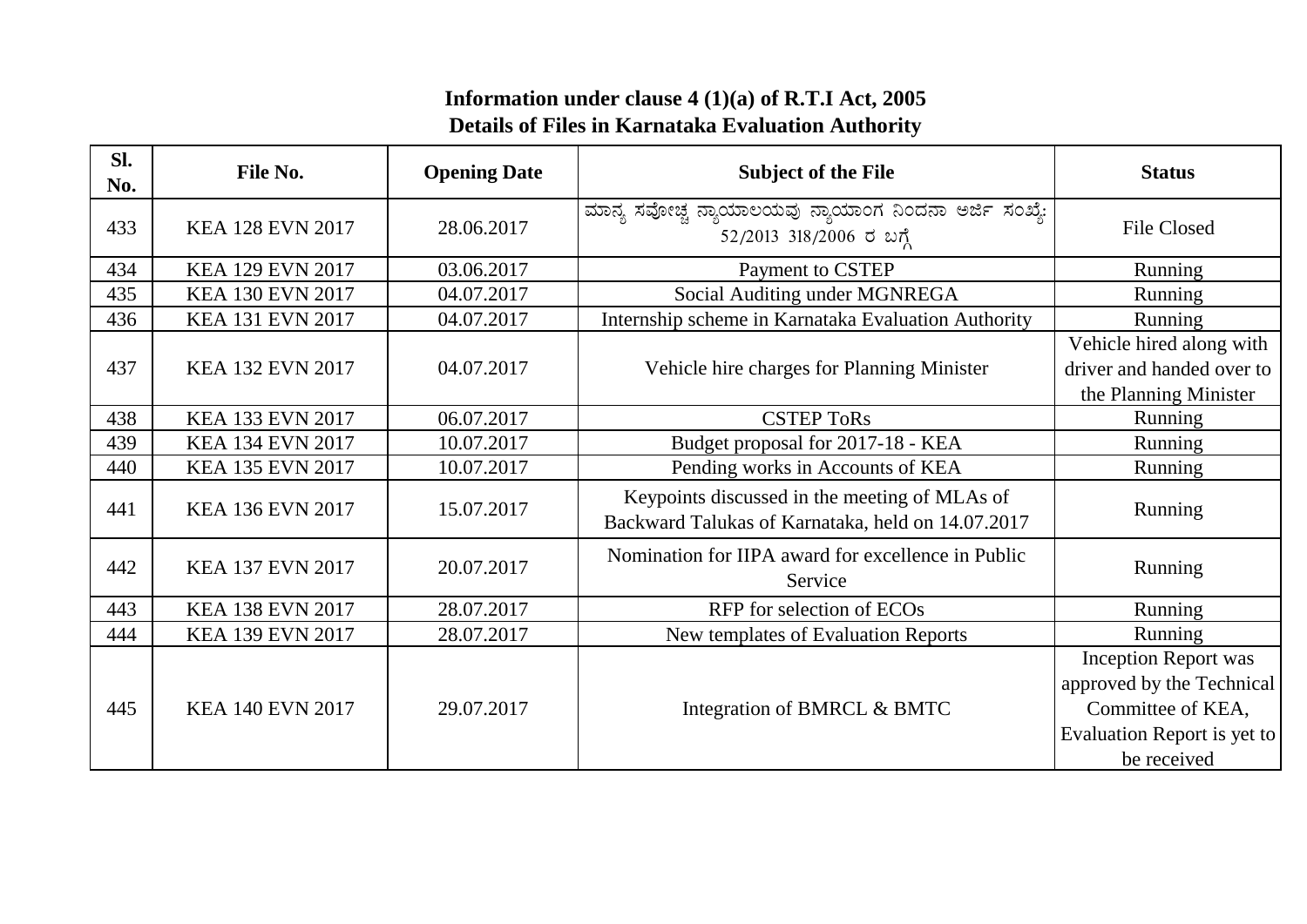| SI.<br>No. | File No.                | <b>Opening Date</b> | <b>Subject of the File</b>                                     | <b>Status</b>                                                                                                               |
|------------|-------------------------|---------------------|----------------------------------------------------------------|-----------------------------------------------------------------------------------------------------------------------------|
| 446        | <b>KEA 141 EVN 2017</b> | 29.07.2017          | Dedicates feeder for - Ips using for a based genertic          | <b>Inception Report was</b><br>approved by the Technical<br>Committee of KEA,<br>Evaluation Report is yet to<br>be received |
| 447        | KEA 142 EVN 2017        | 29.07.2017          | Karnataka Energy Mix-computational model for Energy<br>Dept.   | <b>Inception Report was</b><br>approved by the Technical<br>Committee of KEA,<br>Evaluation Report is yet to<br>be received |
| 448        | <b>KEA 143 EVN 2017</b> | 29.07.2017          | Sustainable Urban Planning Strategic of Cities in<br>Karnataka | <b>Inception Report was</b><br>approved by the Technical<br>Committee of KEA,<br>Evaluation Report is yet to<br>be received |
| 449        | <b>KEA 144 EVN 2017</b> | 29.07.2017          | <b>Efficient Irrigation Pums (TPs)</b>                         | <b>Inception Report was</b><br>approved by the Technical<br>Committee of KEA,<br>Evaluation Report is yet to<br>be received |
| 450        | <b>KEA 145 EVN 2017</b> | 29.07.2017          | Evaluation of BMTC initiative on Modal Share                   | <b>Inception Report was</b><br>approved by the Technical<br>Committee of KEA,<br>Evaluation Report is yet to<br>be received |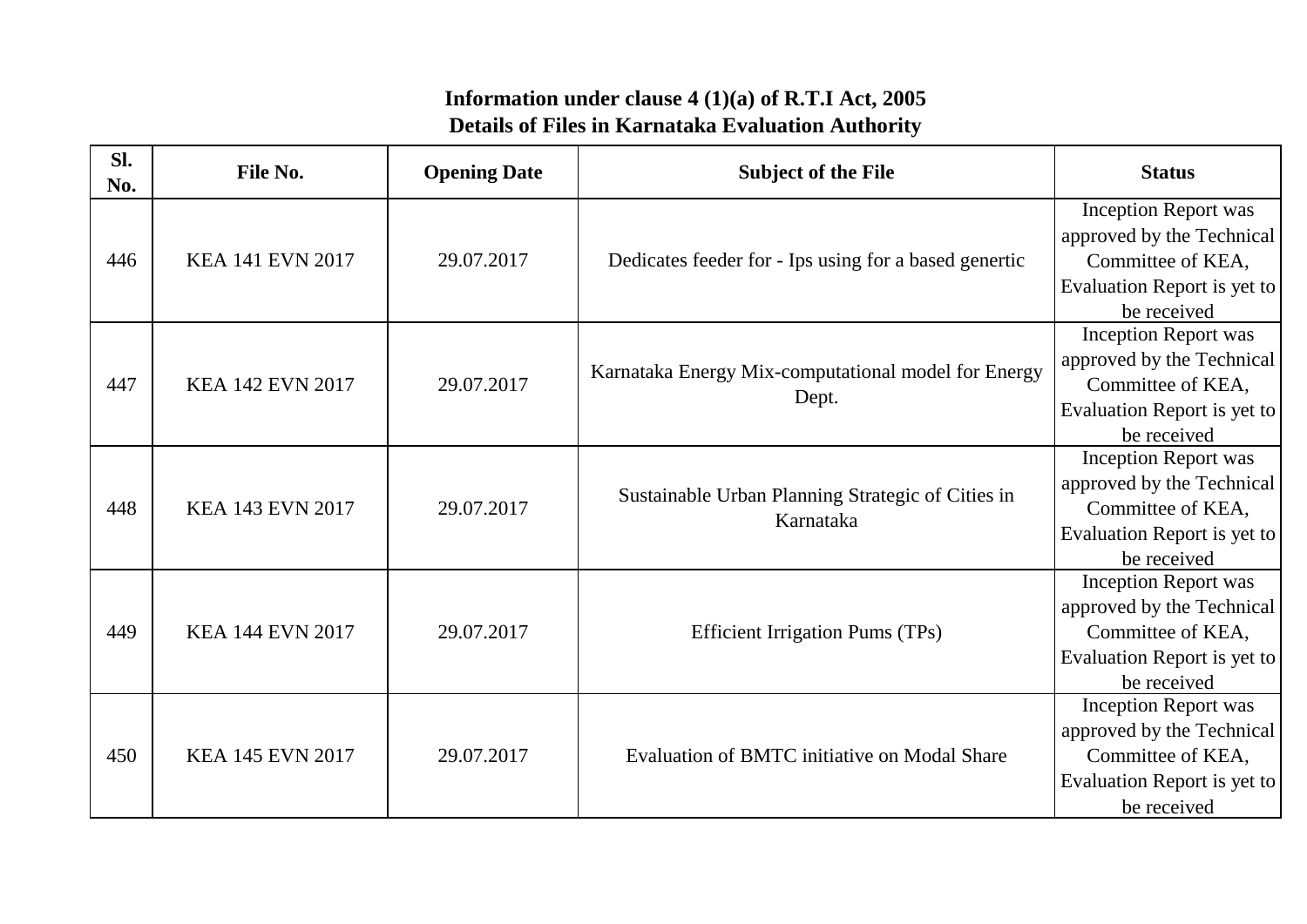| SI.<br>No. | File No.                 | <b>Opening Date</b> | <b>Subject of the File</b>                                                                           | <b>Status</b>      |
|------------|--------------------------|---------------------|------------------------------------------------------------------------------------------------------|--------------------|
| 451        | <b>KEA 146 ADMN 2017</b> | 05.08.2017          | Miscellenous File                                                                                    | Running            |
| 452        | <b>KEA 147 EVN 2017</b>  | 06.08.2017          | ಬಾಡಿಗೆ ಆಧಾರದ ಮೇಲೆ ವಾಹನದ ಬಿಲ್ಲು ಪಾವತಿಸುವ ಬಗ್ಗೆ (ಶ್ರೀಮತಿ<br>ರೇಣುಕಾ ಚಿದಂಬರಂ, Principal Secretary, PPMS) | <b>File Closed</b> |
| 453        | <b>KEA 148 EVN 2017</b>  | 06.08.2017          | <b>Consultant Procurement File</b>                                                                   | Running            |
| 454        | KEA 149 EVN 2017         | 21.08.2017          | One day Interactive review workshop                                                                  | Running            |
| 455        | <b>KEA 150 EVN 2017</b>  | 26.08.2017          | Terms of Reference approved for Evaluation Studies                                                   | Running            |
| 456        | <b>KEA 151 EVN 2017</b>  | 28.08.2017          | Calendar of Events for Evaluation Studies 2017-18                                                    | Running            |
| 457        | KEA 152 EVN 2017         | 31.08.2017          | Sri. A.M. Basith, consultant Bills                                                                   | File Closed        |
| 458        | <b>KEA 153 EVN 2017</b>  | 31.08.2017          | Salary for the M/s. SPYWELL Detective Agency                                                         | Running            |
| 459        | <b>KEA 154 EVN 2017</b>  | 31.08.2017          | Meeting Proceedings on 13th July 2017                                                                | Running            |
| 460        | KEA 155 EVN 2017         | 05.08.2017          | Shri. M.A. Shankar (CPE) KEA Salry 2017                                                              | <b>File Closed</b> |
| 461        | <b>KEA 156 EVN 2017</b>  | 06.09.2017          | Evaluation studies of KEA - Sakala Service and Mobile<br>Governance ACS, e-Governance, Bengaluru     | Running            |
| 462        | <b>KEA 157 EVN 2017</b>  | 08.09.2017          | Smt. M.K. Usha, Desk Officer, Personal File                                                          | Running            |
| 463        | <b>KEA 158 EVN 2017</b>  | 11.09.2017          | AO-KEA payment of Addl. Incharge of KEA                                                              | Running            |
| 464        | KEA 159 EVN 2017         | 12.09.2017          | M/s. SPYWELL Detective Agency, Salary file                                                           | Running            |
| 465        | <b>KEA 160 EVN 2017</b>  | 13.09.2017          | Personal file Smt. Vanashree Vipin Singh, IFS, CEO<br><b>KEA</b>                                     | Running            |
| 466        | <b>KEA 161 EVN 2017</b>  | 10.10.2017          | ನಗರಾಭಿವೃದ್ಧಿ ಇಲಾಖೆಯ ಪ್ರಮುಖ ಯೋಜನೆಗಳ ಮೌಲ್ಯಮಾಪನ                                                         | Running            |
| 467        | KEA 162 EVN 2017         | 16.10.2017          | Proceedings of the Hon'ble Minister of Planning dept.                                                | Running            |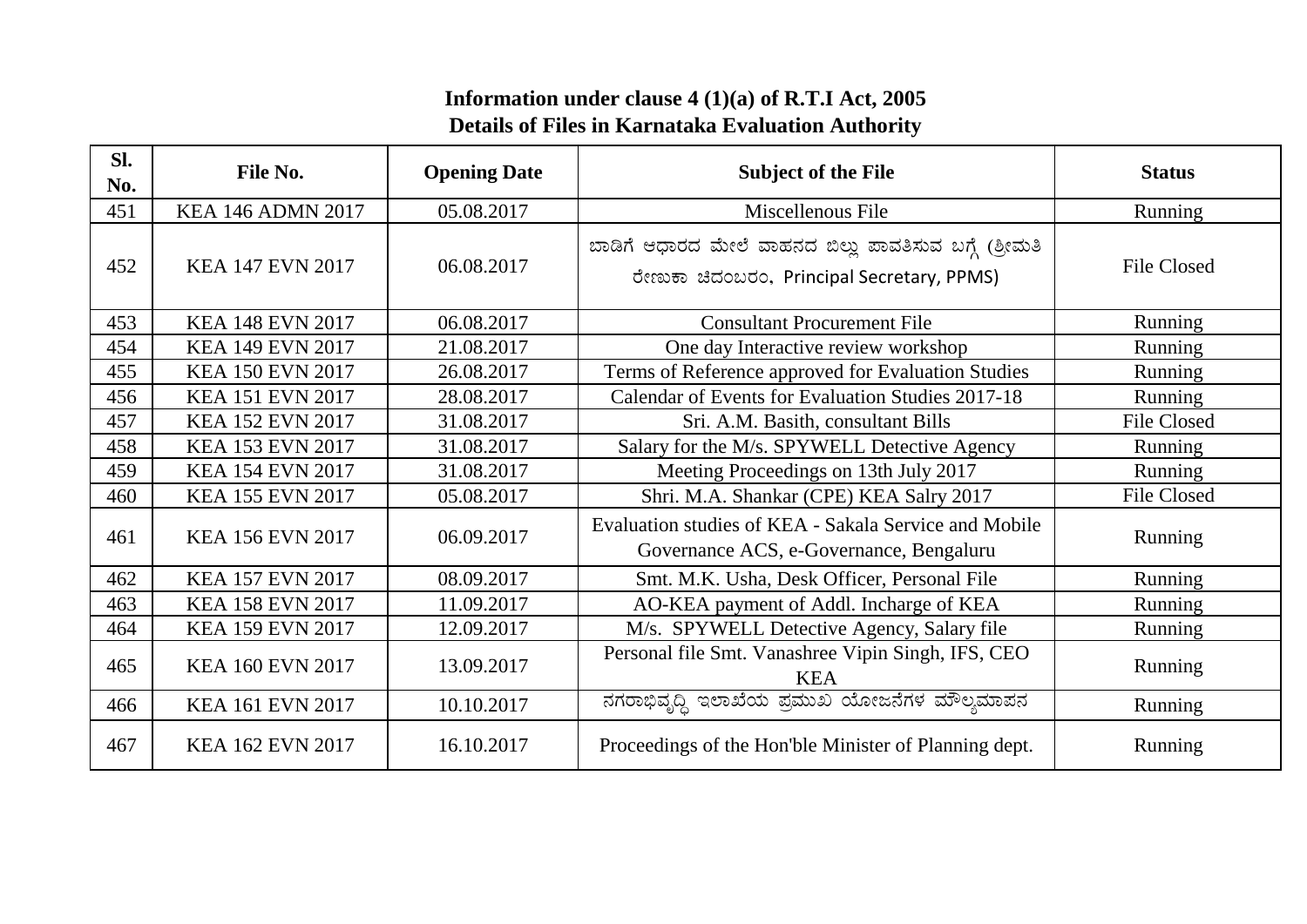| SI.<br>No. | File No.                | <b>Opening Date</b> | <b>Subject of the File</b>                           | <b>Status</b>                                                                                                                                                                                                                           |
|------------|-------------------------|---------------------|------------------------------------------------------|-----------------------------------------------------------------------------------------------------------------------------------------------------------------------------------------------------------------------------------------|
| 468        | <b>KEA 163 EVN 2017</b> | 16.10.2017          | All Appeal cases of KEA                              | In 9 cases Appeal's were<br>filed by the Consultant<br>Organizations before the<br>Appellate Authority, the<br>same were allowed by<br>setting aside the orders of<br>Respondent i.e. CEO,<br>KEA, which are to be<br>given effect      |
| 469        | <b>KEA 164 EVN 2017</b> | 27.10.2017          | Quotation for conducting pilot study of a Mobile App | By completing the process<br>work order was issued<br>against which the<br>organization has delivered<br>the product                                                                                                                    |
| 470        | <b>KEA 165 EVN 2017</b> | 02.11.2017          | Request for Proposal - 2017                          | In response to Request for<br>Proposal notification,<br>proposals were received,<br>the same were processed<br>and issued work orders,<br>after which the MoU's<br>were executed. The<br><b>Evaluation Reports is</b><br>being received |
| 471        | KEA 166 EVN 2017        | 03.11.2017          | News paper cuttings (Important details of KEA)       | Running                                                                                                                                                                                                                                 |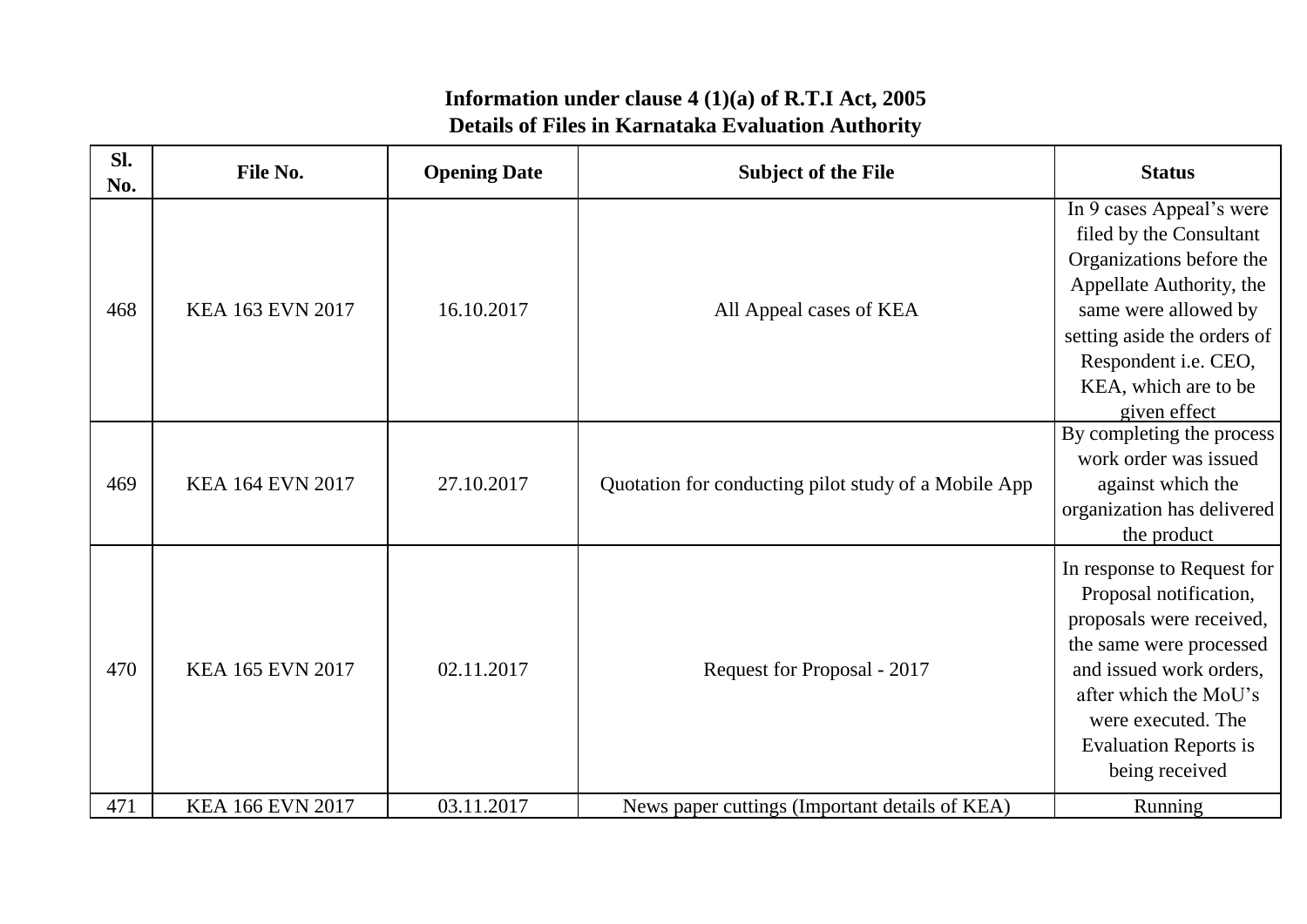| SI.<br>No. | File No.                | <b>Opening Date</b> | <b>Subject of the File</b>                                        | <b>Status</b>                                                                                                                                                              |
|------------|-------------------------|---------------------|-------------------------------------------------------------------|----------------------------------------------------------------------------------------------------------------------------------------------------------------------------|
| 472        | <b>KEA 167 EVN 2017</b> | 07.11.2017          | Miscelleneous file (Desk Officer)                                 | Running                                                                                                                                                                    |
| 473        | KEA 168 EVN 2017        | 09.11.2017          | Training cum workshop of ECOs for enhancing of quality<br>of ER's | Running                                                                                                                                                                    |
| 474        | KEA 169 EVN 2017        | 09.11.2017          | ಕರ್ನಾಟಕ ರಾಜ್ಯ ಪೋಲಿಸ್ ವಸತಿ ನಿಗ್ಗಮ ನಿಯಮಿತದ ಮೌಲ್ಯಮಾಪನ<br>ಕುರಿತು      | Running                                                                                                                                                                    |
| 475        | <b>KEA 170 EVN 2017</b> | 10.11.2017          | Deputation to seminars workshop & outside Assignments             | Running                                                                                                                                                                    |
| 476        | <b>KEA 171 EVN 2017</b> | 13.11.2017          | 14th Governing Body Meeting of KEA                                | After the receipt of the<br>proceedings, the<br>resolutions are being given<br>effect                                                                                      |
| 477        | KEA 172 EVN 2017        | 23.11.2017          | Proposal for maintaining of KEA Funds in ICICI Bank               | As per KEA Finance and<br><b>Accounts Manual the</b><br>deposits are to be<br>maintained in any others<br>Nationalized Bank. Hence<br>the ICICI is answered<br>accordingly |
| 478        | <b>KEA 173 EVN 2017</b> | 24.11.2017          | Special Intiative taken by Union Territory of Chandigarh          | Required data was brought<br>on record and submitted to<br>the CEO, KEA                                                                                                    |
| 479        | <b>KEA 174 EVN 2017</b> | 25.11.2017          | Status of 114 Talukas.reg                                         | Running                                                                                                                                                                    |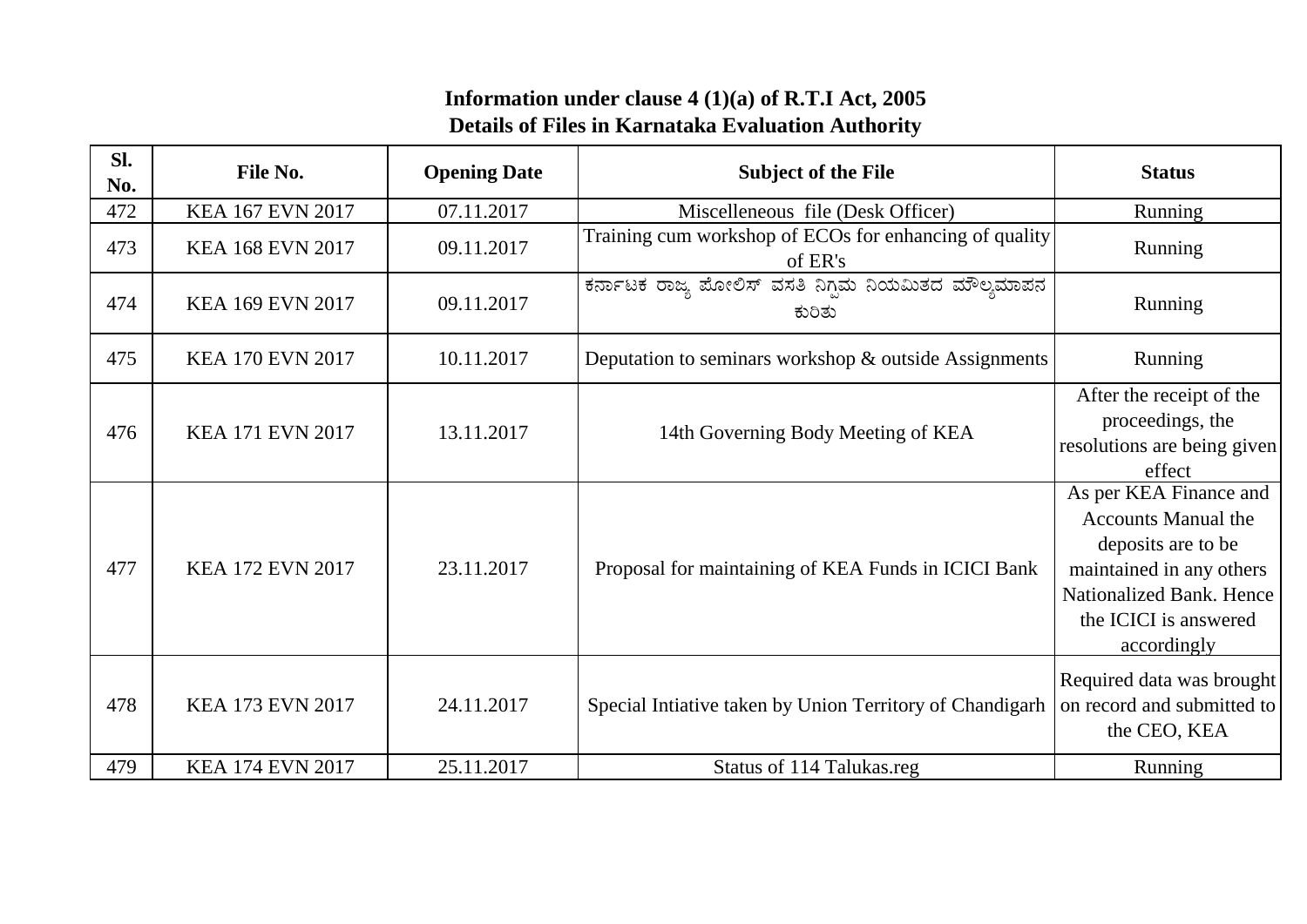| SI.<br>No. | File No.                | <b>Opening Date</b> | <b>Subject of the File</b>                                                                                                   | <b>Status</b> |
|------------|-------------------------|---------------------|------------------------------------------------------------------------------------------------------------------------------|---------------|
| 480        | <b>KEA 175 EVN 2017</b> | 27.11.2017          | ಮಾನ್ಯ ವಿಧಾನ ಪರಿಷತ್ತಿನ ಸದಸ್ಯರಾದ ಶ್ರೀ. ಖ.ಎಸ್. ವೀರಯ್ಯ, ಇವರ<br>ಚುಕ್ಕೆ ಗುರುತಿನ ಪ್ರಶ್ನೆ ಸಂ: 3847 ಗೆ ಉತ್ತರ ಒದಗಿಸುವ ಬಗ್ಗೆ            | Closed file   |
| 481        | <b>KEA 176 EVN 2017</b> | 27.11.2017          | ಮಾನ್ಯ ವಿಧಾನ ಸಭೆಯ ಸದಸ್ಯರಾದ ಶ್ರೀ. ಪಾಟೀಲ್ ಜೆ.ಟಿ. (ಬೀಳಗಿ)<br>ಇವರ ಚುಕ್ಕೆ ಗುರುತಿಲ್ಲದ ಪ್ರಶೈ ಸಂ: 784ಗೆ ಉತ್ತರ ನೀಡುವ ಬಗ್ಗೆ             | Closed file   |
| 482        | <b>KEA 177 EVN 2017</b> | 27.11.2017          | ಮಾನ್ಯ ವಿಧಾನ ಪರಿಷತ್ ಸದಸ್ಯರಾದ ಶ್ರೀ. ಈ. ರಘು ಆಚಾರ್, ಇವರ<br>ಚುಕ್ಕೆ ಗುರುತಿನ ಪ್ರಶ್ನೆ ಸಂ: 3813ಗೆ ಉತ್ತರ ಒದಗಿಸುವ ಬಗ್ಗೆ                 | Closed file   |
| 483        | <b>KEA 178 EVN 2017</b> | 27.11.2017          | ಮಾನ್ಯ ವಿಧಾನ ಸಭೆಯ ಸದಸ್ಯರಾದ ಶ್ರೀ. ಉಮೇಶ್ ವಿಶ್ವನಾಥ್ ಕತ್ತಿ,<br>ಇವರ ಚುಕ್ಕೆ ಗುರುತಿಲ್ಲದ ಪ್ರಶ್ನೆ ಸಂ: 1155ಗೆ ಉತ್ತರ ಒದಗಿಸುವ ಬಗ್ಗೆ       | Closed file   |
| 484        | <b>KEA 179 EVN 2017</b> | 27.11.2017          | ಸರ್ಕಾರದ ಎಲ್ಲಾ ಇಲಾಖೆಗಳ ವತಿಯಿಂದ ಹೊರಡಿಸುವ ಎಲ್ಲಾ<br>ಜಾಹೀರಾತಿನಲ್ಲಿ ಮೂಲಭೂತ ಕರ್ತವ್ಯಗಳನ್ನು ಪ್ರಕಟಿಸುವ ಬಗ್ಗೆ                           | Closed file   |
| 485        | <b>KEA 180 EVN 2017</b> | 27.11.2017          | ಮಾನ್ಯ ವಿಧಾನ ಪರಿಷತ್ ಸದಸ್ಯರಾದ ಶ್ರೀ. ಬಸನಗೌಡ ಆರ್ ಪಾಟೀಲ್<br>ಯತ್ನಾಳ್, ಇವರ ಚುಕ್ಕೆ ಗುರುತಿಲ್ಲದ ಪ್ರಶ್ನೆ ಸಂ: 3808ಗೆ ಉತ್ತರ ನೀಡುವ<br>ಬಗ್ಗ | Closed file   |
| 486        | <b>KEA 181 EVN 2017</b> | 28.11.2017          | Convergence, Integration & Focussed attention to<br><b>Backward Districts - Choice of Districts</b>                          | Running       |
| 487        | <b>KEA 182 EVN 2017</b> | 04.12.2017          | Stationery file 2017-18                                                                                                      | Running       |
| 488        | <b>KEA 183 EVN 2017</b> | 04.12.2017          | Catridge file (Secretary PPMS)                                                                                               | Running       |
| 489        | <b>KEA 184 EVN 2017</b> | 05.12.2017          | Budget 2018-19 proposals                                                                                                     | Running       |
| 490        | KEA 185 EVN 2017        | 06.12.2017          | Import and Export information (NITI Aayog)                                                                                   | Running       |